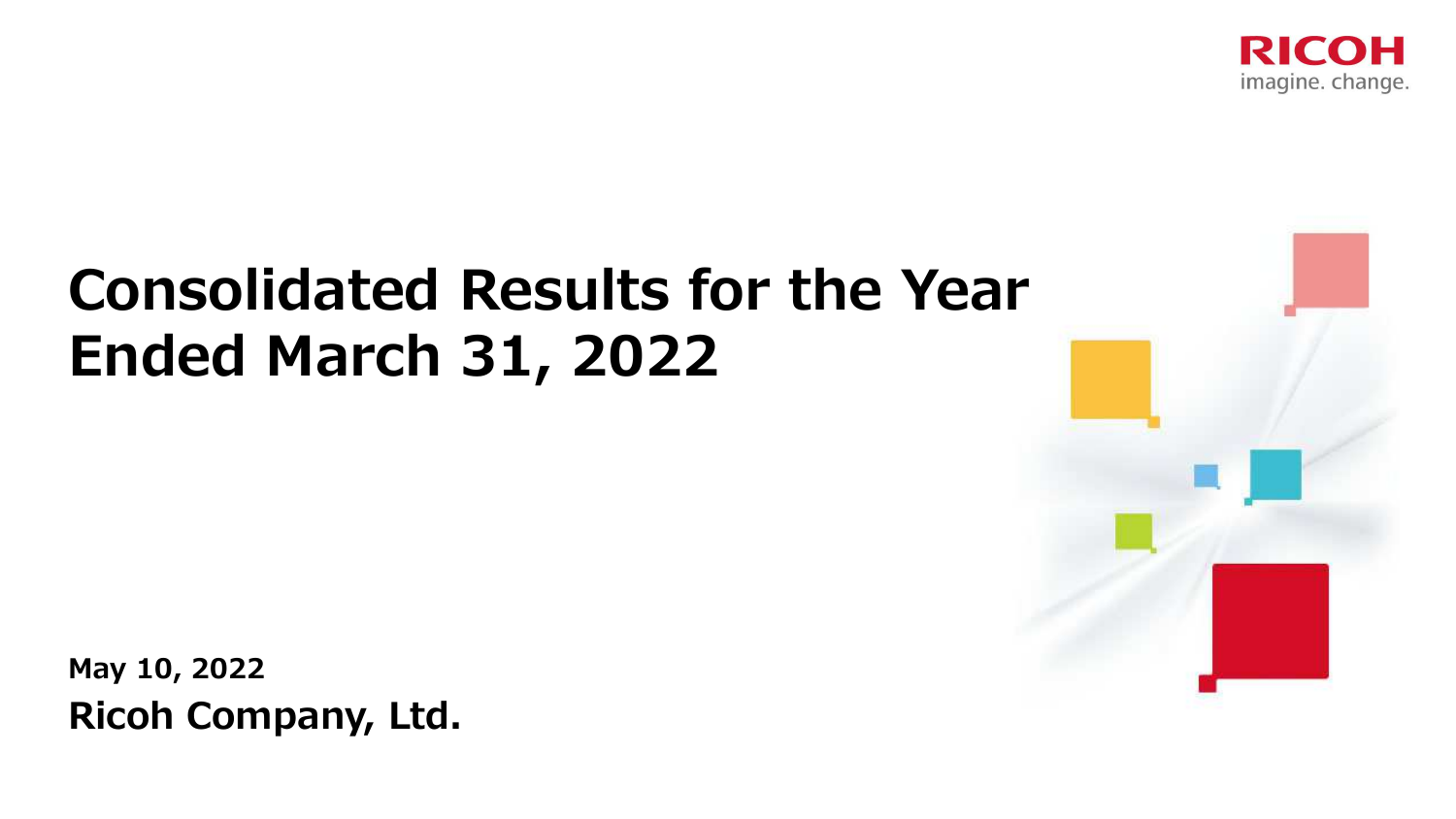### **Forward-Looking Statements**

The plans, prospects, strategies and other statements, except for historical events mentioned in these materials are forward-looking statements with respect to future events and business results. Those statements were based on the judgment of Ricoh's Directors from available information. Results may differ materially from those projected or implied in such forward-looking statements and from historical trends. Refrain from judgments based only on these statements with respect to future events and business results. The following important factors, without limiting the generality of the foregoing, could affect future results and cause those results to differ materially from those expressed in the forward-looking statements:

- a. General economic conditions and business trends
- b. Exchange rates and fluctuations
- c. Rapid technological innovations
- d. Uncertainty as to Ricoh's ability to continue to design, develop, produce and market products and services that achieve market acceptance in intensely competitive markets

No company's name and/or organization's name used, quoted and/or referenced in this material shall be interpreted as a recommendation and/or endorsement by Ricoh.

This material is not an offer or a solicitation to make investments. Do not rely solely on these materials for your investments, decisions on which are your responsibility.

> **Note: These materials define fiscal years as:** FY2021 (or fiscal 2021) = Fiscal year ended March 31, 2022, etc.

#### **Business category and other changes**

Ricoh adopted a business unit structure on April 1, 2021, and accordingly reclassified operating segments from this fiscal year. Prior year<br>comparative figures have been retrospectively adjusted to reflect these changes comparative figures have been retrospectively adjusted to reflect these changes.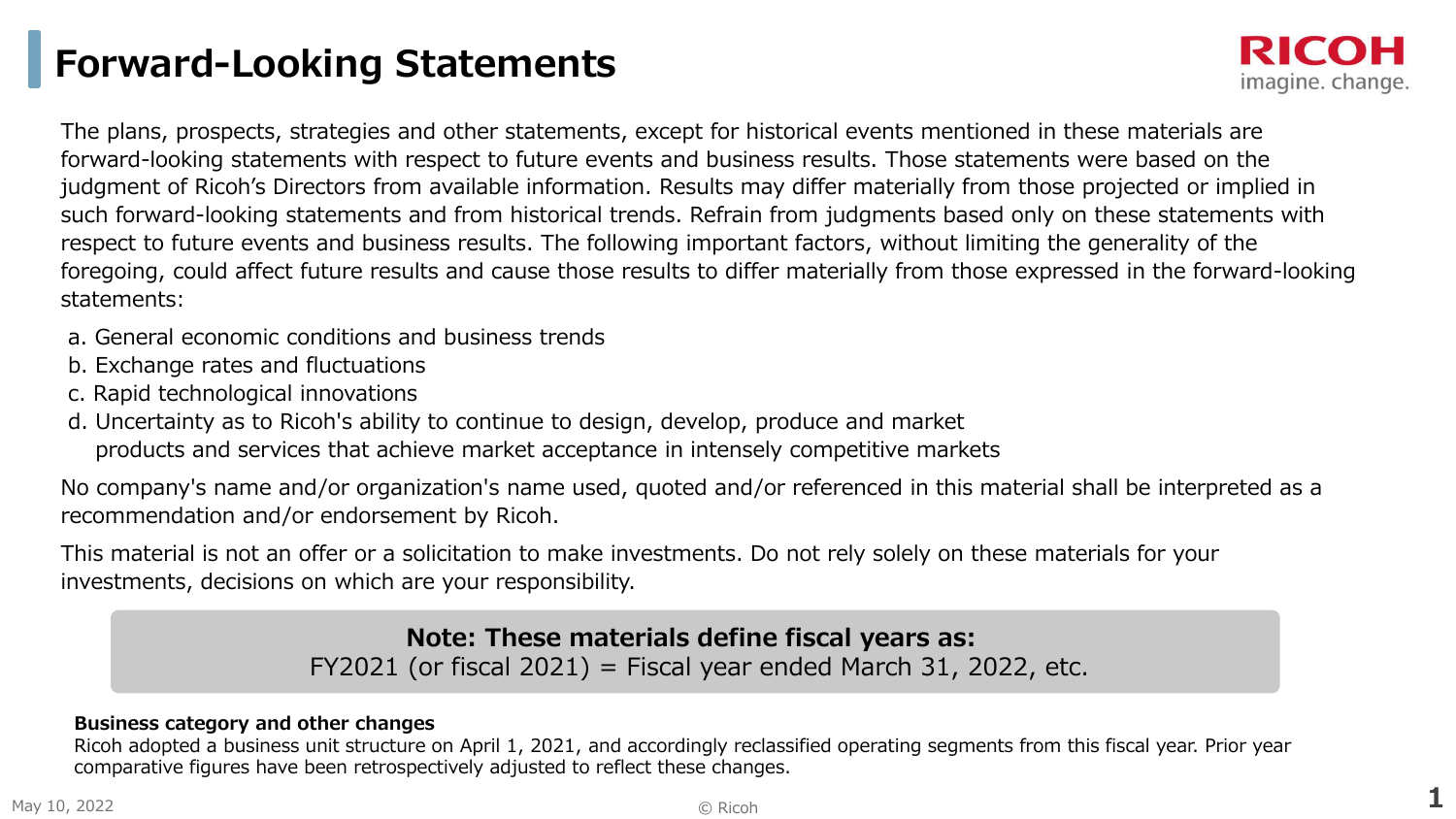### **Segment Changes**

#### **Switched to business unit-based segments in April 2021**

#### **Previous segments and key offerings New segments and key offerings**

| <b>Office Printing</b>     |                                      | MFPs, laser printers, related parts and<br>supplies, and customer services                           |  |  |  |
|----------------------------|--------------------------------------|------------------------------------------------------------------------------------------------------|--|--|--|
| <b>Office Service</b>      |                                      | Network equipment, software,<br>solutions, and customer services                                     |  |  |  |
| <b>Commercial Printing</b> |                                      | Cut sheet printers, continuous feed<br>printers, related supplies, and customer<br>services          |  |  |  |
| <b>Industrial Printing</b> |                                      | Inkjet heads, inkjet modules, and<br>industrial printers                                             |  |  |  |
| <b>Thermal</b>             |                                      | Thermal paper and thermal media                                                                      |  |  |  |
|                            | <b>Industrial</b><br><b>Products</b> | Industrial optical components, modules,<br>electronic components, and precision<br>device components |  |  |  |
| <b>Other</b>               | <b>SmartVision</b>                   | Digital cameras, 360° cameras, and<br>related services                                               |  |  |  |
|                            | <b>Other</b>                         | Environment and healthcare                                                                           |  |  |  |

|                                               | <b>Ricoh Digital Services</b> | ■ Office Services<br>■ Office Printing (Sales)                                                              |
|-----------------------------------------------|-------------------------------|-------------------------------------------------------------------------------------------------------------|
| <b>Ricoh Digital Products</b>                 |                               | ■ Office Printing (R&D, Production, and OEM)<br>Digital Communication Devices (R&D,<br>Production, and OEM) |
| <b>Ricoh Graphic</b><br><b>Communications</b> |                               | ■ Commercial Printing<br>■ Industrial Printing                                                              |
| <b>Ricoh Industrial</b><br><b>Solutions</b>   |                               | $\blacksquare$ Thermal<br>■ Industrial Products                                                             |
|                                               | <b>SmartVision</b>            | 360° cameras and related services                                                                           |
| <b>Other</b>                                  | <b>Other</b>                  | ■ Healthcare<br>■ Environment<br>(including new materials and energy<br>harvesting)<br>Digital cameras *    |

h Note: Some businesses in Office Printing segment businesses (including Document Solutions and Managed Print Services) and Other segment (Digital Business) transferred to Office Services in Digital Services.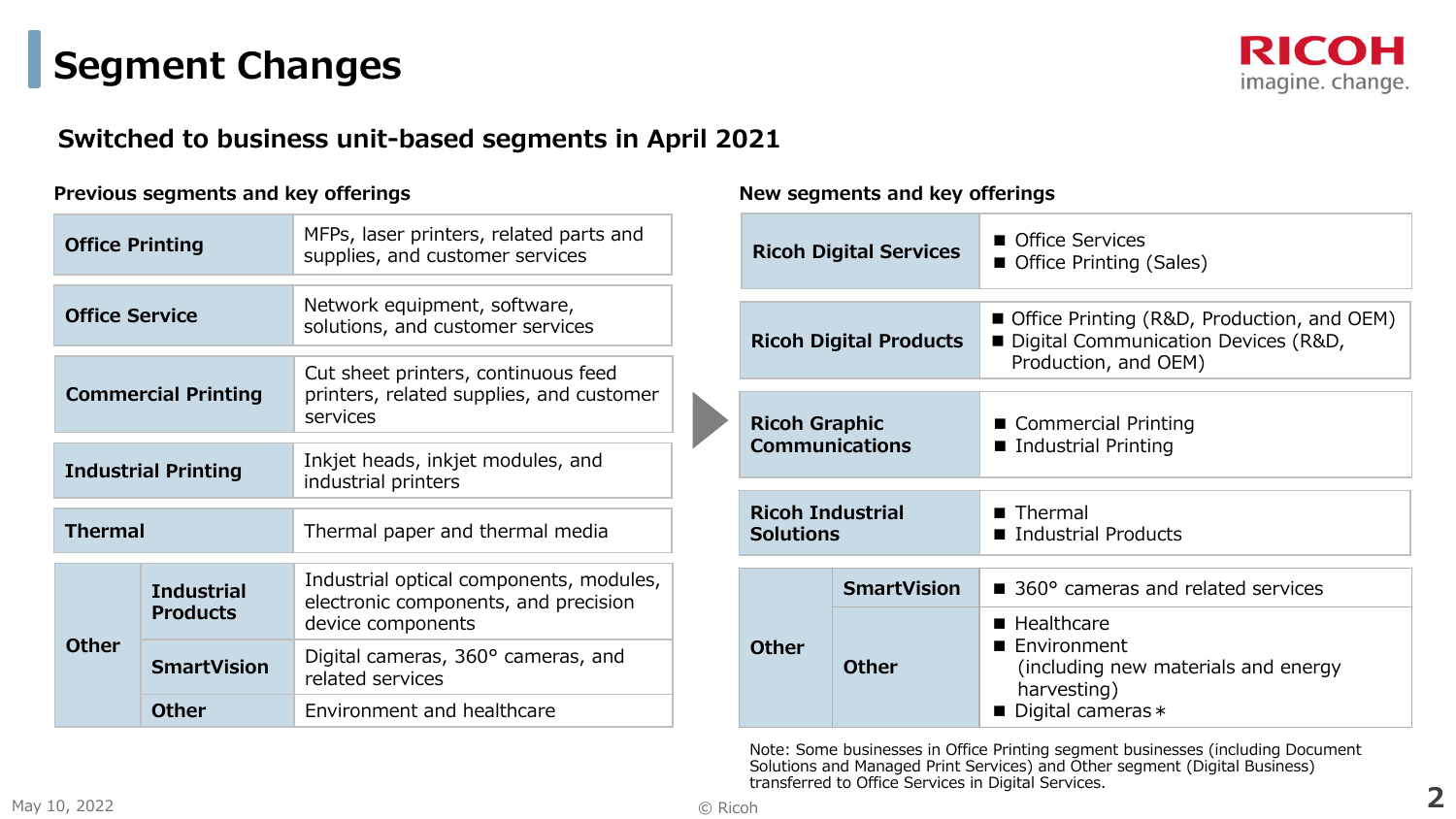

# **Overview of FY2021 Results**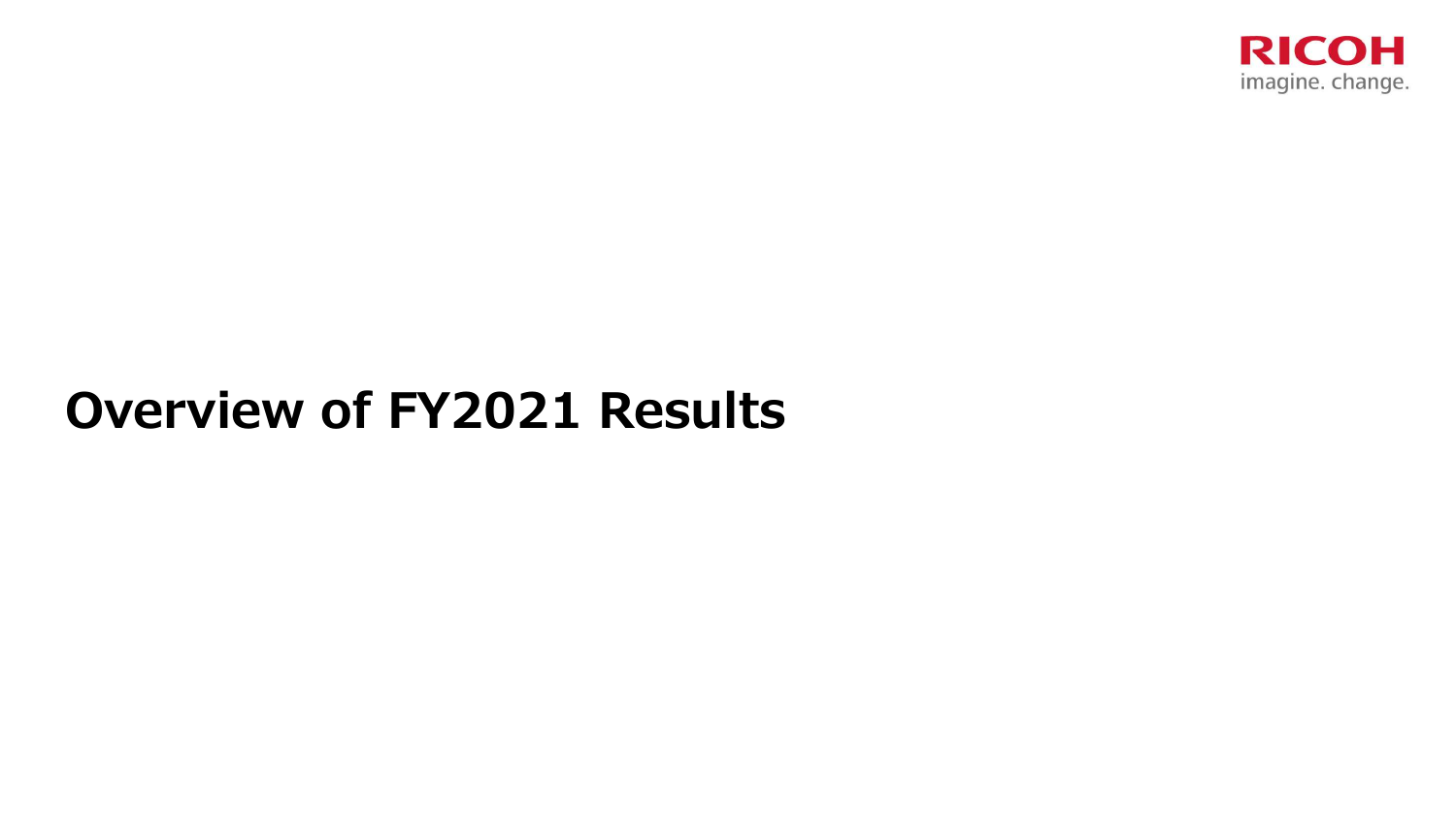### **Key Points about Performance during Term**

| <b>FY2021</b><br>results                               | • Sales and earnings rose year on year but less than targeted<br>Failed to reach targets for Q4 sales expansion on increased product supplies and IT equipment recovery and for print<br>volume recovery from returns to offices in Europe and United States<br>Impacts of external factors (COVID-19 pandemic, product shortages, and high procurement and freight costs) greater<br>than projected |
|--------------------------------------------------------|------------------------------------------------------------------------------------------------------------------------------------------------------------------------------------------------------------------------------------------------------------------------------------------------------------------------------------------------------------------------------------------------------|
|                                                        | <b>Office Printing</b><br>Hardware: MFP and printer production cutbacks continued from Q2 from electronic parts and materials procurement dips<br>$\rightarrow$ Increased supply volume from February<br>Non-hardware: Moderate returns to offices<br>$\rightarrow$ Several weeks of expected delays affected performance                                                                            |
|                                                        | <b>Office Services</b><br>IT equipment shortages expanded in Q3<br>$\rightarrow$ Procurement environment below expectations in Q4, hampering sales activities<br>• Continued to augment and accelerate measures to reinforce structure and deploy recovery measures to combat<br>external factors and completed asset sales                                                                          |
| <b>FY2022</b><br>outlook                               | • Reassess risks and opportunities in internal and external business climate and review mid-term management plan goals<br>Operating income of ¥90 billion, operating margin of 4.4%, and ROE of 7%<br>• Progress steadily with mid-term plan measures, such as to reinforce structure, pursue business growth, in drive to<br>become digital services company, and complete plan                     |
| <b>Initiatives</b><br>to enhance<br>capital<br>returns | • Retired treasury stock (representing 14.4% of issued and outstanding shares) on February 28, 2022<br>• Updated cash flow allocations and implemented capital policy to optimize capital structure<br>• Pushed ahead with business selection and concentration by managing business portfolio                                                                                                       |
|                                                        |                                                                                                                                                                                                                                                                                                                                                                                                      |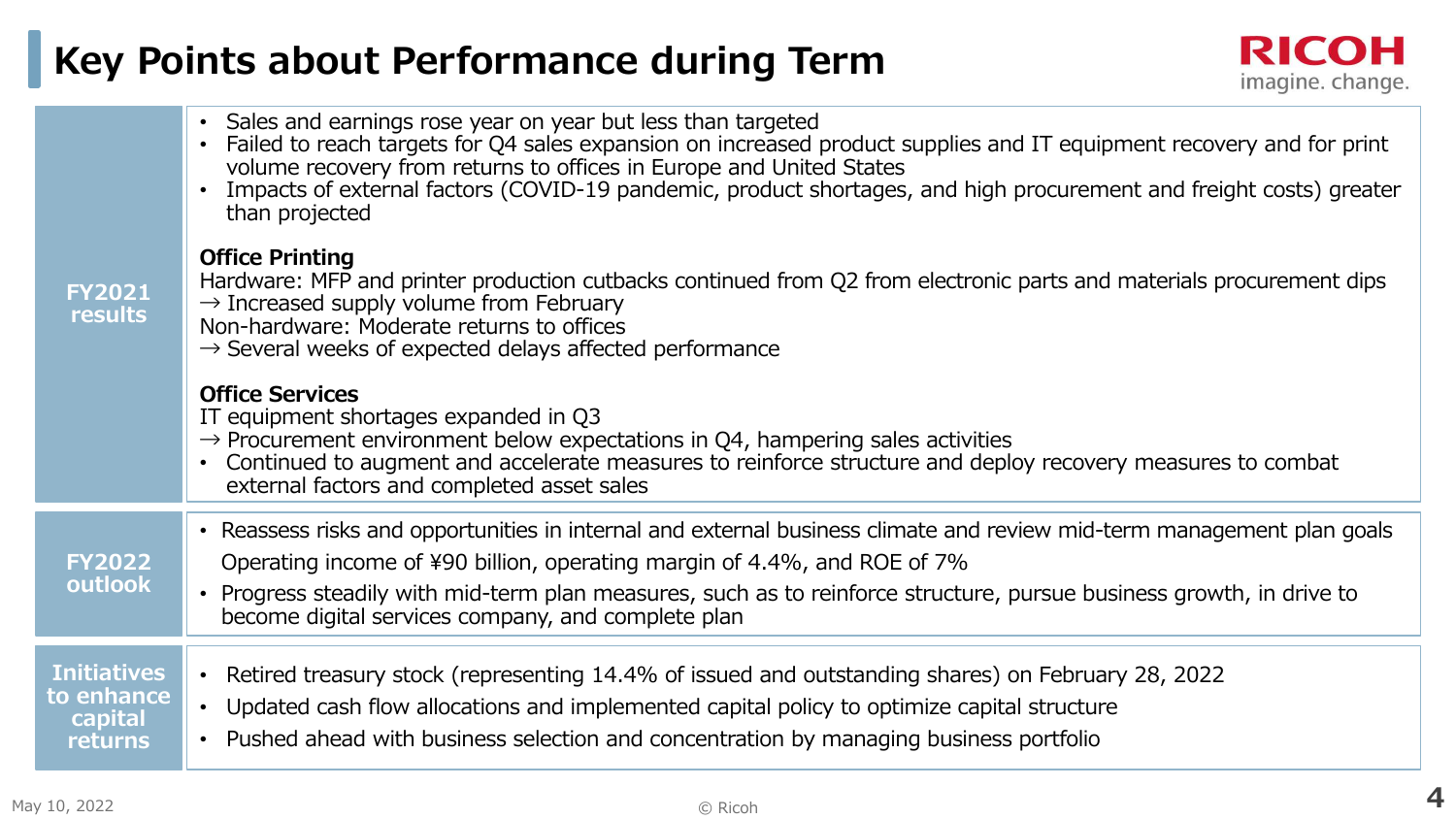### **Key Indicators**

### **Sales 4.5% up and operating profit of ¥40.0 billion representing turnaround from ¥45.4 billion operating loss**

| (billons of yen)                                      | FY2020              | <b>FY2021</b>       | Year on year change |         |  |
|-------------------------------------------------------|---------------------|---------------------|---------------------|---------|--|
| <b>Sales</b>                                          | 1,682.0             | 1,758.5             | $+76.5$             | $+4.5%$ |  |
| Gross profit                                          | 572.3<br>$(34.0\%)$ | 622.6<br>(35.4%)    | $+50.3$             | $+8.8%$ |  |
| Selling, general and<br>administrative expenses       | 617.7<br>$(36.7\%)$ | 582.6<br>$(33.1\%)$ | $-35.1$             | $-5.7%$ |  |
| <b>Operating profit</b>                               | $-45.4$             | 40.0                | $+85.4$             |         |  |
| Operating margin                                      |                     | 2.3%                |                     |         |  |
| <b>Profit attributable to</b><br>owners of the parent | $-32.7$             | 30.3                | $+63.1$             |         |  |
| <b>ROE</b>                                            | $-3.6%$             | 3.3%                | $+6.9pt$            |         |  |
| <b>ROIC</b>                                           | $-2.9%$             | 2.8%                | $+5.7$ pt           |         |  |
| EPS (Yen)                                             | $-45.20$            | 45.35               | $+90.55$            |         |  |
| Yen/US\$<br>Average exchange rates<br>Yen/euro        | 106.05<br>123.70    | 112.36<br>130.55    | $+6.31$<br>$+6.85$  |         |  |
| R&D expenditures                                      | 90.3                | 96.7                | $+6.3$              |         |  |
| Capital expenditures                                  | 42.1                | 37.3                | $-4.7$              |         |  |
| Depreciation                                          | 45.3                | 39.8                | $-5.5$              |         |  |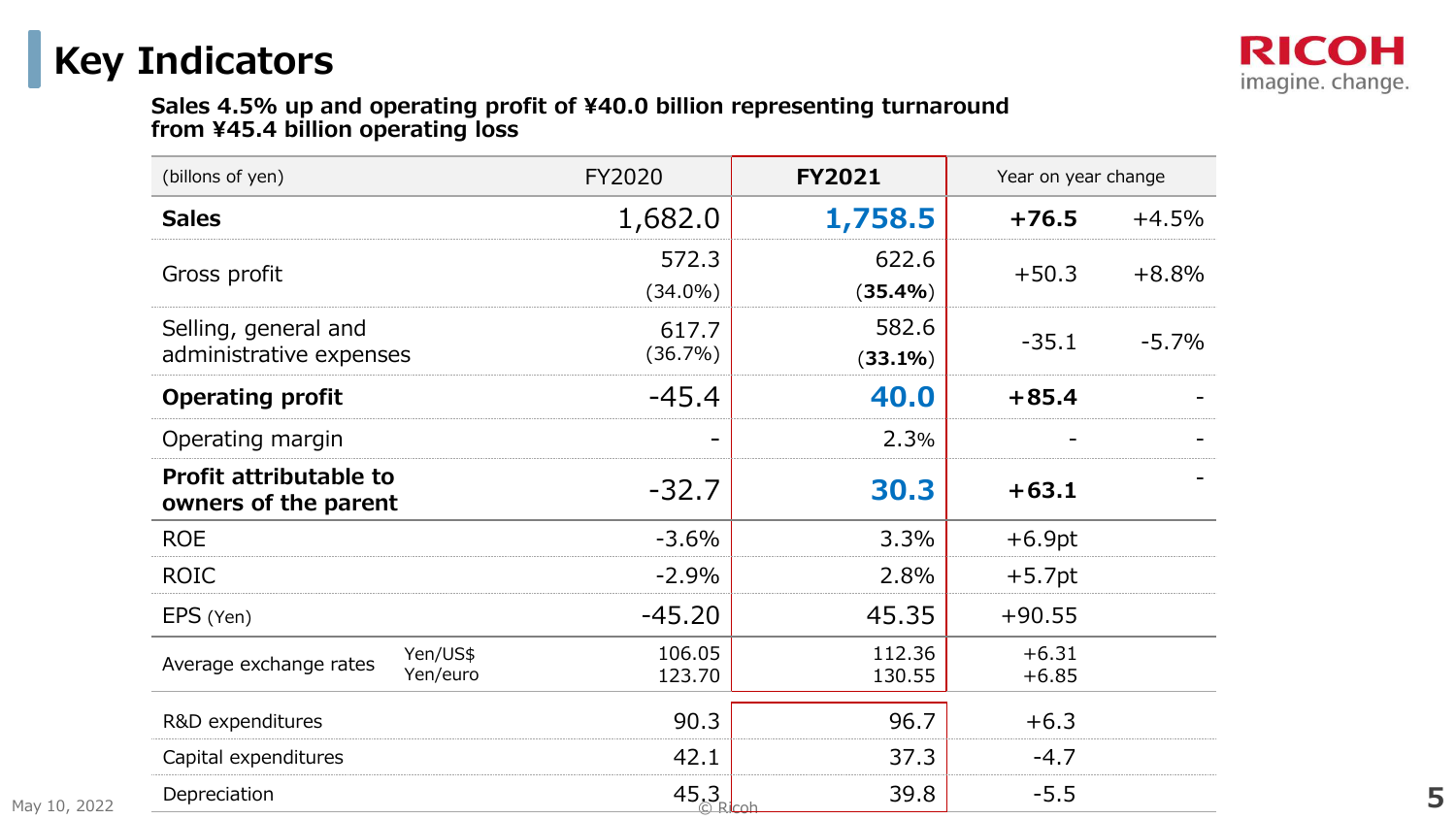### **Operating Profit Comparisons**

RICOH imagine. change.

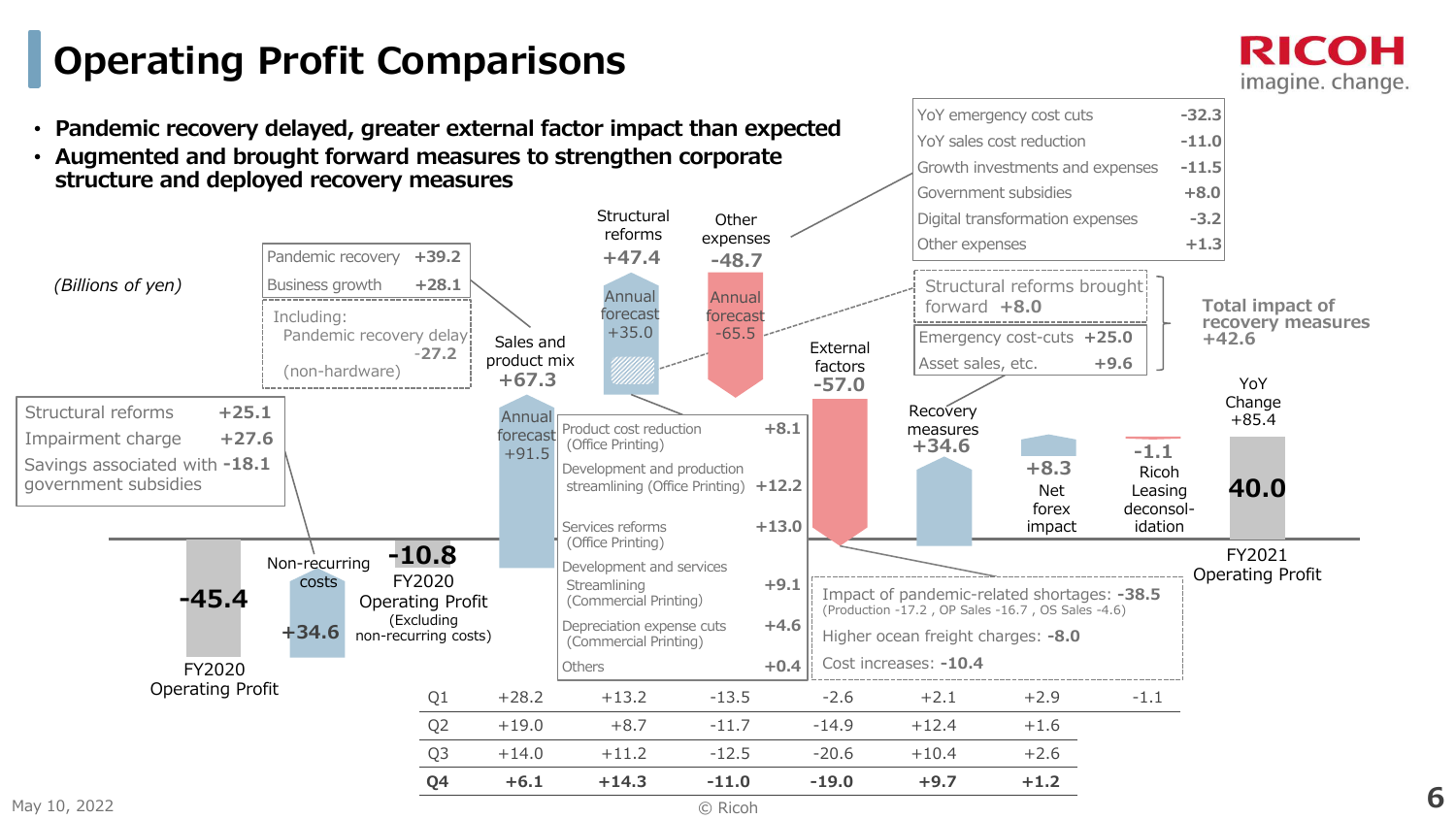### **Current and Projected External Factor Impacts**



#### **Q4 recovery from pandemic, IT equipment procurement, and product supplies below expectations**

|                                                                          |    | <b>Status</b>  | Previous assumptions $-\rightarrow$ |                |                                                                                                                                                                                                                                                                                                                                                  |
|--------------------------------------------------------------------------|----|----------------|-------------------------------------|----------------|--------------------------------------------------------------------------------------------------------------------------------------------------------------------------------------------------------------------------------------------------------------------------------------------------------------------------------------------------|
| Key external factors                                                     | Q1 | Q <sub>2</sub> | Q <sub>3</sub>                      | Q <sub>4</sub> | <b>Current status and looking ahead</b>                                                                                                                                                                                                                                                                                                          |
| Pandemic recovery delay<br>(Office Printing non-hardware)                |    |                |                                     |                | Recovery stalled in January owing to spread of Omicron variant infections<br>Although quick peak in infections led to easing of activity restrictions,<br>recovery progress was slower than expected<br>Outlook: Demand to recover to 85% to 90% of pre-pandemic level in Japan,<br>with Europe on recovery path and Americas experiencing delay |
| Parts shortage impacts on<br>production<br>(Office Printing hardware)    |    |                |                                     |                | Difficulties procuring electronic parts and materials eased, although some<br>shipments were delayed<br>Outlook: Purchasing from multiple sources, parts sharing, procurement of<br>alternative products, and priority allocations                                                                                                               |
| Pandemic impact on<br>production<br>(Office Printing hardware)           |    |                |                                     |                | Lockdowns at Chinese plants owing to COVID-19 impact and delays in<br>procuring some parts (in late March)<br>Outlook: Near-term concerns of production impact at Chinese plants                                                                                                                                                                 |
| Pandemic impact on sales<br>(Office Printing and Office Services)        |    |                |                                     |                | Opportunity losses from hardware (MFP and IT equipment) shortages came<br>to fore in Q3, and improvements still inadequate<br>Outlook: In Office Printing, undertake flexible sales operations in response to<br>supply plan changes; in Office Services, obtain IT equipment and revamp<br>solutions to drive sales recovery                    |
| Surging ocean freight charges<br>impact                                  |    |                |                                     |                | Sluggish port and ocean freight operations and container shortages<br>continued to expand<br>Outlook: Appropriately pass prices on in view of current situation continuing                                                                                                                                                                       |
| Impact of higher costs of raw<br>materials and parts due to<br>shortages |    |                |                                     |                | Raw materials soared, while raw costs rose owing to spot purchases of<br>electronic components, whose supplies were tight<br>Outlook: Flexible pricing and production advances in view of raw materials<br>prices likely staying high                                                                                                            |
| Ukraine impact on FY2021 results<br>10, 2022                             |    |                |                                     | © Ricoh        | Minimal owing to small operational scale in Russia and across Eastern Europe                                                                                                                                                                                                                                                                     |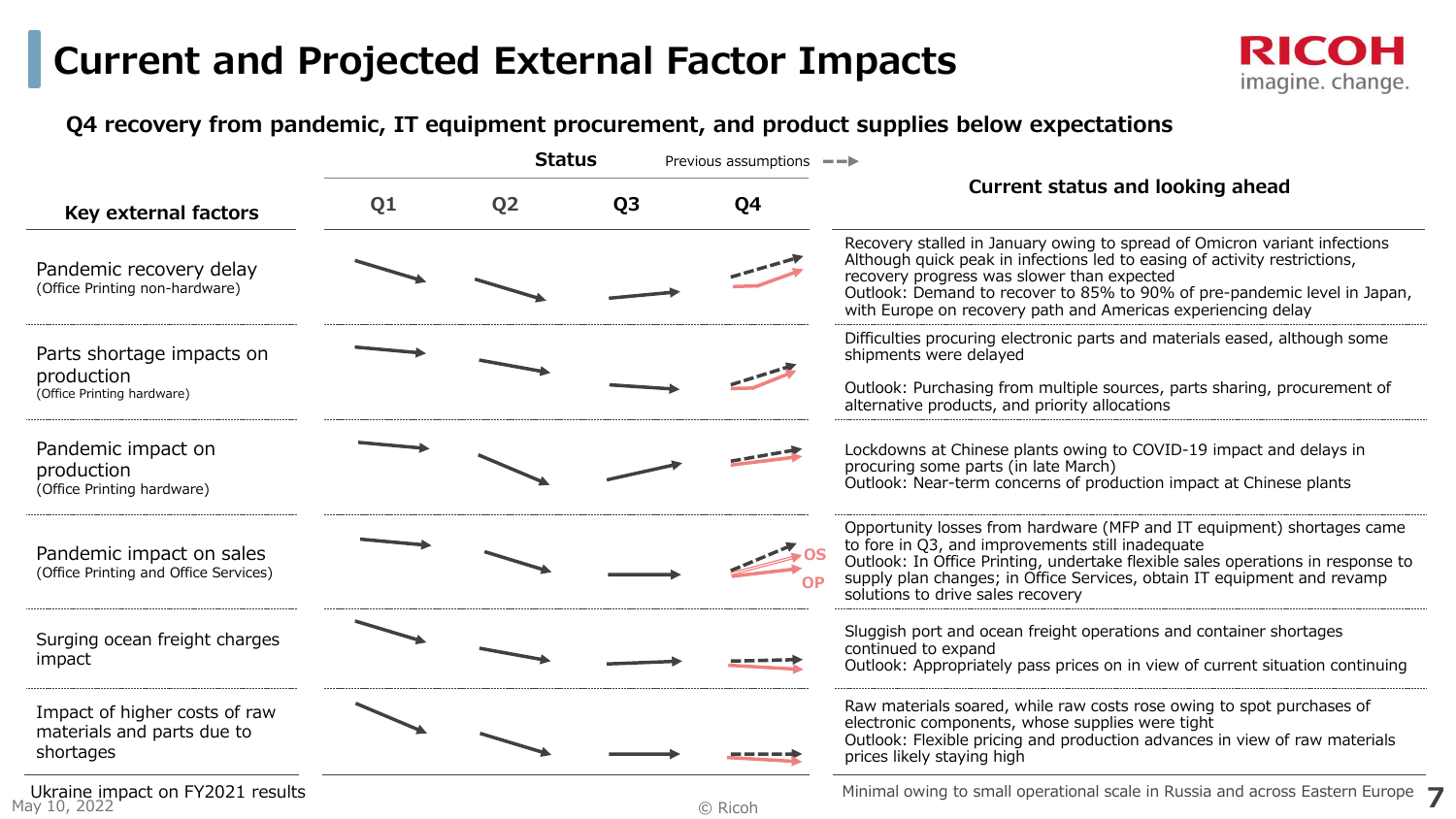### **Segment Operating Profit**



**Despite external factor impacting performance, operating profit improved in all business units**

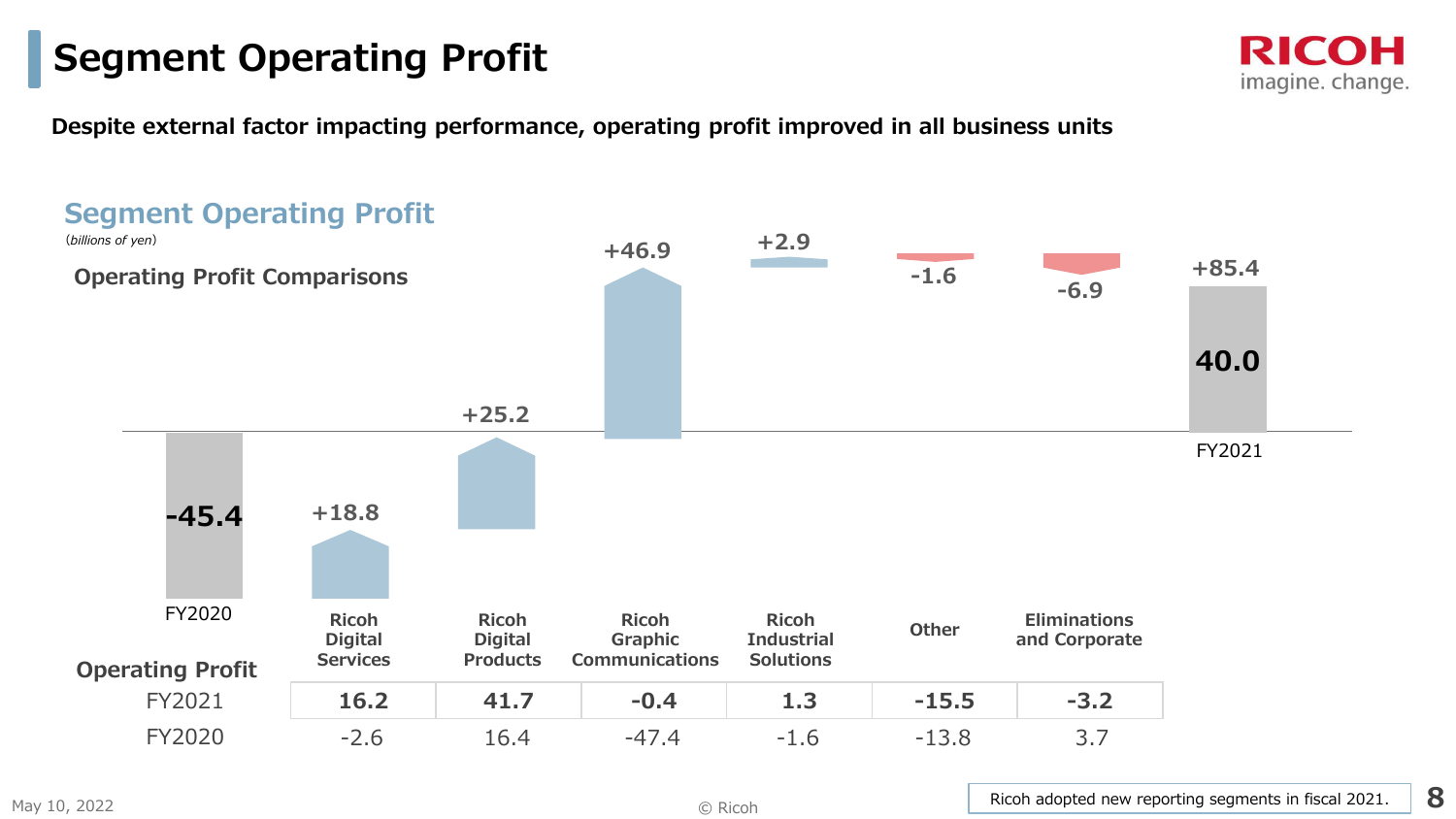### **Ricoh Digital Services**

Office Services and Office Printing (Sales)

**Increased sales 4% and returned to profitability through ¥18.8 billion turnaround, boosting revenues for the term by overhauling value amid hardware shortages**



### **Ricoh Digital Products**

RICOH imagine. change.

R&D and Production for Office Printing and Edge Devices

#### **Lifted sales 2% and earnings by ¥25.2 billion through strategic design, procurement, and production responses to ongoing impacts of external factors**



**<sup>9</sup>**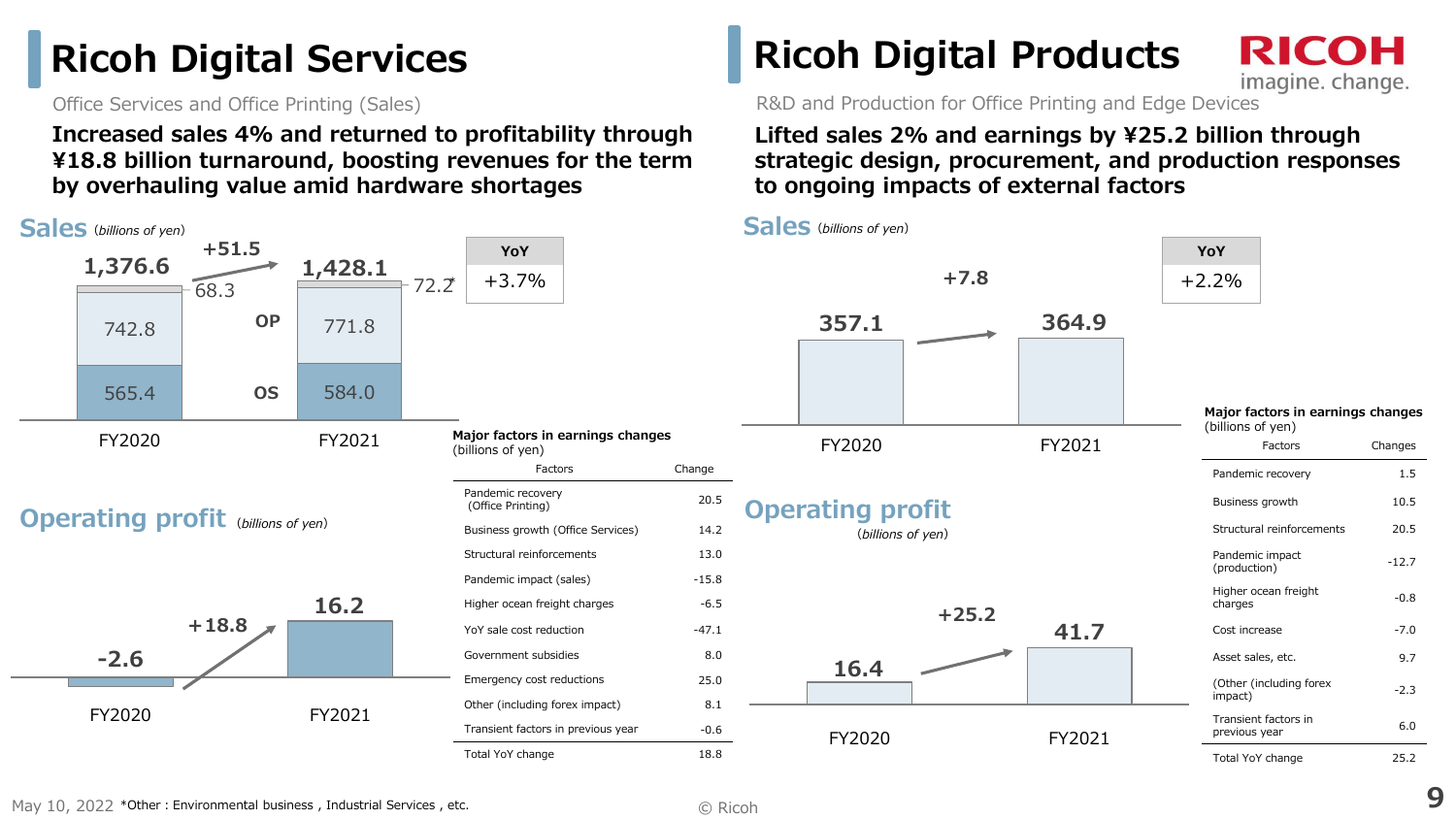### **Reference: Approximations for Previous Segments**



**Significantly improved Office Printing profit margin and continued to enhance Office Services profit margin**

**Sales***(billions of yen)*



#### **Overview**

- **Office Printing: Sales and earnings up, with operating**  •**margin reaching 6.7%**
- • **Office Services: Sales and earnings also rose, for operating margin of 7.9%**

| (billons of yen)                 |              | <b>FY2020</b> | <b>FY2021</b><br>(approx.) |  |
|----------------------------------|--------------|---------------|----------------------------|--|
|                                  | <b>Sales</b> | 815.8         | 817.7                      |  |
| <b>Office</b><br><b>Printing</b> | OΡ           | 6.7           | 55.0                       |  |
|                                  | OP margin    | 0.8%          | 6.7%                       |  |
|                                  | <b>Sales</b> | 532.3         | 581.5                      |  |
| <b>Office</b><br><b>Services</b> | OΡ           | 35.4          | 45.8                       |  |
|                                  | OP margin    | 6.7%          | 7.9%                       |  |



**Operating profit***(billions of yen)*



© Ricoh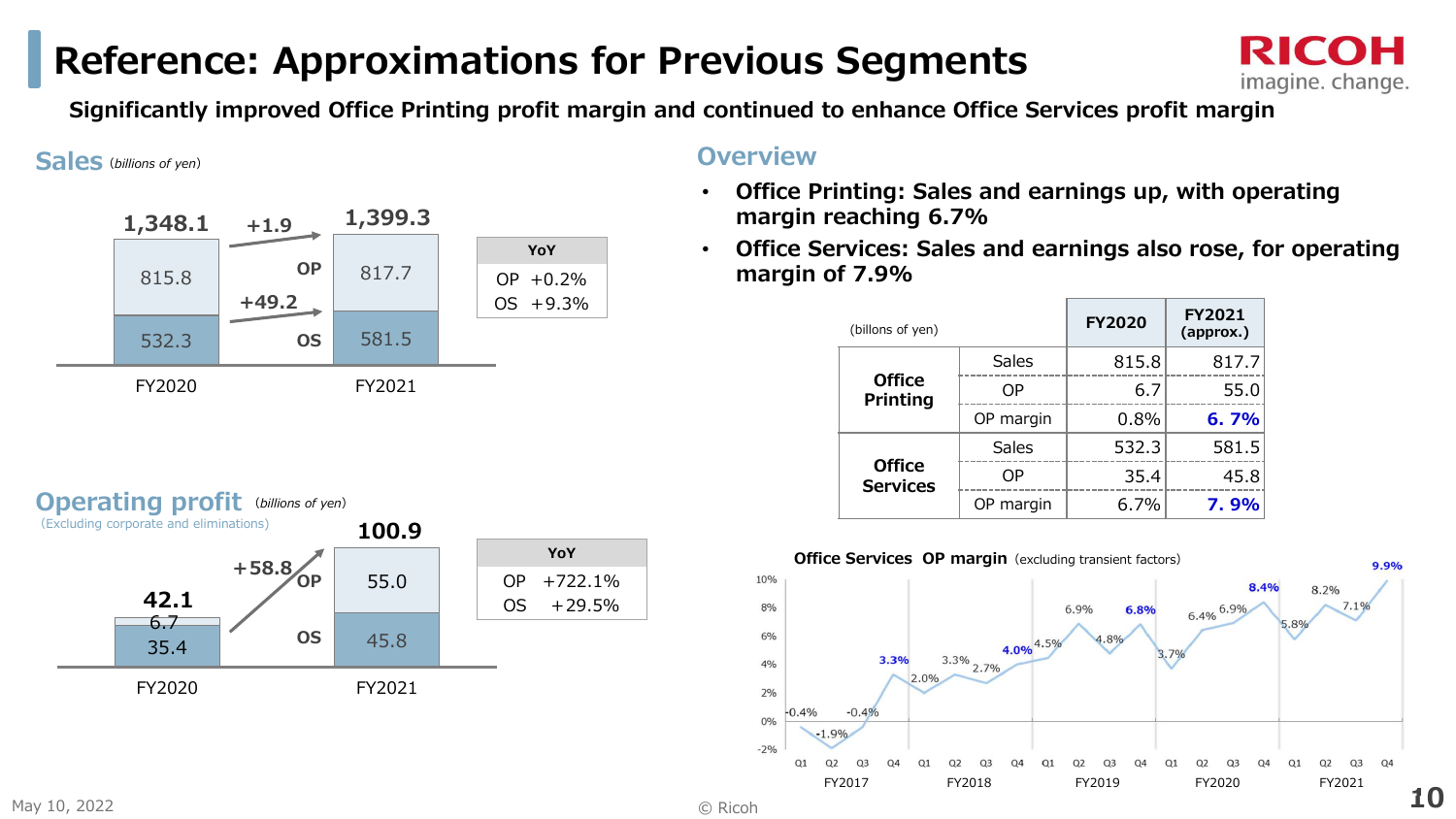### **Ricoh Digital Services (Office Services)**

23.7 Q1 24.9

Q2Q1



| <b>Japan</b>                            |                                                       |                                  |              | Flexibly reconfigured solutions to overcome IT equipment and MFP<br>shortages, delivering double-digit growth in Scrum Series<br>(1) Scrum packages (for small and medium-sized enterprises) |                                                                                                                                                          |        |          | (unit)                         | <b>Scrum package sales units</b> |        |                |                  |
|-----------------------------------------|-------------------------------------------------------|----------------------------------|--------------|----------------------------------------------------------------------------------------------------------------------------------------------------------------------------------------------|----------------------------------------------------------------------------------------------------------------------------------------------------------|--------|----------|--------------------------------|----------------------------------|--------|----------------|------------------|
| <b>Sales</b><br>(billions of yen)       | 317.0                                                 |                                  | 298.0        | Did well in cloud computing, gateway security, and other security-related<br>areas                                                                                                           |                                                                                                                                                          |        |          | 100,000                        |                                  |        |                |                  |
|                                         | 117.3                                                 | Q4                               | 95.0         | (2) Scrum assets (for mid-sized companies)                                                                                                                                                   | Performed well in handling operations after systems deployments,                                                                                         |        |          |                                |                                  |        |                | 76,441<br>20,780 |
|                                         | 71.4                                                  | O <sub>3</sub><br>Q <sub>2</sub> | 64.4         | consolidating virtualized setups, and enhancing security<br>(3) Bolstering digital professionals<br>Launched in-house Digital Academy                                                        |                                                                                                                                                          |        |          | 60,000                         | 41,560                           | 22,825 | Q <sub>3</sub> | 17,555           |
|                                         | 71.3                                                  | Q1                               | 71.2         | (billions of yen)                                                                                                                                                                            |                                                                                                                                                          | FY2021 |          | 40,000                         | 12,221                           | 17,404 | Q <sub>2</sub> | 19,465           |
|                                         | 56.9                                                  |                                  | 67.2         |                                                                                                                                                                                              | <b>Sales</b>                                                                                                                                             | YoY    | Unit YoY | 20,000                         | 10,221                           | 18,667 | Q1             |                  |
|                                         | FY2020                                                |                                  | FY2021       | Scrum packages (for small and medium-sized enterprises)                                                                                                                                      | 48.4                                                                                                                                                     | 107%   | 112%     |                                | 12,067<br>7,051                  | 9,304  |                | 18,641           |
|                                         | (12% growth YoY in Q4<br>after excluding special GIGA |                                  |              | Scrum assets (for mid-sized companies)                                                                                                                                                       | 31.3<br>148%                                                                                                                                             |        |          |                                | FY2019                           | FY2020 |                | FY2021           |
|                                         |                                                       | school demand)                   |              | total                                                                                                                                                                                        | 79.7                                                                                                                                                     | 120%   |          |                                |                                  |        |                |                  |
| <b>Europe</b>                           | 133.2                                                 |                                  | 160.1        | Maintained growth through package deployments<br>(1) Orders for Work Together, Anywhere packages were ¥15.1 billion, up 109%                                                                 |                                                                                                                                                          |        |          | <b>Sales</b>                   | (billions of yen)                | FY2021 |                | YoY              |
| Sales <sup>®</sup><br>(billions of yen) | 37.0                                                  | Q4<br>Q <sub>3</sub>             | 43.0<br>43.6 | prepare for new world of work                                                                                                                                                                | YoY on measures to help customers overcome pandemic challenges and                                                                                       |        |          |                                |                                  |        | 584.0          | $+3.3%$          |
|                                         | 41.6<br>28.7<br>25.6                                  | Q <sub>2</sub><br>Q1             | 36.8<br>36.6 | (3)                                                                                                                                                                                          | (2) Acquired companies continued doing well, with their sales rising 7% YoY<br>Reskilled engineers to shift them from Office Printing to Office Services |        |          |                                |                                  |        | 227.2          | $-9.3%$          |
| Includes the Middle East and Africa     | FY2020                                                |                                  | FY2021       | Tapped people with readily deployable skills through acquisitions                                                                                                                            |                                                                                                                                                          |        |          | IT services                    | (including maintenance and       |        | 121.5          | $+7.2%$          |
| <b>Americas</b>                         | 98.6                                                  |                                  | 107.2        | Reduced output center costs and shifted to digital services                                                                                                                                  |                                                                                                                                                          |        |          | outsourcing)                   |                                  |        |                |                  |
| <b>Sales</b><br>(billions of yen)       | 24.7<br>24.8                                          | Q4<br>Q <sub>3</sub>             | 29.2<br>27.0 | (1) Improved profitability of Business Process Services on ongoing cost reductions<br>(2) IT security services continued to do well                                                          |                                                                                                                                                          |        |          | Applications<br>in-house apps) | (business-specific apps and      |        | 109.8          | $+21.4%$         |
|                                         | 25.3                                                  | Q <sub>2</sub>                   | 25.9         |                                                                                                                                                                                              |                                                                                                                                                          |        |          | <b>Business Process</b>        |                                  |        | 007            | 1 O 10/          |

99.7 +8.4%

Services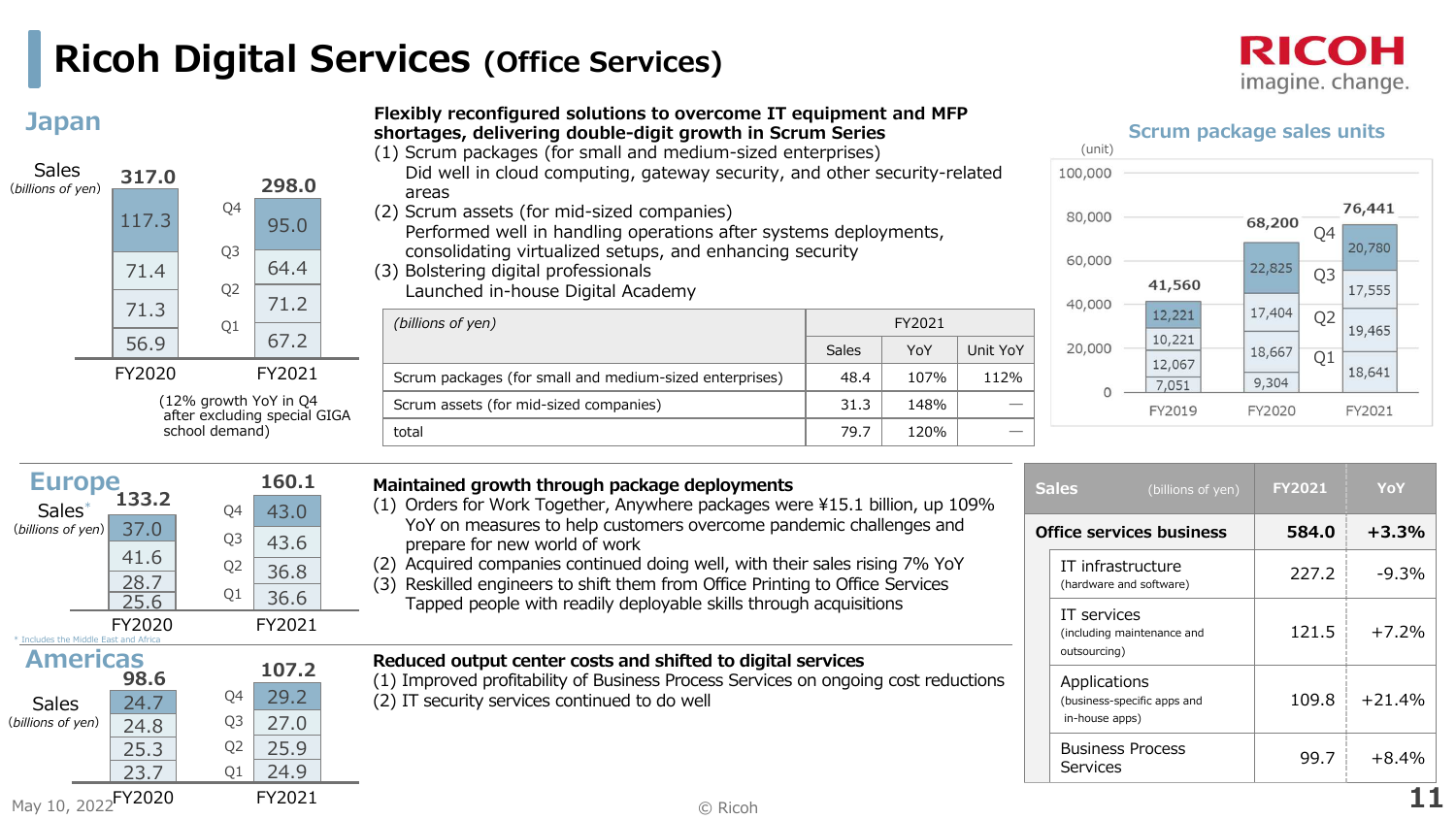### **Ricoh Digital Services (Office Printing)**



#### **Increased sales even though shortages, infections, and other external factors affected business more than expected**

 Hardware: Sales fell owing product supply disruptions from Q2; sales improved in Q4 but not to projected level

Non-hardware: While on path to recovery, Q4 sales were lower than projected

| у, | Differences from assumptions<br>at start of term<br>(non-hardware) |          |  |  |  |  |  |
|----|--------------------------------------------------------------------|----------|--|--|--|--|--|
|    | Q1                                                                 | -2%pt    |  |  |  |  |  |
|    | Q <sub>2</sub>                                                     | $-4%$ pt |  |  |  |  |  |
|    | Q3                                                                 | -5%pt    |  |  |  |  |  |
|    |                                                                    | $-5%$ pt |  |  |  |  |  |
|    |                                                                    |          |  |  |  |  |  |

#### **Sales compared to the same period in FY19**

Excluding forex impactJapan 83% 87% 94% 101% 90% 78% 91% **87% 76%**Americas 59% 70% 71% 78% 75% 68% 64%83% EMEA 61% 84% 81% 84% 77% 80% 76% **83%FY2020 FY2021Q1 Q2 Q3 Q4 Q1 Q2 Q3 Q4** Hardware 69% 85% 83% 90% 85% 73% 72% **79% 86%**Non-hardware67% 77% 82% 85% 79% 78% 82%

Below 70%

<mark>% 70-80% 80-90% 90-100% 100%以上</mark>

**Sales heatmap** (by country and territory compared with same months in FY2019)



 © Ricoh**12**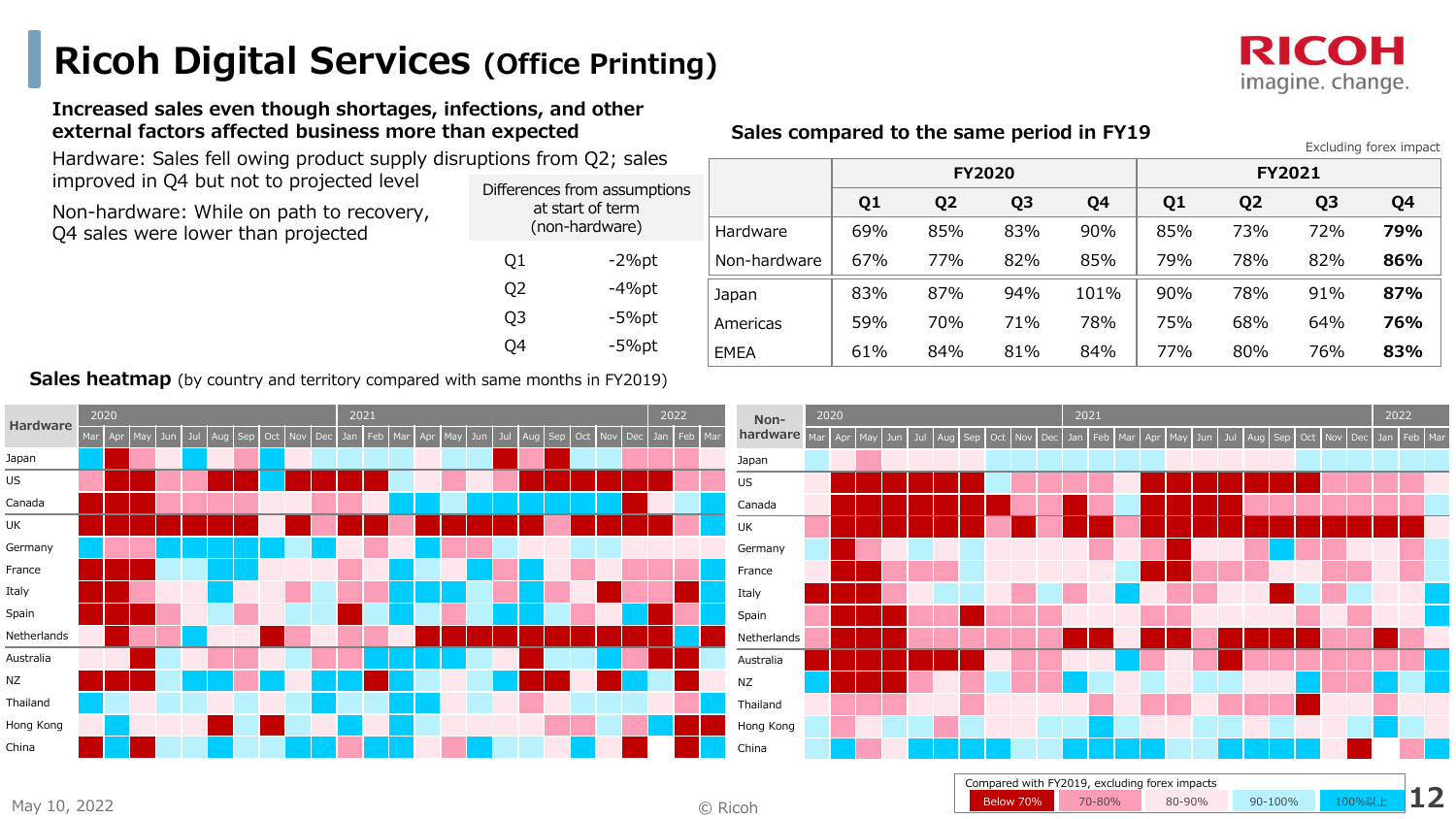#### **Ricoh Digital Services (Office Printing)**

### **Impact of Pandemic on MFP Printing Volumes**

**Print volumes gradually recovered with returns to offices**

#### **MFP print volumes at company offices (by country)**





May 10, 2022Note: Print volumes based on Ricoh @Remote data, with change in MFP print volumes from tow years earlier corresponding period. Number of COVID-19 cases from Johns Hopkins University-announced figures.

RICOH imagine. change.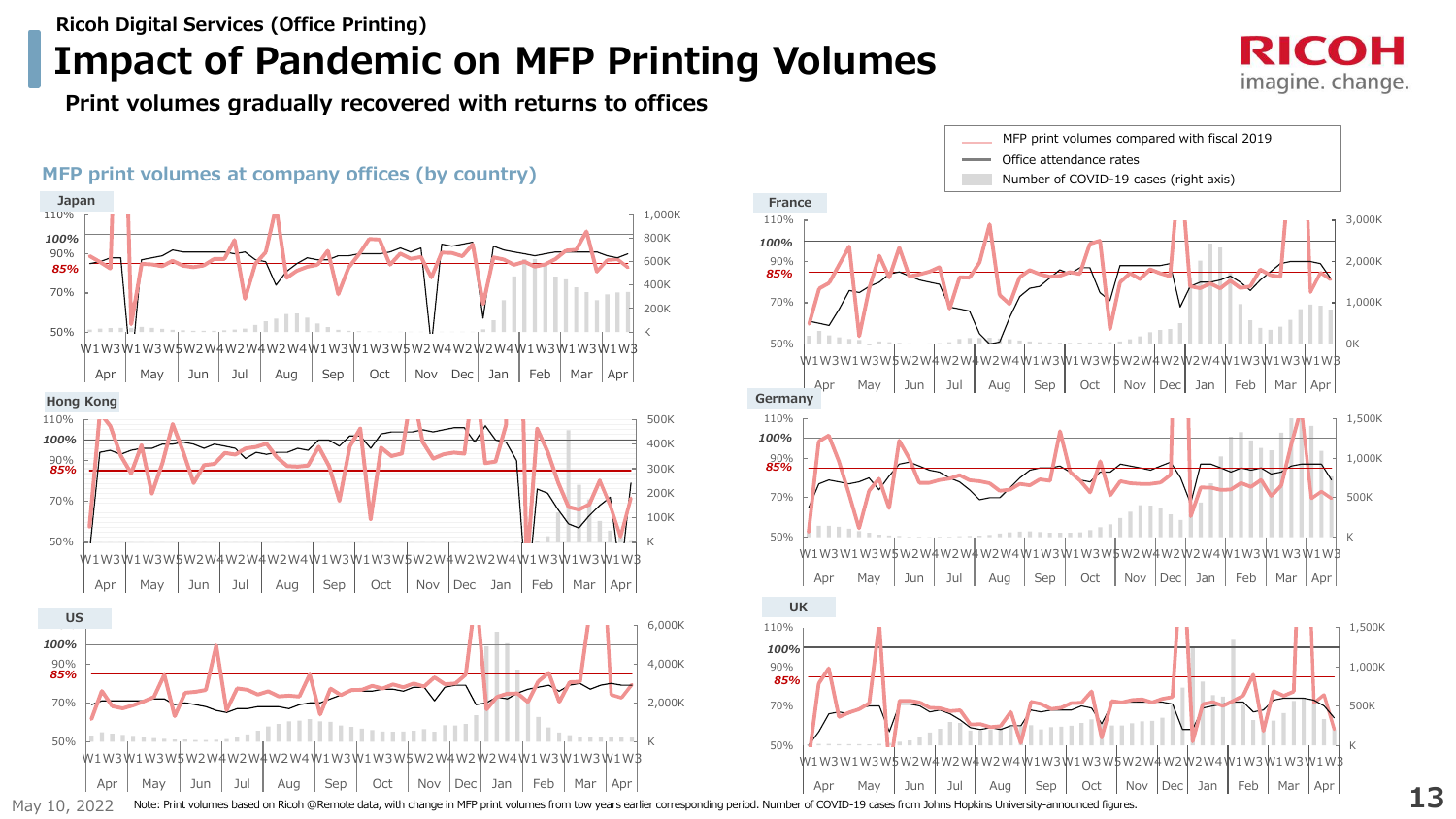### **Ricoh Graphic Communications**

**Boosted revenues and earnings as targeted on non-hardware recovery in Commercial Printing, development and production digitalization, and decisive services reform deployments**

**Sales***(billions of yen)*



#### **Operating profit***(billions of yen)*



#### **Overview**

• Commercial Printing

 Hardware: Gradual recovery continued in Q4, with pipelines expanding Non-hardware: Printing sector sales recovered to pre-pandemic levels

- Components (inkjet heads): Generated double-digit sales growth despite lockdown impact in Chinese market in Q4
- Cut costs more than planned (exceeded annual target by 260%)
- Posted development-related expenditure in Q4 for new model deployments
- Operating profit: Up significantly YoY (improving ¥20 billion after factoring out previous year's impairment losses)

| <b>Commercial</b> |                | <b>FY2020</b>  |                |     |                |                | <b>FY2021</b>  |      |
|-------------------|----------------|----------------|----------------|-----|----------------|----------------|----------------|------|
| <b>Printing</b>   | Q <sub>1</sub> | Q <sub>2</sub> | Q <sub>3</sub> | Q4  | Q <sub>1</sub> | Q <sub>2</sub> | Q <sub>3</sub> | Q4   |
| Hardware          | 61%            | 72%            | 67%            | 75% | 73%            | 68%            | 72%            | 87%  |
| Non-<br>hardware  | 66%            | 80%            | 84%            | 85% | 86%            | 92%            | 95%            | 94%  |
| Japan             | 85%            | 101%           | 91%            | 97% | 98%            | 98%            | 97%            | 110% |
| Americas          | 66%            | 71%            | 73%            | 71% | 77%            | 78%            | 80%            | 89%  |
| <b>EMEA</b>       | 56%            | 78%            | 77%            | 84% | 74%            | 82%            | 86%            | 90%  |

imagine. change.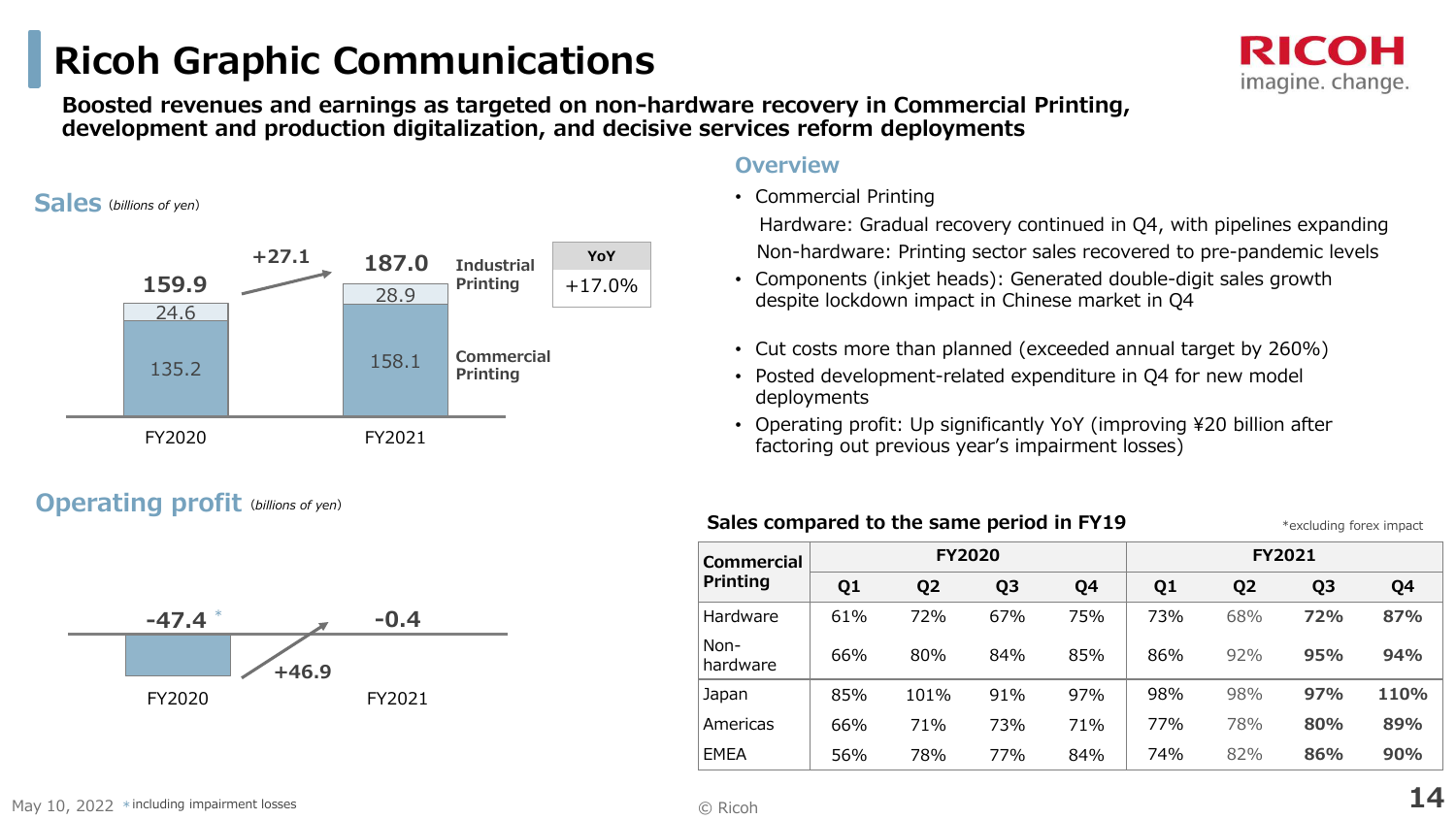### **Ricoh Industrial Solutions**

#### **Returned to profitability on Thermal business recovery and structural reinforcements**



#### **Operating profit** *(billions of yen)*



#### **Overview**

- Thermal
	- $\checkmark$  Sales rose on expanded sales of products resolving social issues and report logistics demand robust logistics demand
	- $\checkmark$  Improved costs and adjusted prices in response to higher raw materials costs and expanses with impacts extending beyond vear and costs and expenses, with impacts extending beyond year-end
	- Europe: Inaugurated production line at French plant, with orders beginning to contribute to performance
	- Americas: Impacts of materials supply shortages on demand growth likely to fade
	- Japan: Sales of linerless labels were steady<br>China: Laitiated strategis shift to bigh value
	- China: Initiated strategic shift to high value-added business in response to price competition
- Industrial Products\*

Optical components business:

 Benefited from steady projector applications demand in China and Japan, while impact of lower production volumes among automotive customers improved in Q4

•Electronics business:

 Unable to expand sales owing to difficulties in procuring parts; adjusted pricing in response to higher component costs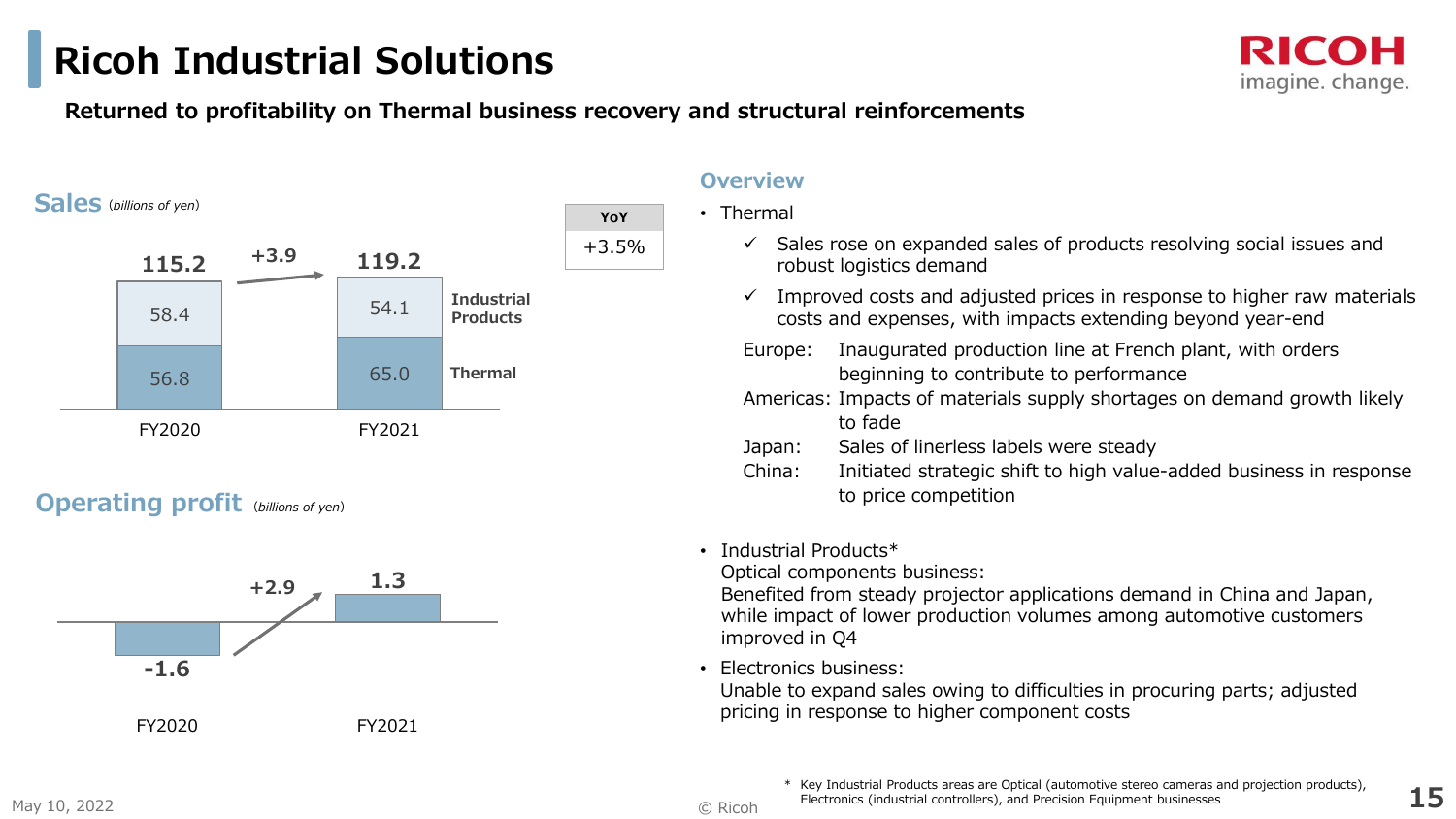**Other**



#### **Sales basically unchanged after factoring out impact of leasing business deconsolidation**

#### **Sales***(billions of yen)*



#### **Operating profit** *(billions of yen)*



#### **Overview**

- Smart Vision: Sales down owing to such factors as impact of parts shortages on manufacture of existing products and product launch delays, while 360° camera cloud services sales rose on stay-at-home demand
- Cameras: Increased sales on strong demand for new products (PENTAX/GR), adopted workshop production approach and overhauled sales approaches

Incurred segment loss owing to new business investmentsRicoh Futures business unit managed new business portfolios

#### **Key new businesses**



**PLAiR, a new plantderived material** Proprietary foaming technology ensures flexibility and strength and helps achieve zerocarbon society



#### **Lithium-ion secondary cells manufacturing solution**

 World's first rechargeable inkjet battery paves the way to wearables in various sizes and shapes



**Social infrastructure inspection services** Camera technology measuring depth of field liberates workers from hazards associated with working at heights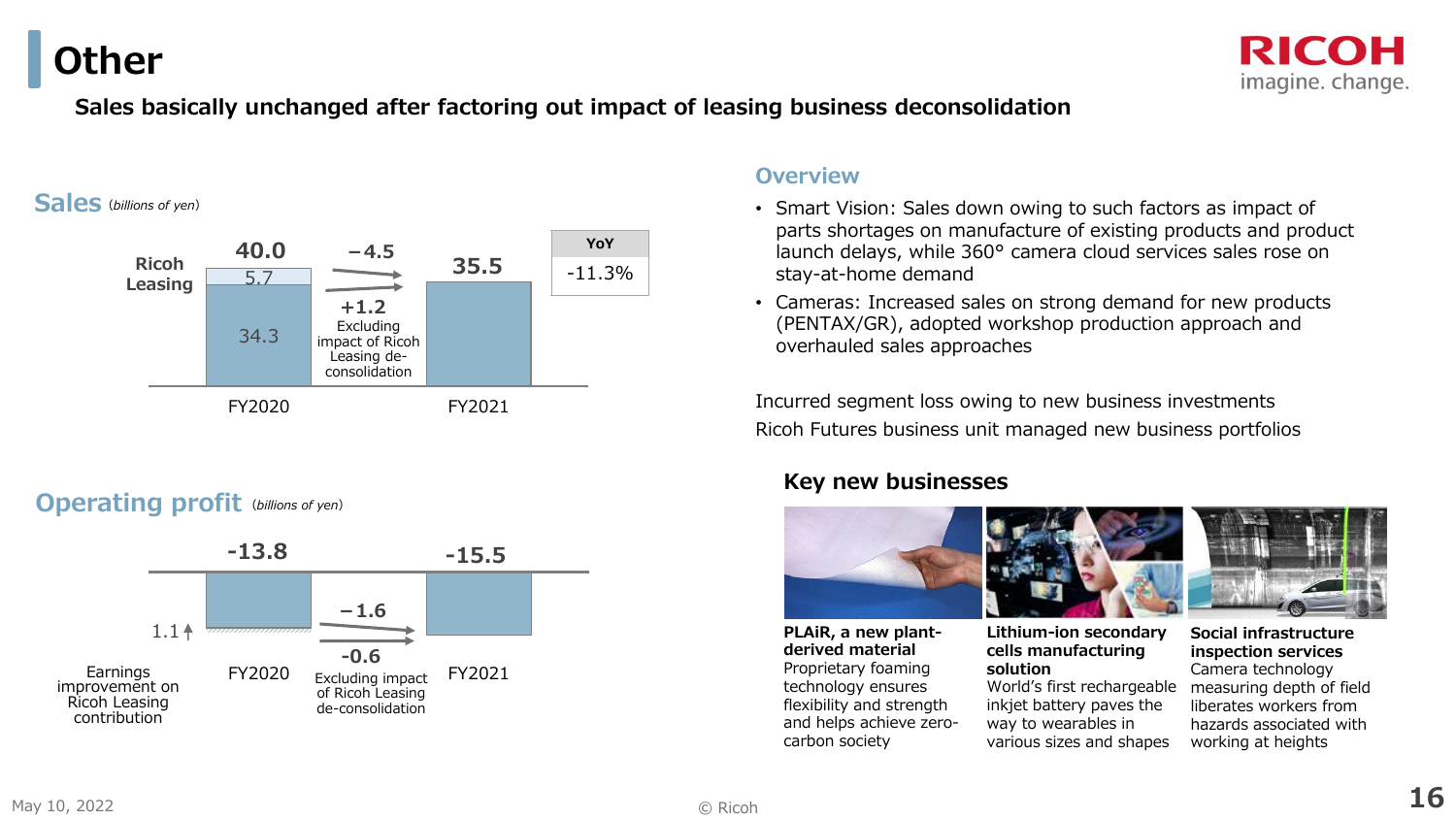### **Statement of Financial Position**

**Total assets decreased ¥34.6 billion, to ¥1,853.2 billion, as impacts of implementing capital policies and divesting assets offset increases in inventories and investments**

| <b>Assets</b><br>(billions of yen)                                    | As of<br>Mar 31,<br>2022                                    | Change<br>from<br>Mar 31, 2021 |                                         | <b>Liabilities and Equity</b><br>(billions of yen)   | As of<br>Mar 31,<br>2022 | Change<br>from<br>Mar 31, 2021 |                                                          |
|-----------------------------------------------------------------------|-------------------------------------------------------------|--------------------------------|-----------------------------------------|------------------------------------------------------|--------------------------|--------------------------------|----------------------------------------------------------|
| <b>Current Assets</b>                                                 | 1,012.4                                                     | $-46.3$                        |                                         | <b>Current Liabilities</b>                           | 693.4                    | $+35.9$                        |                                                          |
|                                                                       |                                                             |                                | Decrease from share<br>repurchases and  | Bonds and borrowings                                 | 114.3                    | $+31.6$                        | Short- and long-<br>term transfers                       |
| Cash & time deposits                                                  | 240.3                                                       | $-94.6$                        | dividend payments                       | Trade and other payables                             | 268.5                    | $-18.6$                        | Decrease in year-                                        |
| Trade and other<br>receivables                                        | 397.1                                                       | $+5.0$                         |                                         | Lease liabilities                                    | 22.6                     | $-2.8$                         | end debt                                                 |
| Other financial assets                                                | 92.2                                                        | $-0.5$                         | Parts and work-in-                      | Other current liabilities                            | 287.8                    | $+25.7$                        | Forex impacts                                            |
| Inventories                                                           | 232.5                                                       | $+40.5$                        | process inventories<br>and increases in | Non-current Liabilities                              | 253.9                    | $-52.5$                        |                                                          |
| Other current assets                                                  | 50.0                                                        | $+3.3$                         | port and offshore<br>inventories        | Bonds and borrowings                                 | 121.0                    | $-18.6$                        | Short- and long-<br>term transfers                       |
|                                                                       |                                                             |                                |                                         | Lease liabilities                                    | 44.4                     | $-2.2$                         |                                                          |
| Non-current assets                                                    | 840.8                                                       | $+11.7$                        |                                         | Accrued pension &                                    | 45.7                     | $-24.7$                        | Decrease owing                                           |
| Property, plant and                                                   | 188.4                                                       | $-3.5$                         | Asset divestments                       | retirement benefits                                  |                          |                                | to higher                                                |
| equipment                                                             |                                                             |                                |                                         | Other non-current liabilities                        | 42.7                     | $-6.8$                         | discount rates                                           |
| Right-of-use assets                                                   | 57.7                                                        | $-5.9$                         | Strategic investments                   | <b>Total Liabilities</b>                             | 947.4                    | $-16.5$                        | Share                                                    |
| Goodwill and intangible<br>assets                                     | 259.4                                                       | $+33.9$                        | and forex impacts                       | Total equity attributable to<br>owners of the parent | 902.0                    | $-18.2$                        | repurchases and<br>foreign currency<br>translation gains |
| Other financial assets                                                | 128.3                                                       | $-7.7$                         |                                         | Noncontrolling Interest                              | 3.7                      | $+0.1$                         | and losses                                               |
| Other non-current assets                                              | 206.8                                                       | $-5.0$                         |                                         | <b>Total Equity</b>                                  | 905.8                    | $-18.0$                        |                                                          |
| <b>Total Assets</b>                                                   | 1,853.2                                                     | $-34.6$                        |                                         |                                                      |                          |                                |                                                          |
|                                                                       |                                                             |                                |                                         | <b>Total Liabilities and Equity</b>                  | 1,853.2                  | $-34.6$                        |                                                          |
| Exchange rate as of Mar 31, 2022:<br>(change from Mar 31, 2021, rate) | $US$ 1 = $ 122.39 (+11.68)$<br>EURO $1 = 4$ 136.70 (+ 6.90) |                                |                                         | <b>Total Debt</b>                                    | 235.4                    | $+13.0$                        |                                                          |

**RICOH** 

imagine. change.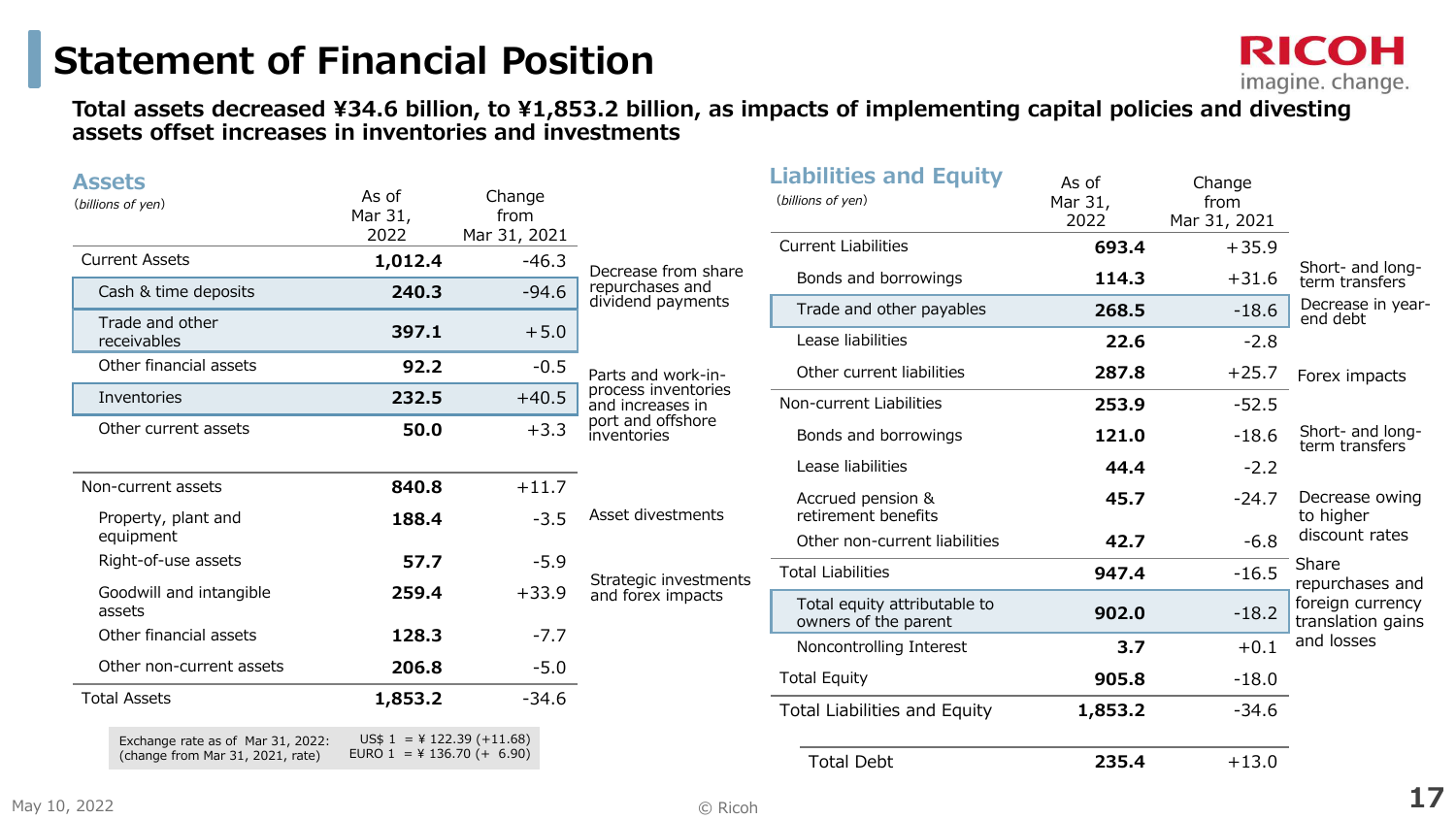imagine. change.

**Although profit was up, free cash flow was down from Ricoh Leasing becoming equity method affiliate in previous year and rising inventories; implemented capital policy as planned**

| FY2020  | <b>FY2021</b> |                           |                                                                                                      |                                                                                                                               |                                                                             |
|---------|---------------|---------------------------|------------------------------------------------------------------------------------------------------|-------------------------------------------------------------------------------------------------------------------------------|-----------------------------------------------------------------------------|
| $-32.6$ | 30.6          | Regained<br>profitability | (billions of yen)                                                                                    |                                                                                                                               |                                                                             |
| 104.6   | 90.4          |                           |                                                                                                      |                                                                                                                               |                                                                             |
| 55.0    | $-38.6$       |                           |                                                                                                      |                                                                                                                               |                                                                             |
| 126.9   | 82.4          |                           |                                                                                                      |                                                                                                                               |                                                                             |
| $-37.3$ |               |                           |                                                                                                      |                                                                                                                               |                                                                             |
| $-8.4$  | $-9.4$        |                           |                                                                                                      |                                                                                                                               | 23.1                                                                        |
| $-17.7$ |               | Proceeds from Ricoh       |                                                                                                      |                                                                                                                               |                                                                             |
| $-63.5$ | $-59.3$       | year were ¥7.8 billion    |                                                                                                      |                                                                                                                               |                                                                             |
| 53.8    |               |                           |                                                                                                      |                                                                                                                               |                                                                             |
| $-14.8$ | $-14.0$       | response to pandemic      |                                                                                                      |                                                                                                                               |                                                                             |
| $-7.2$  | $-92.7$       | Retirement                |                                                                                                      |                                                                                                                               |                                                                             |
| $-35.7$ | $-31.3$       |                           | $-47.8$                                                                                              |                                                                                                                               |                                                                             |
| $-4.0$  | $-131.6$      |                           |                                                                                                      |                                                                                                                               |                                                                             |
| 7.3     | 12.2          |                           | FY2019                                                                                               | FY2020                                                                                                                        | FY2021                                                                      |
| 66.6    | $-96.3$       |                           |                                                                                                      |                                                                                                                               |                                                                             |
| 330.3   | 234.0         |                           |                                                                                                      |                                                                                                                               | Including ¥7.8 billion from transfer of                                     |
| 63.4    | 23.1          |                           |                                                                                                      |                                                                                                                               | +¥36.8 billion: total share sales<br>- ¥28.9 billion: cash in Ricoh Leasing |
|         |               |                           | -22.2 Including asset sales<br>$-27.6$<br>Leasing sale in previous<br>6.4<br>short-term borrowing in | Increases in parts and work-<br>in-process inventories and in<br>port and offshore inventories<br>In previous year, increased | <b>Free cash flow</b><br>63.4<br>Ricoh Leasing shares                       |

\*debt: bonds and borrowings

**RICOH**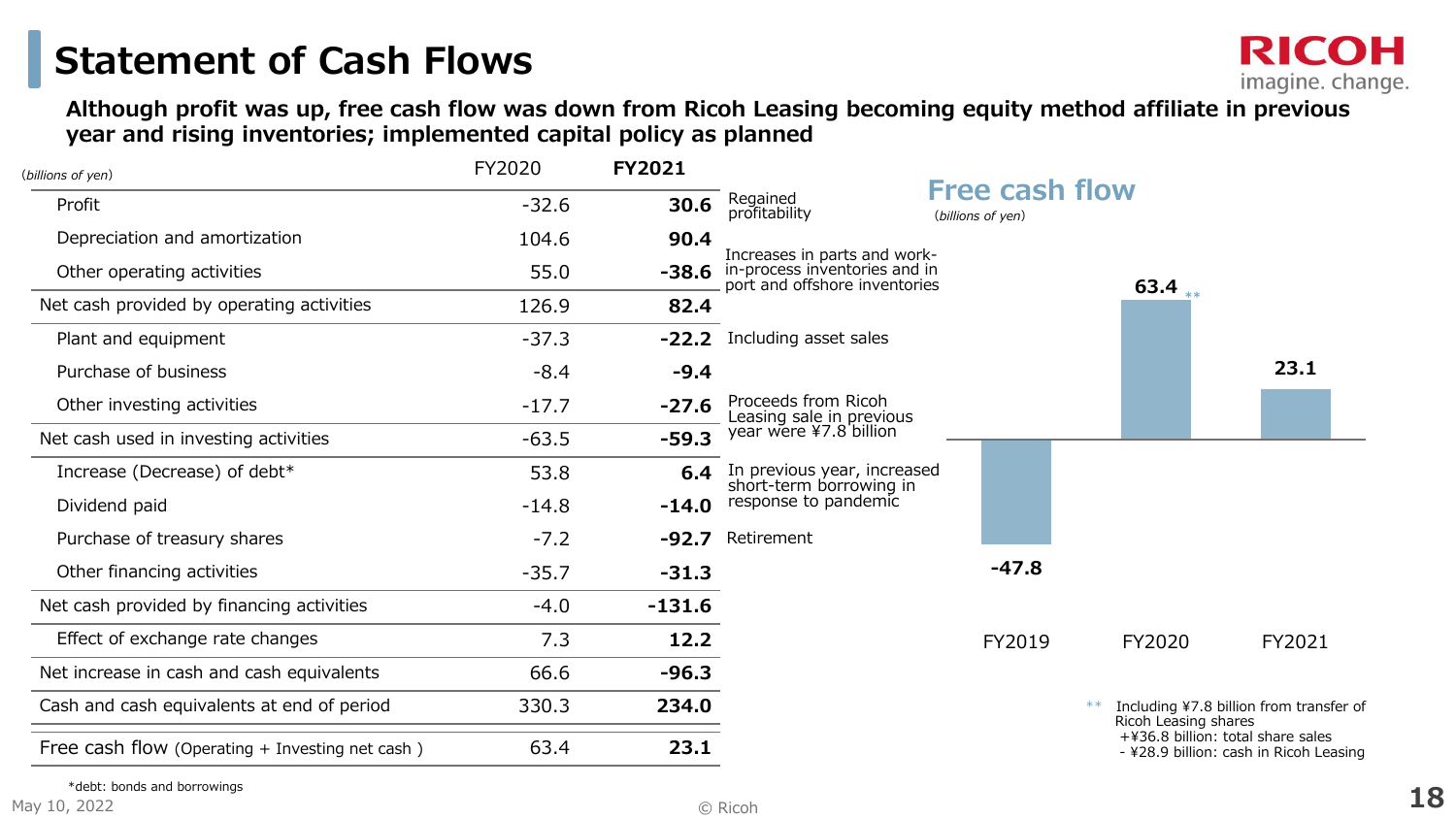### **ESG Update**

#### **ESG action**

April 2021 Establishment of Ricoh Group Human Rights Policy

June Concludes Mizuho Eco Finance loan deal with Mizuho Bank

Discloses FY2020 progress with ESG targets

- September Publishes Ricoh Group Integrated Report 2021, Ricoh Group ESG Data Book 2021, and Ricoh Group TCFD Report 2021
- October President and CEO Jake Yamashita becomes cochair of Japan Climate Leaders' Partnership

Participates in We Mean Business Coalition "All in for 2030" campaign

Deploys on-site power purchase agreement (PPA) model at four production and sales affiliate sites in Japan and abroadto accelerate use of renewable energy

December Obihiro site becomes second Ricoh Japan facility to obtain Net Zero Energy Building certification (for structures whose energy usage equals their on-site renewable energy production)



March 2022 Publishes Ricoh Group Circular Economy Report 2021, becoming first company to issue publication based on Ministry of Economy, Trade and Industry and Ministry of the Environment guidelines

> Updates Mizuho Eco Finance loan deal with Mizuho Bank; deal linked to Bank of Japan's operations to support climate change responses

April Participates in launch of 30 by 30 Alliance for Biodiversity to pioneer conservation measures in Japan (30 by 30 refers to aim of protecting 30% of global land and sea surfaces by 2030 and represents one target of Post-2020 Biodiversity Framework, to which G7 countries were the first to commit at their June 2021 summit)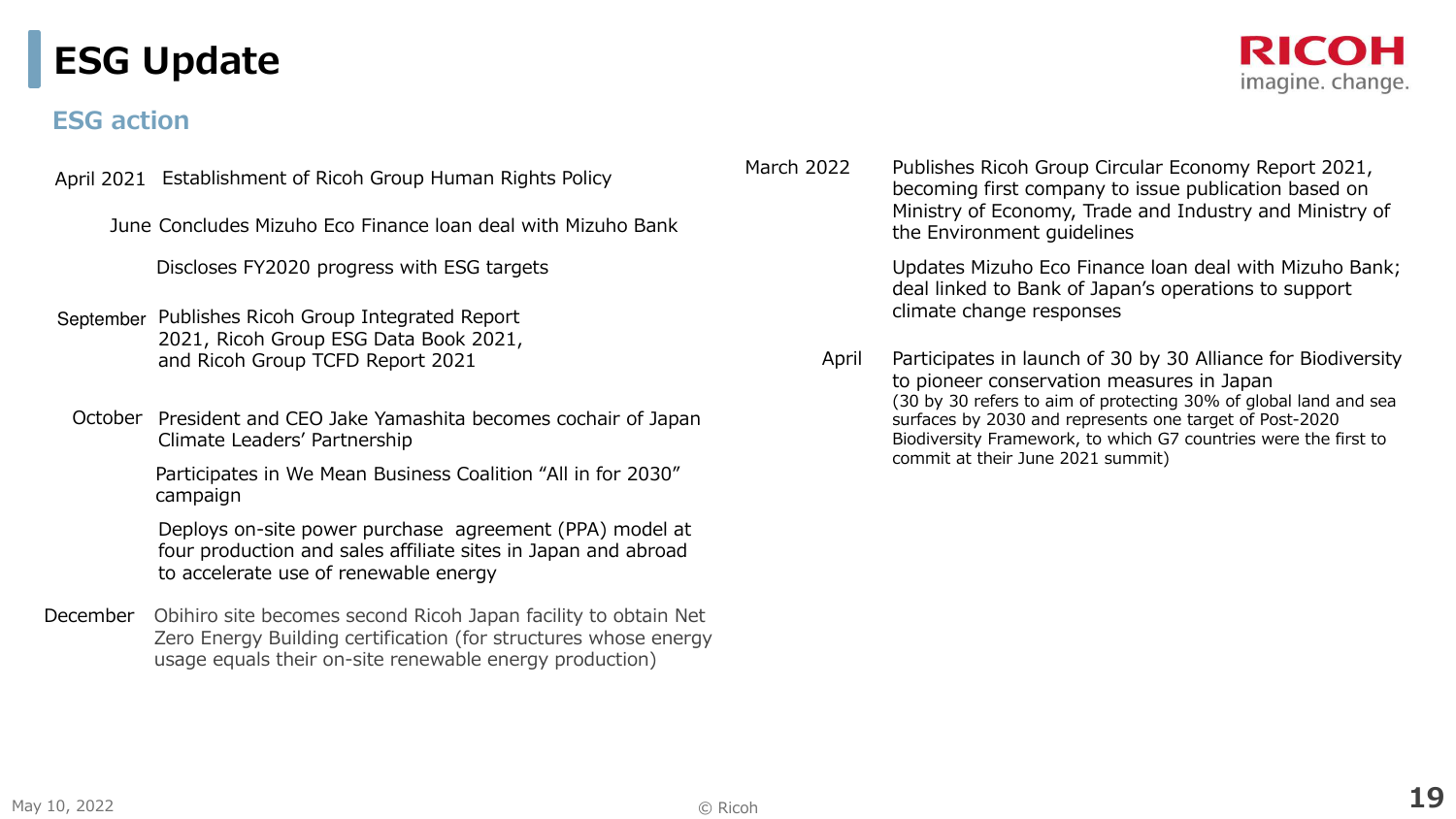### **ESG Update**

#### RICOH imagine. change.

#### **Major awards and recognition**

- June 2021 Obtains Digital Transformation certification as stipulated by Ministry of Economy, Trade and Industry
	- July Remains included in FTSE4Good Index Series, FTSE Blossom Japan IndexRemains included in MSCI Japan Women in Action Index
	- August Ricoh Japan obtains Digital Transformation certification as stipulated by Ministry of Economy, Trade and Industry(MITI)
- September Ricoh Europe selected as one of top three companies in IDC's European Technology for Sustainability and Social Impact Report
- November Included for second straight year in Dow Jones Sustainability World Index, receiving highest score in industry categoryReceives top-ranking five stars for third consecutive year in Nikkei SDGs Management Survey
- Retains Prime status in ESG Corporate Rating of Institutional Shareholder Services ESGDecember

Remains on A List of CDP, a non-profit organization that maintains a global disclosure system for environmental impacts

February 2022 Awarded Gold class, the highest recognition in S&P Global sustainability ratings

> Domestic equity managers of Japan's Government Pension Investment Fund (GPIF) select Ricoh Group Integrated Report for excellence

Receives "A" in CDP2021 Supplier Engagement Rating Leaderboard Assessment, the second straight time to obtain such recognition

Included in Clarivate Top 100 Global Innovators 2022 list

March Four Ricoh Group companies recognized under 2022 Certified Health & Productivity Management Outstanding Organizations Recognition Program

> Domestic equity managers of GPIF recognize Ricoh for excellence in presenting progress related to Task Force on Climate-related Financial Disclosures

Receives Gold rating from EcoVadis for pursuing sustainability with suppliers

Selected for inclusion in FTSE Blossom Japan Sector Relative Index, a benchmark that GPIF uses for passive ESG investments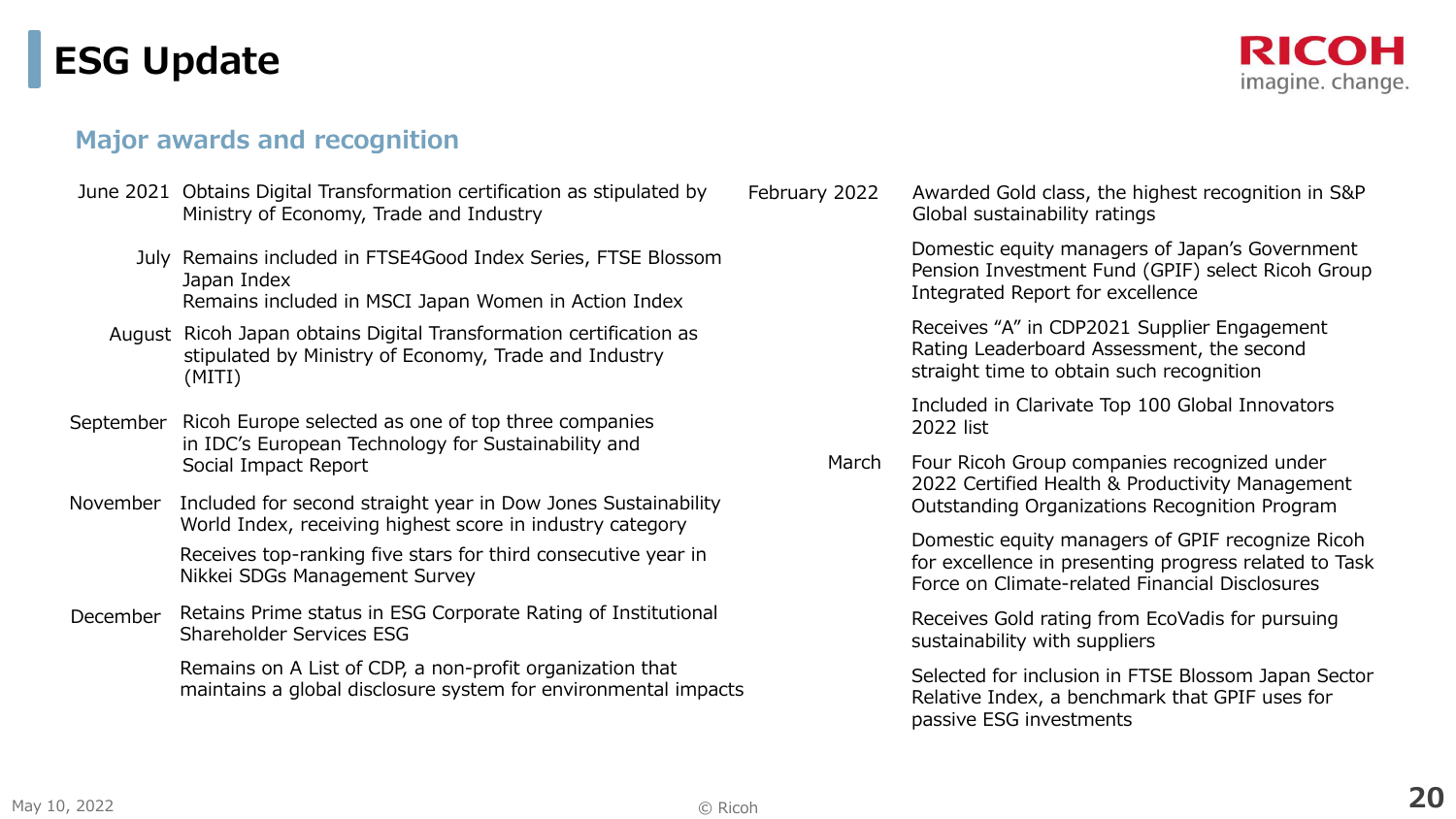### **Key Service Business External and Partner Assessments**



|              | 2021<br>April   | <b>Americas</b>                  | Gartner positions Ricoh USA for first time in Magic Quadrant Workplace Managed Services, North America                                                                                                                                                                                                     |    |
|--------------|-----------------|----------------------------------|------------------------------------------------------------------------------------------------------------------------------------------------------------------------------------------------------------------------------------------------------------------------------------------------------------|----|
|              |                 | Japan                            | Ricoh Japan Receives Excellence and three area awards from CYBOZU AWARD 2021 as partner<br>that has contributed significantly to sales in FY2020                                                                                                                                                           |    |
|              | May             | <b>Americas</b>                  | Ricoh USA ranks 15th overall and second in Legal category of ChannelE2E Top 100 Vertical MSPs list                                                                                                                                                                                                         |    |
|              |                 | <b>Europe</b>                    | Ricoh Europe positioned as specialist in Verdantix Green Quadrant for Workplace System Integrators for Ricoh<br>Spaces, a workplace solution for managing office spaces                                                                                                                                    |    |
|              | <b>July</b>     | Japan                            | Ricoh Japan wins Modern Workplace for SMB Award in Microsoft Japan Partner of the Year 2021 Award<br>program for significant and sustainable growth in supporting workplace transformations of small and medium-<br>sized businesses                                                                       |    |
|              |                 | <b>Japan</b>                     | Ricoh Japan receives SaaS Security category award in TREND MICRO Partner Award 2020 program                                                                                                                                                                                                                |    |
|              | <b>August</b>   | <b>Japan</b>                     | Ricoh Japan obtains Digital Transformation certification as stipulated by Ministry of Economy, Trade and<br>Industry (MITI)                                                                                                                                                                                |    |
|              |                 | <b>Japan</b>                     | Ricoh Japan wins first place in three categories of Nikkei Computer Customer Satisfaction Survey for 2021-2022: Related Services<br>(information service companies), System Development-Related Services (information service companies), and System Operating<br>Services (information service companies) |    |
|              | <b>October</b>  | Japan                            | J.D. Power ranks Ricoh Japan No. 1 in customer satisfaction in two IT-related fields for the seventh straight year:<br>IT solution provider and Independent/User/Office Equipment Systems Integrator segment and server maintenance services                                                               |    |
|              | <b>November</b> | Japan                            | Ricoh Japan receives three prizes in Cisco Japan Partner Award 2021<br>[APJC SB Cisco Designed Portfolio Innovation for Partner Award].<br>[Small & Midsize Business Partner of the Year], [Area Partner of the Year (Hokkaido/Tohoku) ]                                                                   |    |
|              |                 | <b>Americas</b>                  | Cannata Report readers vote DocuWare as best ECM/document management provider for second consecutive year                                                                                                                                                                                                  |    |
|              | <b>December</b> | <b>Americas</b>                  | After Nines Inc. names Ricoh USA to ChannelE2E's Top 250 Public Cloud MSPs list for second consecutive year                                                                                                                                                                                                |    |
| 2022         | February        | <b>Europe</b><br><b>Americas</b> | IDC MarketScape names Ricoh as leader in Worldwide Print in the Distributed Workforce 2022 Vendor Assessment                                                                                                                                                                                               |    |
|              |                 | <b>Europe</b><br><b>Americas</b> | Named a Leader in IDC vendor assessment for cloud-based managed print services                                                                                                                                                                                                                             |    |
|              | April           | <b>Europe</b><br><b>Americas</b> | Named to Gartner Magic Quadrant for Outsourced Digital Workplace Services                                                                                                                                                                                                                                  |    |
| May 10, 2022 |                 |                                  | © Ricoh                                                                                                                                                                                                                                                                                                    | 21 |

May 10, 2022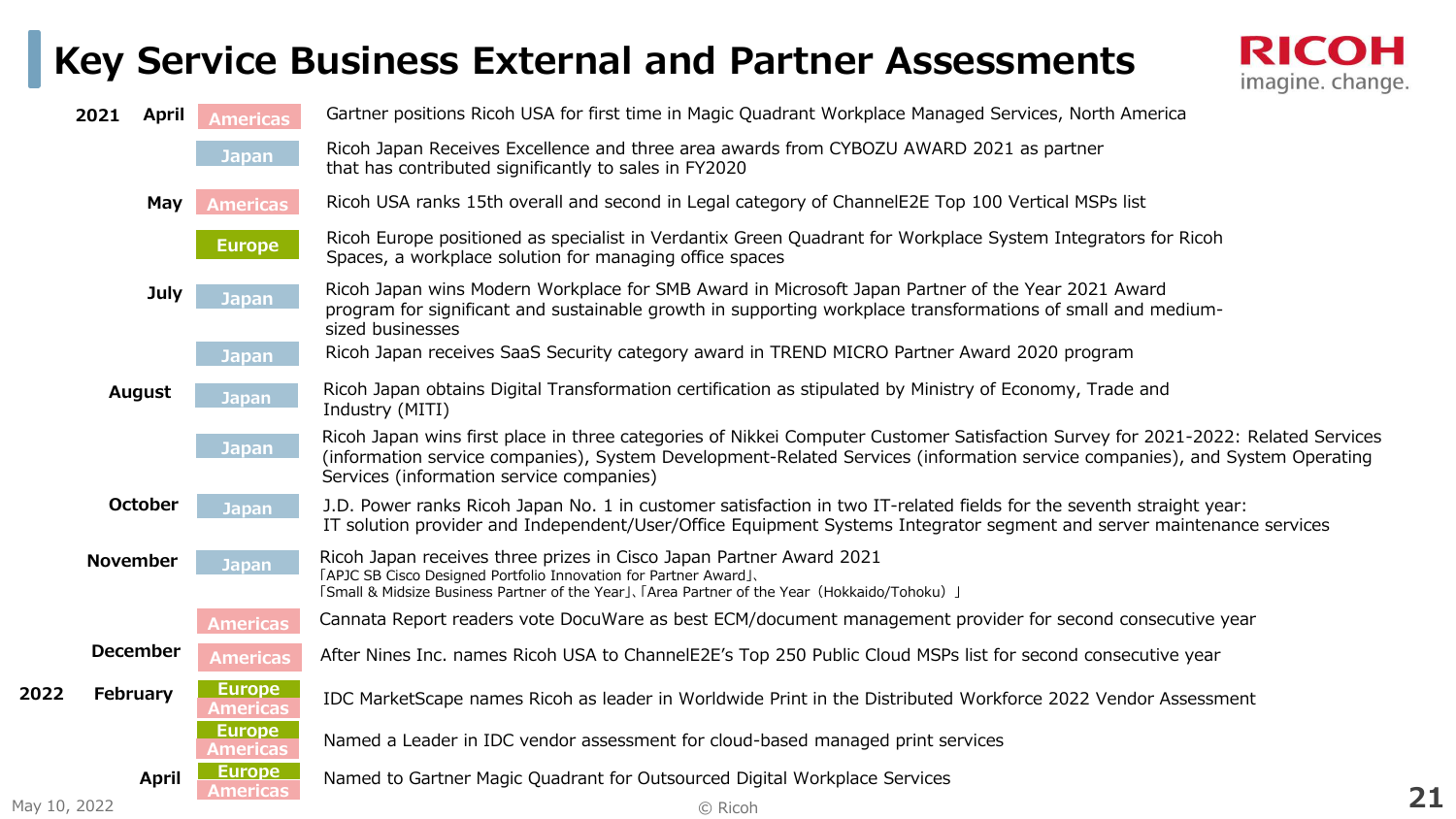

# **Fiscal 2022 Outlook and Measures**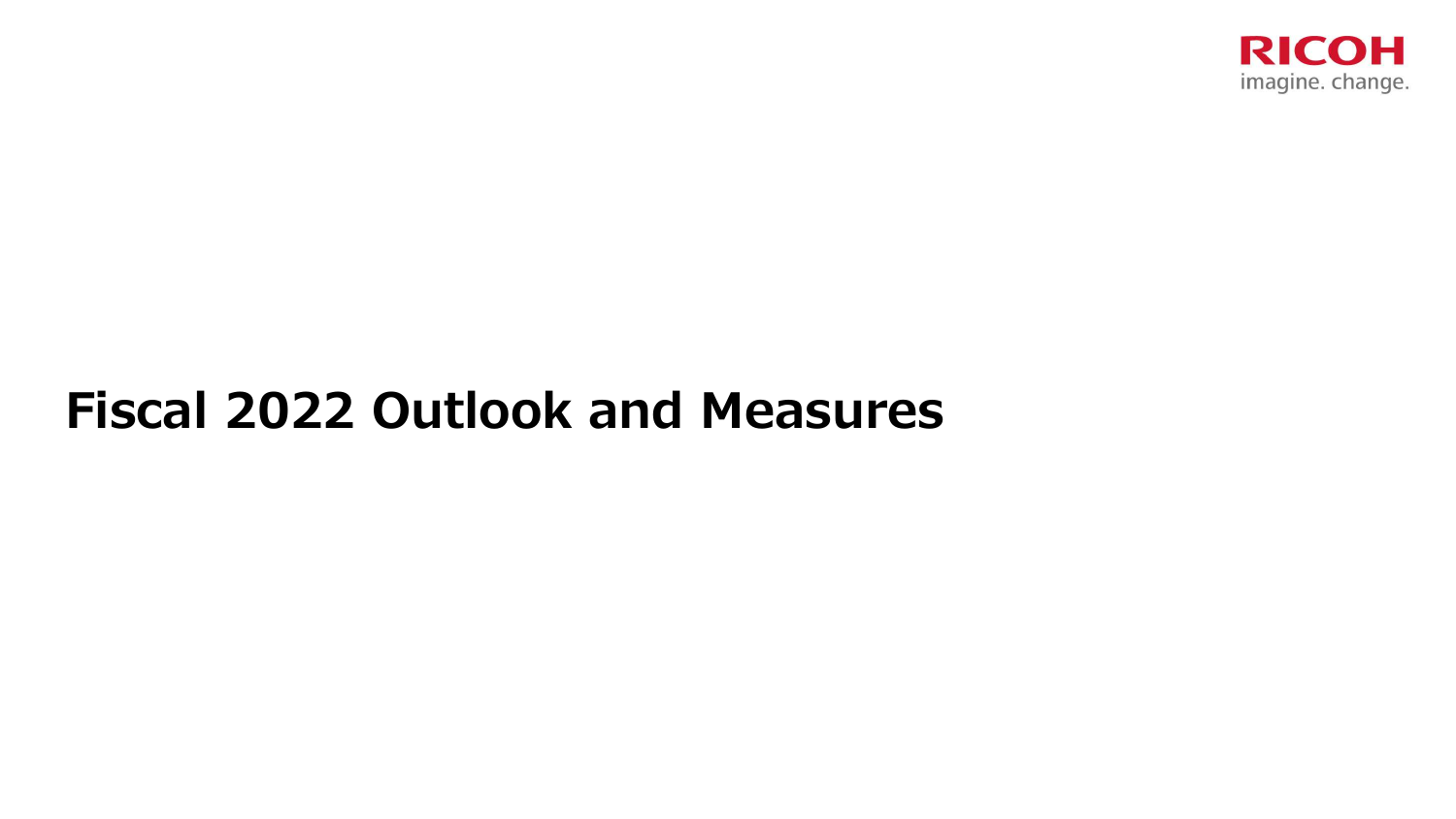### **FY2022 Full-Year Forecast Highlights**

- Formulated FY2022 business plans based on 20<sup>th</sup> Mid-Term Management Plan
	- ← Reviewing development, production, and sales initiatives
	- $\checkmark$  Progressing further with pandemic recovery, business growth, and structural reforms and explore additional measures
- Maintain 20<sup>th</sup> Mid-Term Management Plan targets for business growth and structural reforms
	- $\checkmark$  Business growth: Reorganize measures by business unit and region to reflect growth investment outcomes. reflect growth investment outcomes
	- $\checkmark$  Structural reforms: Partly brought forward and augmented in FY2021 to semplete two verses and of 20th Mid Term Management Plan complete two-year goals of 20<sup>th</sup> Mid-Term Management Plan
- Revised FY2022 targets after reassessing such factors as impact of business climate changes and foreign exchange rates
	- Recovery from pandemic: Reviewing impacts on Office Printing hardware and non-hardware in view of latest situation
	- $\checkmark$  Foreign exchange rate assumptions: Factoring in prevailing conditions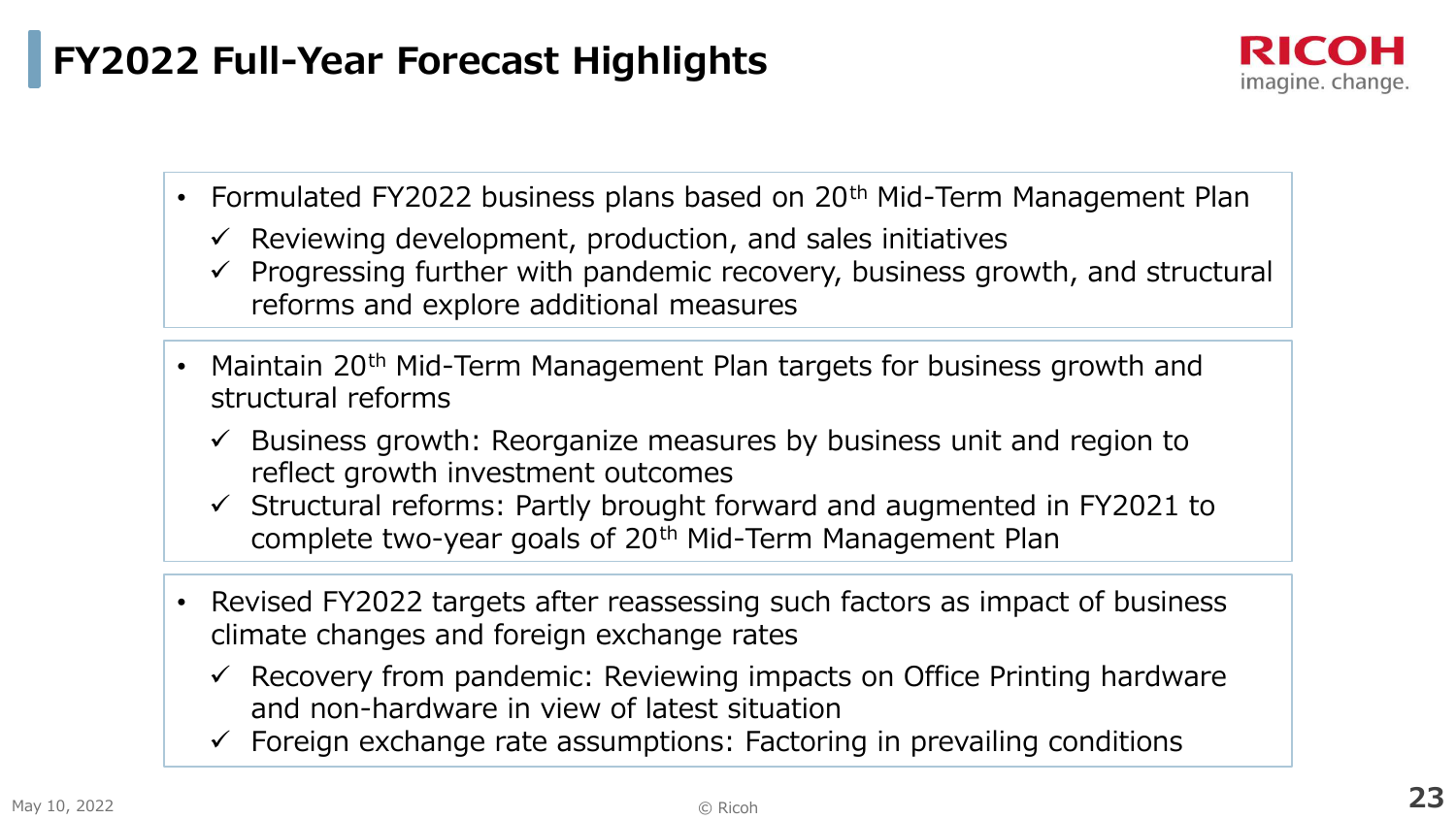### **Key Indicator Outlooks for FY2022**



Although business climate will remain challenging, will invest in growth and complete business growth and structural reform initiatives of 20th Mid-Term Management Plan

| Billions of yen                                   | FY2021           | <b>FY2022</b><br>targets | Year-on-year<br>change |
|---------------------------------------------------|------------------|--------------------------|------------------------|
| <b>Sales</b>                                      | 1,758.5          | 2,050.0                  | 16.6%                  |
| Gross profit                                      | 622.6            | 735.0                    | 18.1%                  |
| Selling, general and<br>administrative expenses   | 582.6            | 645.0                    | 10.7%                  |
| Operating profit                                  | 40.0             | 90.0                     | 124.7%                 |
| Profit attributable to owners of<br>the parent    | 30.3             | 63.0                     | 107.4%                 |
| EPS (Yen)                                         | 45.35            | 102.11                   | 56.76                  |
| <b>ROE</b>                                        | 3.3%             | 7%                       | 3.7%                   |
| <b>ROIC</b>                                       | 2.8%             | At least $5%$            | At least 2.2%          |
| Average exchange<br>Yen/US\$<br>Yen/euro<br>rates | 112.36<br>130.55 | 125.00<br>135.00         | 12.64<br>4.45          |
| R&D expenditures                                  | 96.7             | 102.0                    | 5.2                    |
| Capital expenditures                              | 37.3             | 41.0                     | 3.6                    |
| Depreciation                                      | 39.8             | 42.0                     | 2.1                    |
|                                                   | © Ricoh          |                          |                        |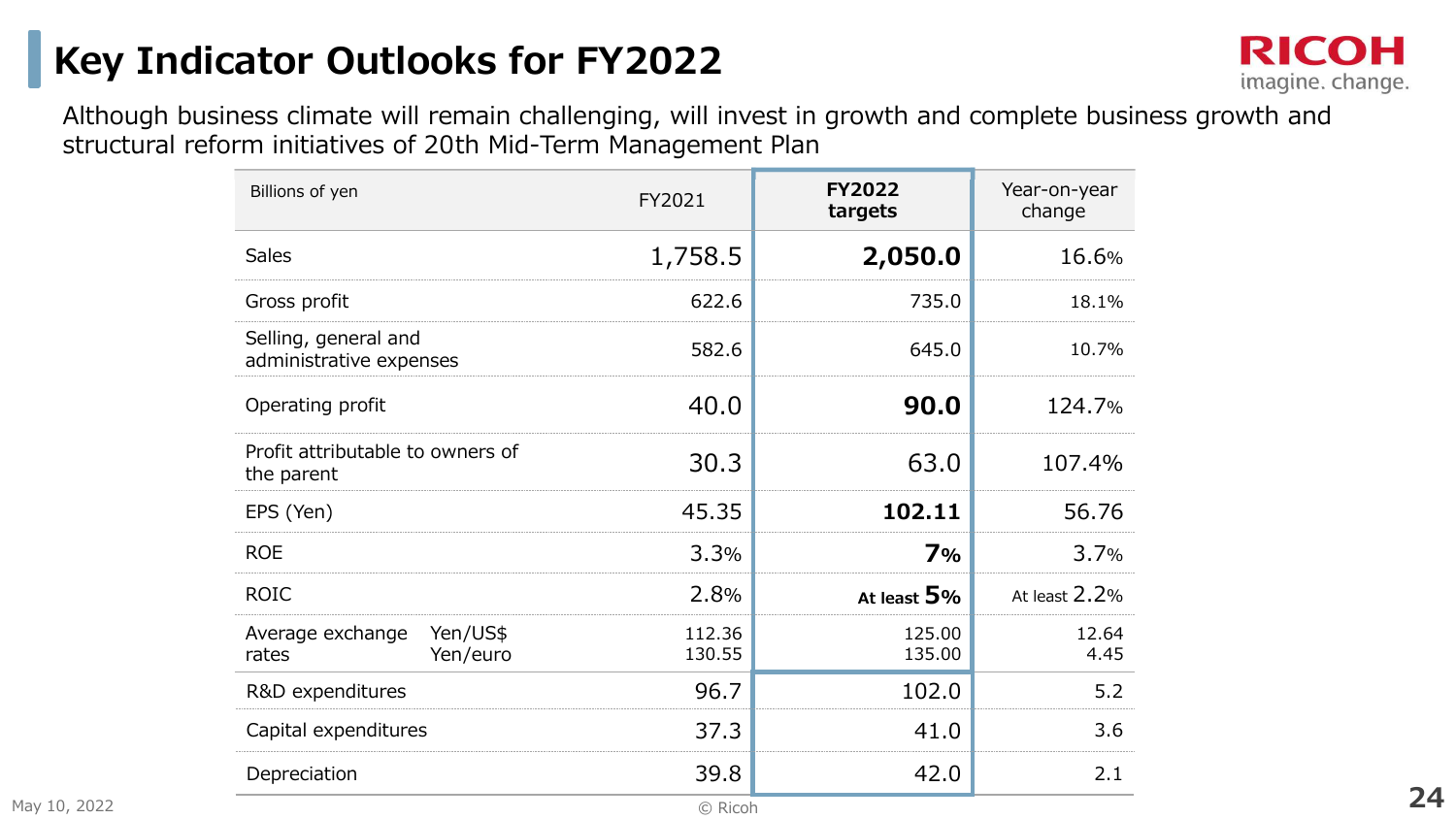### **FY2022 Outlook for Operating Profit Factors (Differences from Mid-Term Management Plan Progress as of March 3)**

**Business** 

Reviewed pandemic recovery assumptions while completing mid-term management plan's business growth and structural reform initiatives

**Others** 



 • Compared with March 3 outlook (-10.0) Shortfalls in hardware and non-hardware owing to pandemic recovery delay and product shortages

RICOH

imagine. change.

Differences from March 3 outlook assumptions

#### **FY2022 outlook**

- Pandemic recovery  $(+15.0 \rightarrow +12.0)$  Reassessing risks and recovery measures associated with office returns, and pandemic recovery, as well as parts shortages, operating restrictions, ocean freight costs, and other external factors
- Structural reforms  $(+33.0 \rightarrow +25.0)$  Implemented ahead of schedule in previous year Aiming to reach cumulative mid-term management plan targets
- • Business growth (+24.0) Maintaining target by reorganizing solutions provided with respect to product shortage and other impacts
- Others (-22  $\rightarrow$  -11)

 Forex impact (from additional yen depreciation) +10, etc.

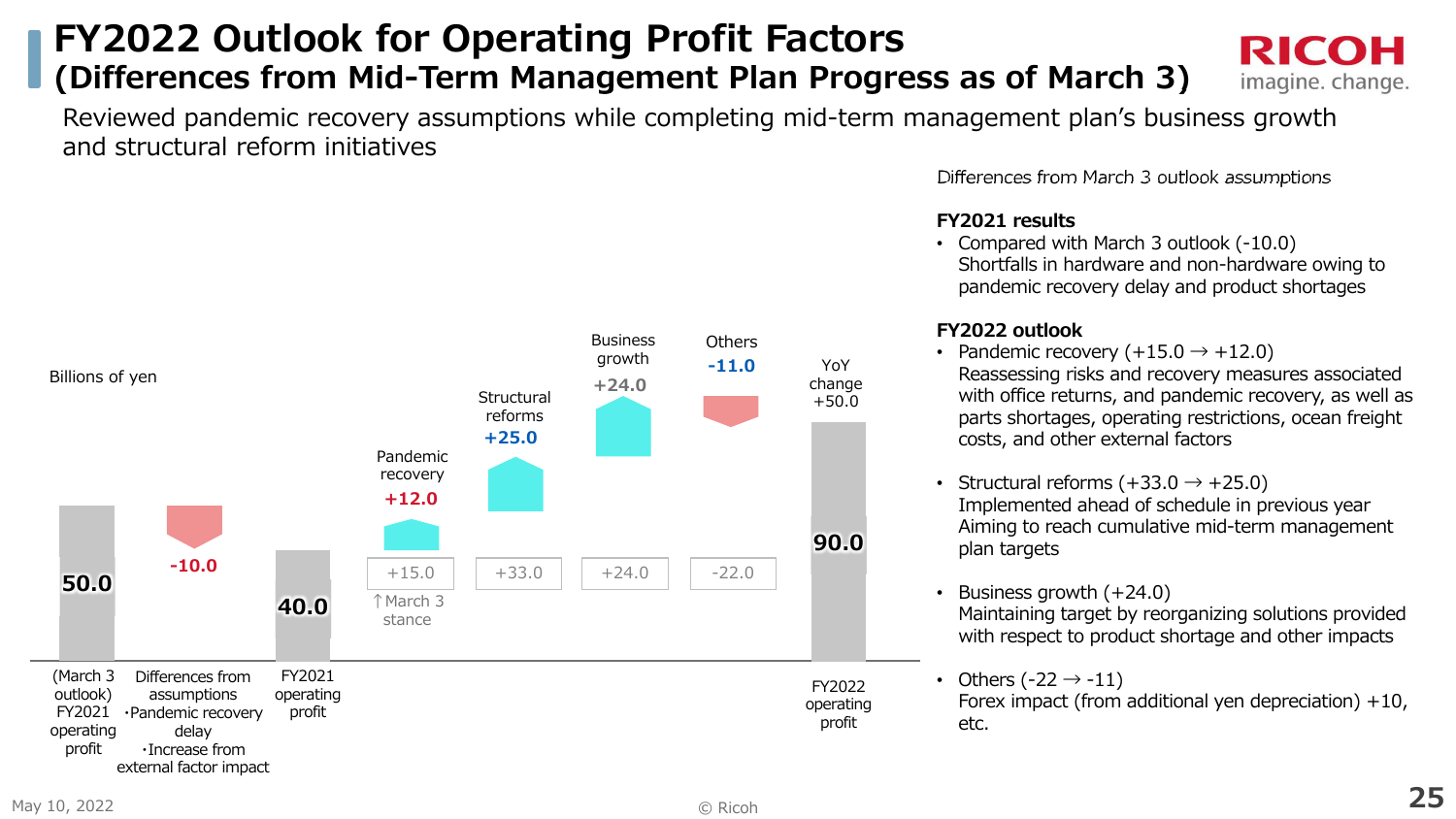### **Business Growth and Structural Reinforcements**



- Product supply and demand recoveries should drive business growth, maintaining targets on Scrum series sales expansion in Japan<br>معالجة المستعدم وجود العلمية المستعدم المستعدم المستعدم والمستعدم المستعدم المستعدم المستعد and ongoing growth in Europe
- **Progressed ahead of schedule with structural reforms in FY2021, and will relentlessly pursue advances in FY2022<br>Professible transforms into digital services sempony while semplating 20th Mid Term Business Plan measures**
- Steadily transform into digital services company while completing 20th Mid-Term Business Plan measures Billions of yen

|                                                                                                                                                    | Mid-term<br>management plan<br><b>fargets</b><br>(Compared with<br>FÝ2020) | FY2021 results<br>(Compared with<br>FÝ2020) | <b>Progress</b><br>rates | <b>Balance for</b><br>completion<br>(in FY2022) |              |                           |
|----------------------------------------------------------------------------------------------------------------------------------------------------|----------------------------------------------------------------------------|---------------------------------------------|--------------------------|-------------------------------------------------|--------------|---------------------------|
| <b>Grow Office Services business</b>                                                                                                               | $+27.2$                                                                    | $+10.4$                                     | 38%                      | $+16.7$ $\sim$                                  |              |                           |
| Japan (including by expanding sales of Scrum packages and Scrum assets)                                                                            | $+9.6$                                                                     | $+1.1$                                      | 11%                      | $+8.6$                                          |              |                           |
| Europe (strengthening position in various ways, including by acquiring<br>information and communication technology firms and reskilling engineers) | $+9.9$                                                                     | $+6.4$                                      | 64%                      | $+3.6$                                          |              |                           |
| Others (reinforcing global common infrastructure)                                                                                                  | $+7.6$                                                                     | $+3.0$                                      | 39%                      | $+4.6$                                          |              | <b>Business</b><br>growth |
| <b>Printing site digitalization</b>                                                                                                                | $+17.0$                                                                    | $+12.7$                                     | 75%                      | $+4.3$                                          |              |                           |
| Growth (including by launching new models and cultivating Commercial<br>Printing customers in Europe and United States)                            | $+5.8$                                                                     | $+3.6$                                      | 62%                      | $+2.2$                                          | $\leftarrow$ |                           |
| Structural reforms (including by digitalizing design processes and cutting<br>services work-hours)                                                 | $+11.2$                                                                    | $+9.1$                                      | 81%                      | $+2.1$                                          |              | Structural                |
| <b>Pursue operational excellence</b>                                                                                                               | $+54.0$                                                                    | $+32.8$                                     | 61%                      | $+21.2$                                         |              | reforms                   |
| Variable cost reductions                                                                                                                           | $+14.1$                                                                    | $+8.1$                                      | 57%                      | $+6.0$                                          |              |                           |
| Bolstering manufacturing structure                                                                                                                 | $+15.7$                                                                    | $+11.7$                                     | 74%                      | $+4.0$                                          |              |                           |
| Reforming services                                                                                                                                 | $+24.1$                                                                    | $+13.0$                                     | 54%                      | $+11.1$                                         |              |                           |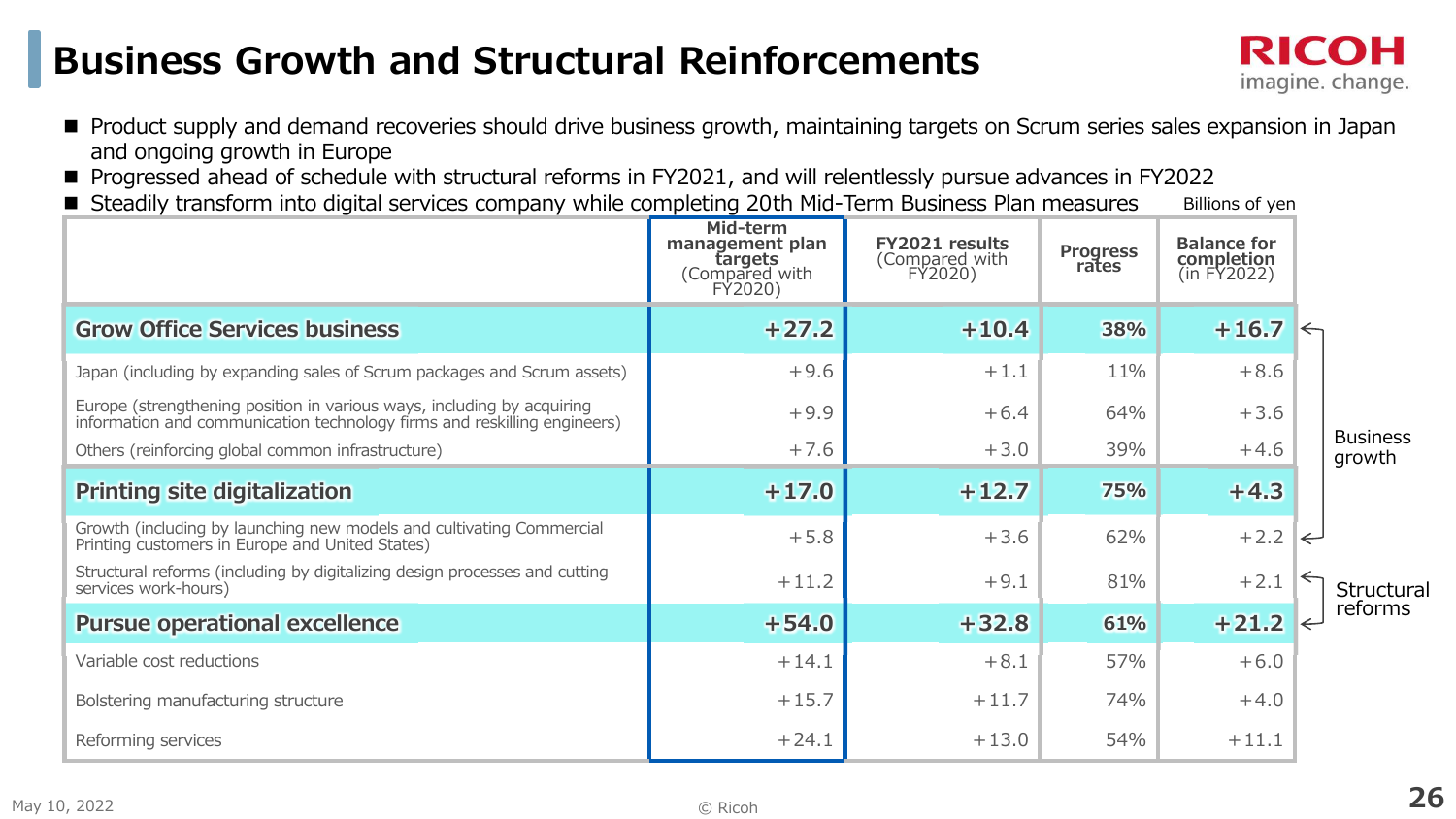### **Reference: FY2022 Outlook Operating Profit Comparisons**

#### Product cost reduction (Office Printing)  $+6.0$ <br>Development and production streamlining  $+4.0$ Reference: Foreign exchange rate sensitivity\* Development and production streamlining (Billions of yen) Sales Operating profit (Office Printing) US\$ 4.0 0.3 Services reforms (Office Printing)  $+11.1$ <br>Development and services streamlining  $+2.1$ Euro 3.4 1.0 \*Annual impact per ¥1 change in exchange rates Development and services streamlining Business growth **+40.6**(Commercial Printing) **Structural**  Other gross profit gains**+22.0**Procurement, production, and sales  $+1.8$ reformsstructure streamlining (Industrial Solutions) **+25.0**Sales and product mix and **YoY changes** business growthNet forex impact**-17.9+62.6**YoY Billions of yenExternal change**+8.4**factors +50.0Sales and product mix **-33.8** and pandemic Asset sales, etc. -9.6<br>Government subsidies -8.0 recoveryOther Government subsidies expenses**+23.390.0**Sales growth costs **-16.6Return of previous**  $-25.7$ year cost reductions**40.0 -17.6**One-off earnings **+8.522.4**FY2021 operating FY2022 FY2021 **Transient** profit operating profit operating factors in (excluding transient profit previous yearfactors)

RICOH imagine. change.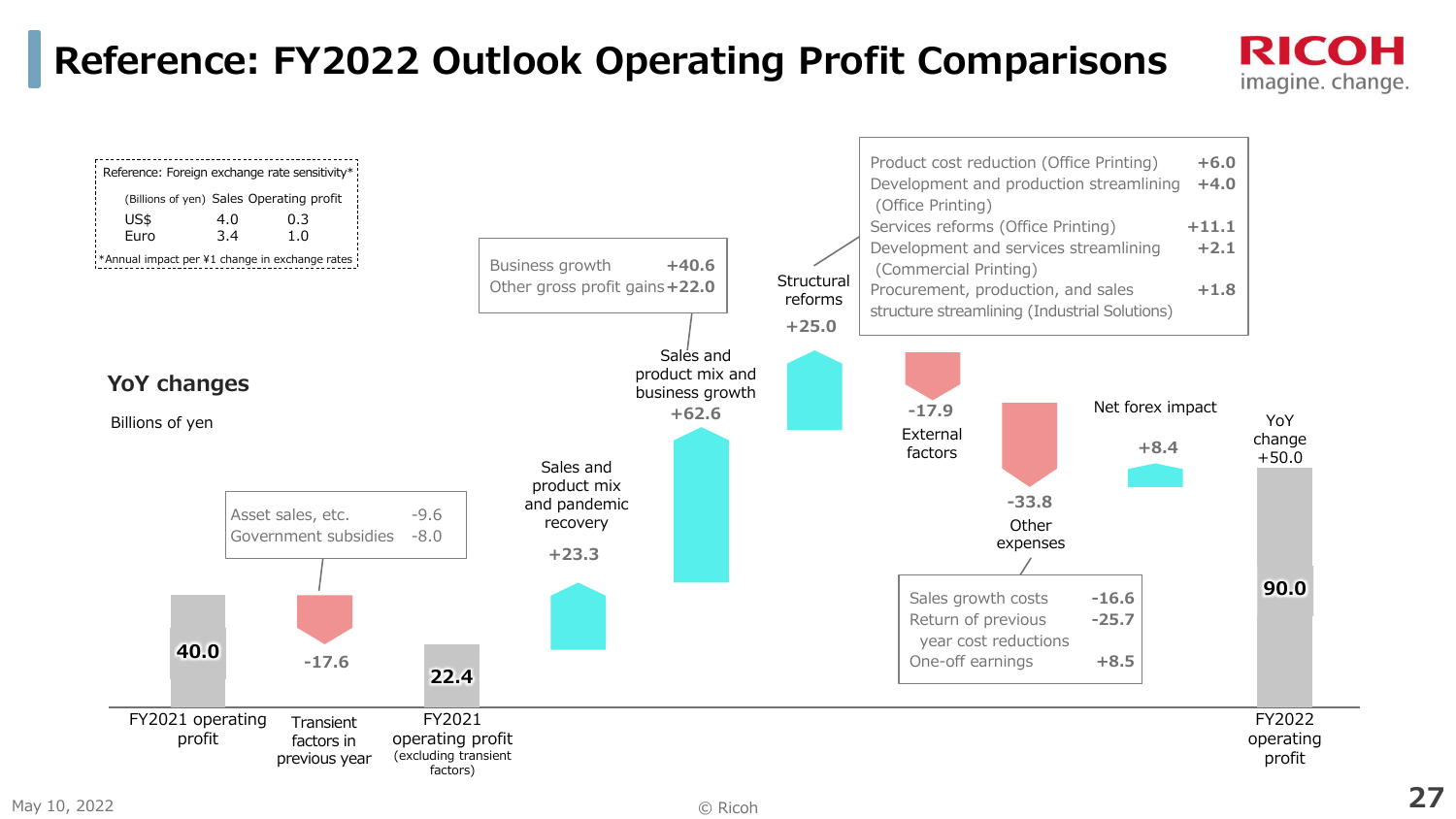

# **Capital Policy**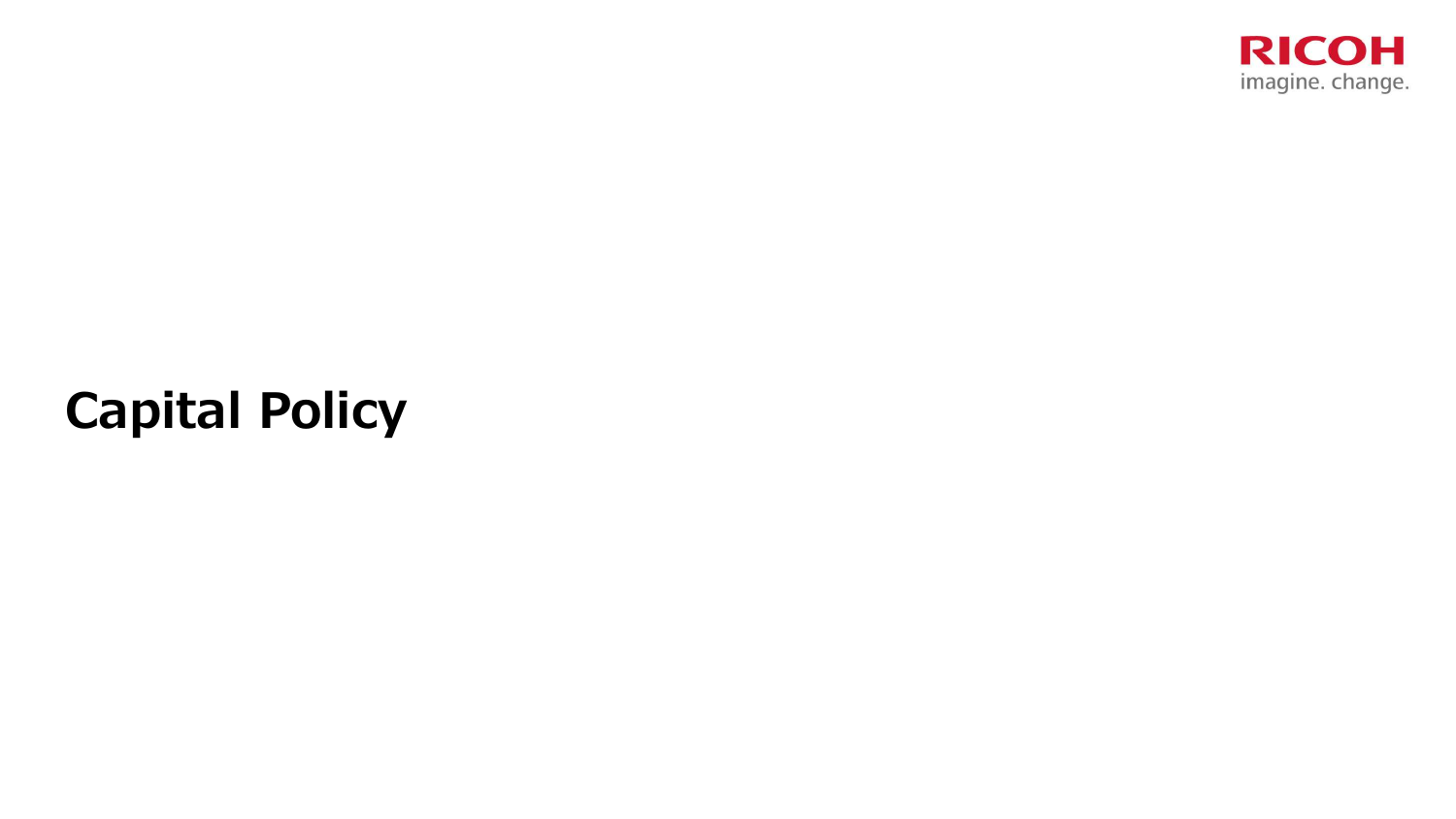## **Initiatives to Enhance Capital Returns**



- • **Retired shares accounting for 14.4% of issued and outstanding stock on February 28, 2022**
	- $\checkmark$  Repurchased shares from March through December 2021 for ¥100 billion
- • **Manage ROIC to optimize invested capital**
	- $\checkmark$  Step up ROIC by business unit and divest idle assets
	- $\checkmark$  Undertake business selection and concentration by managing business portfolio
- • **Updating cash flow allocations and implementing policy to optimize capital structure**
	- $\checkmark$  Properly control growth investment funding<br> $\checkmark$  Conorate X200 billion in additional returns is
	- Generate  $4300$  billion in additional returns in H1 FY2022

#### •**Maintain 50% total return ratio policy**

- Paying ¥26 in cash dividends per share of in FY2021 (as planned)
- ✓ Looking to lift dividends per share by ¥8, to ¥34, in FY2022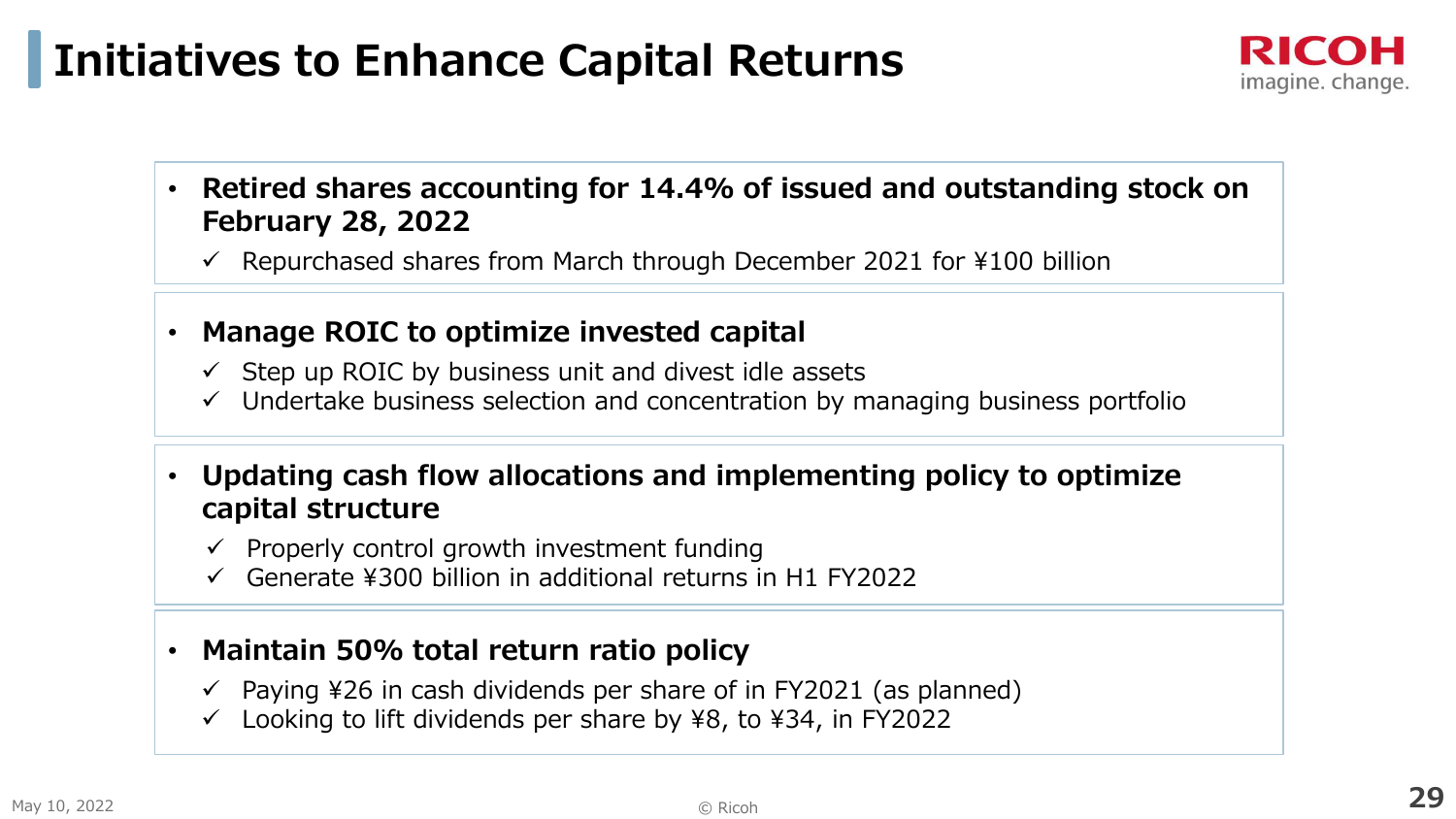### **Steady Progress with Capital Policy**



Implementing capital policy in line with earnings and growth investments

#### **FY2021 results**



 Actual ratio: 0.3~0.4 (excluding cash needed for operations)

**FY2022 targets**

• Debt allocations for stable businesses (investments)

#### **FY2021 results**

- $\blacksquare$  Focused acquisitions on Europe
- Acquisition outlays limited; net debt-to-equity ratio kept low
- $\blacksquare$  Repurchased and retired shares

#### **FY2022 targets**

#### **Boost ROE by enhancing returns on capital**

- $\blacksquare$  Generate swift earnings contributions from extensive acquisitions
- $\blacksquare$  Employ asset and liability management for leasing business interest-bearing debt
- Flexibly repurchase shares



Optimize net assets at ¥1 trillion by FY2025

 • Higher comprehensive income from foreign exchange gains

• Growth investments carried forward

• Completed share repurchases and retirement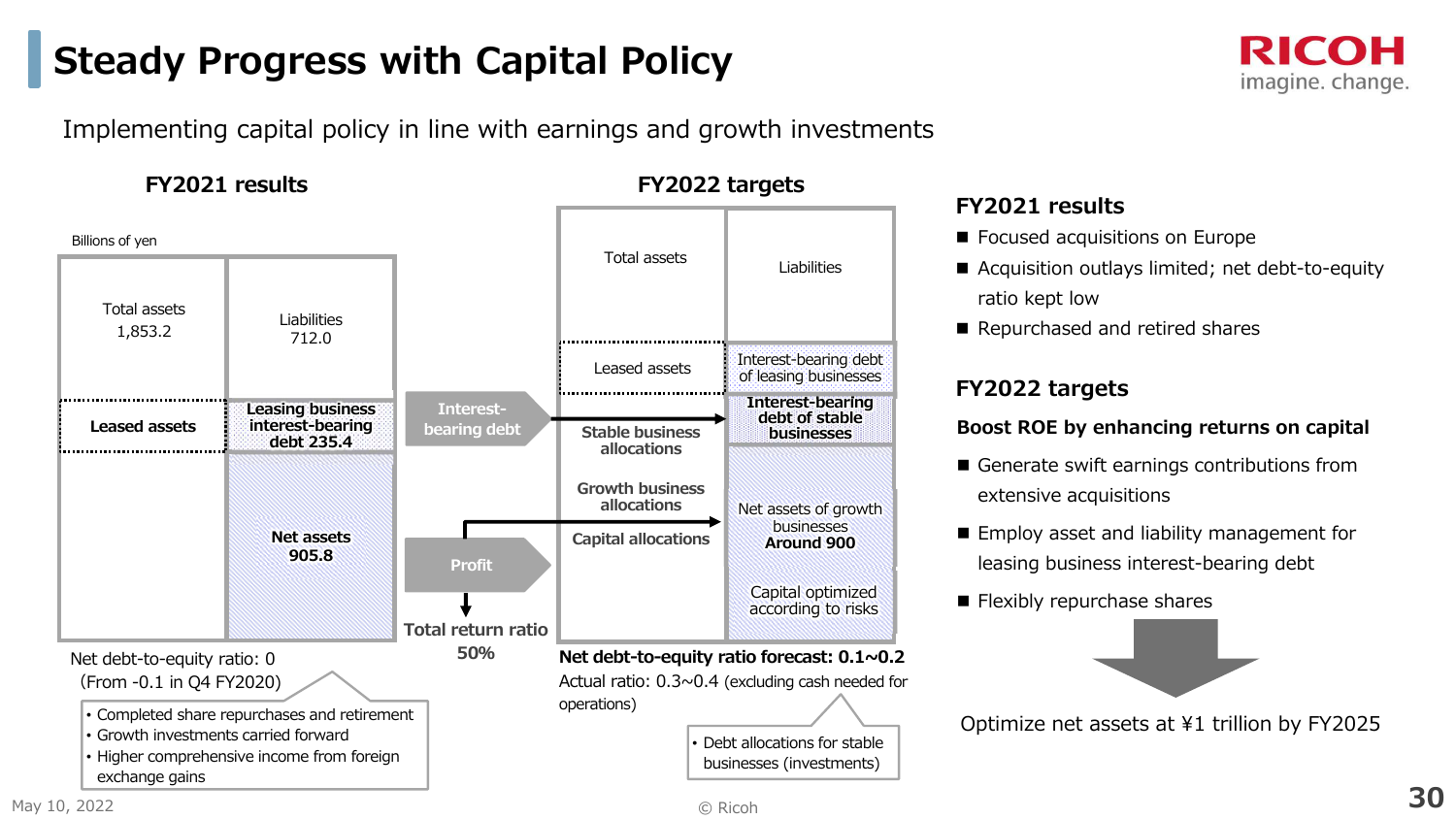### **Shareholder Returns**

- Maintain **50% total return ratio** target
- 1,200• Repurchase shares and **lift earnings per share** by increasing dividends

#### **Annual dividends per share:**

400shares, **generating up to ¥30 billion in** FY2021: **¥26** (as planned)FY2022: Increase to **¥34Treasury stock:** Flexibly repurchase **additional returns** in H1 FY2022

 $\Rightarrow$  Retire all repurchased shares

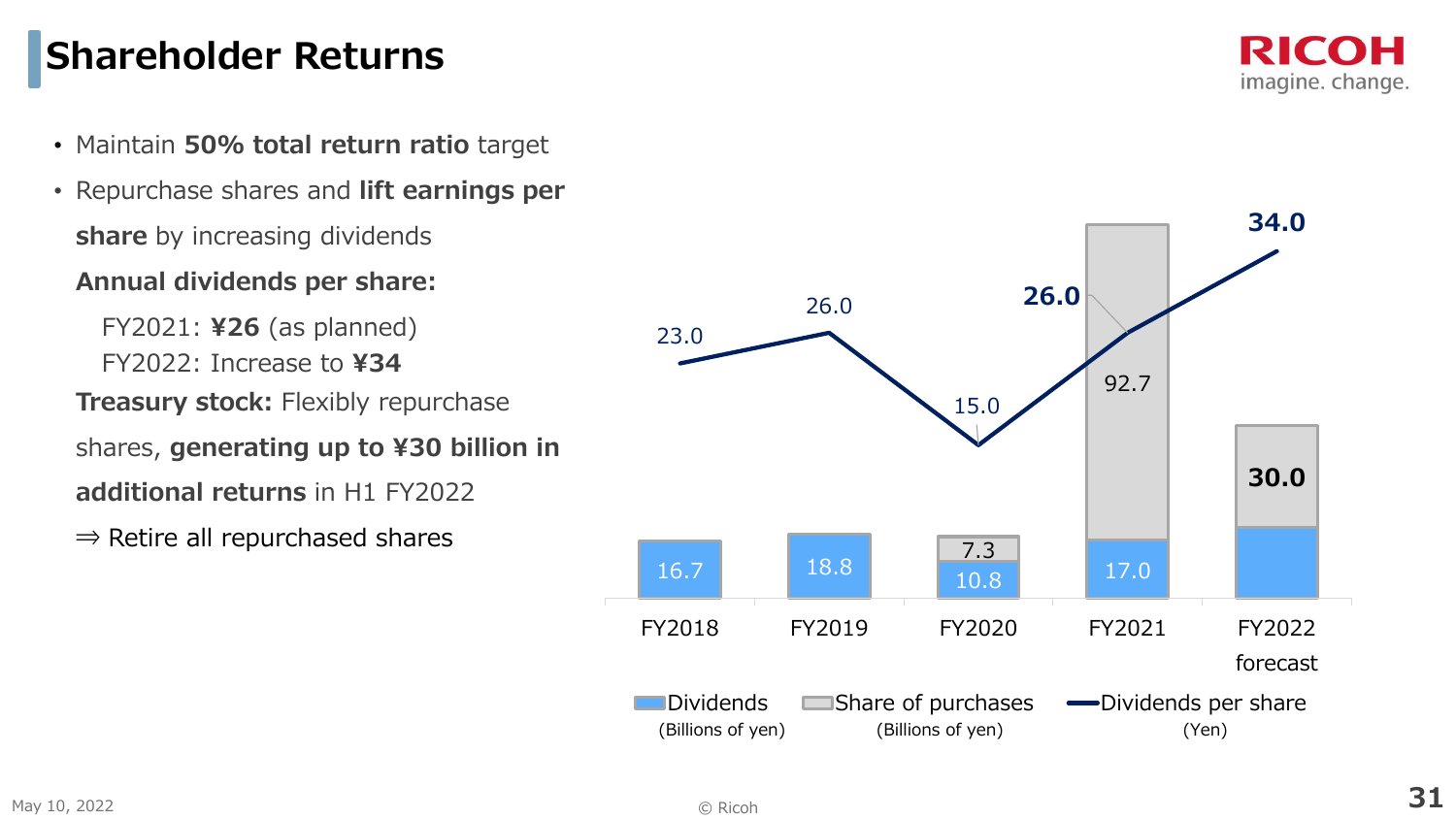

# **Initiatives to Reinforce Digital Services**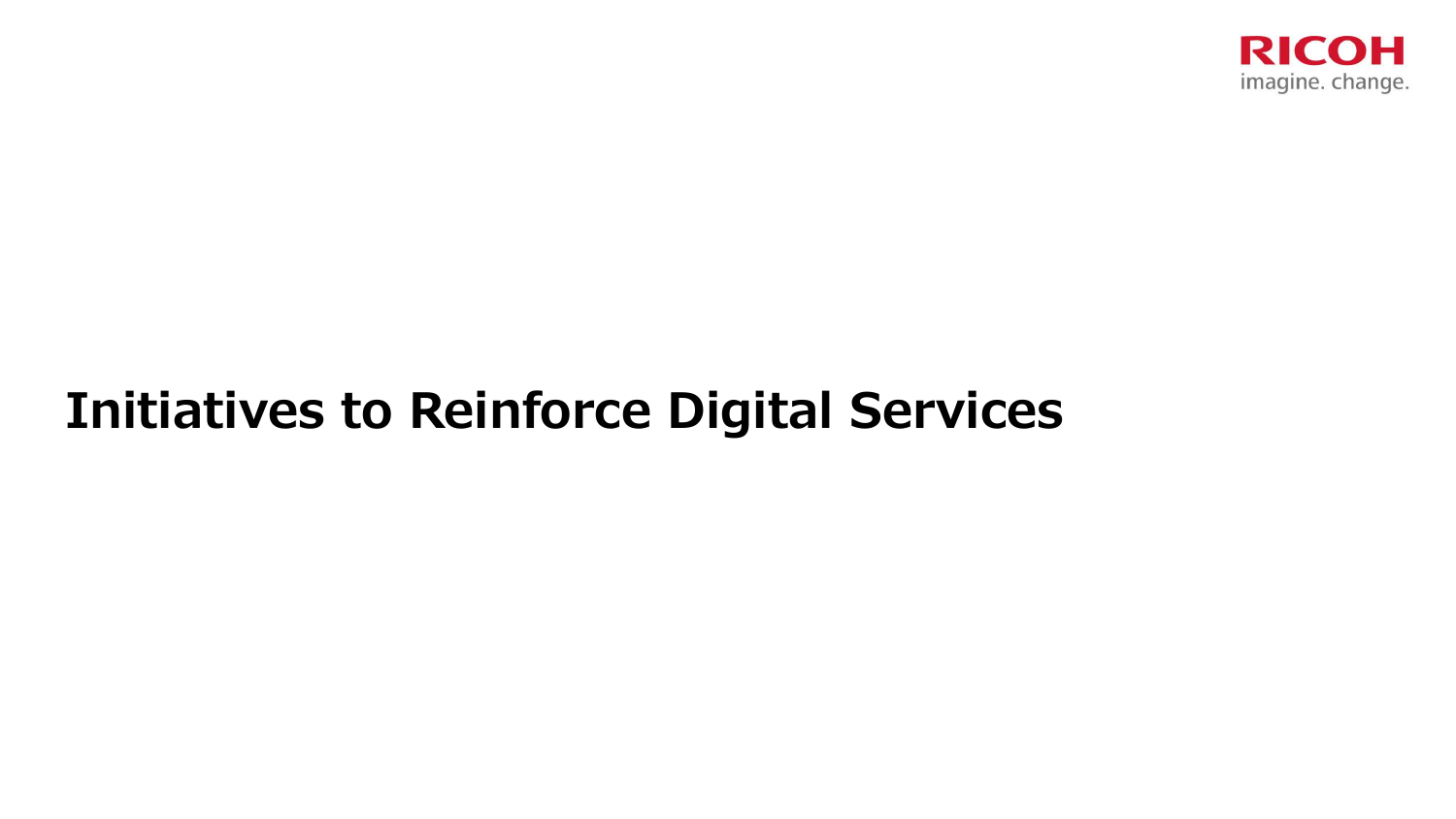### **Investing in Growth**

#### No changes in policy of aggressive investment for growth in line with business portfolio management

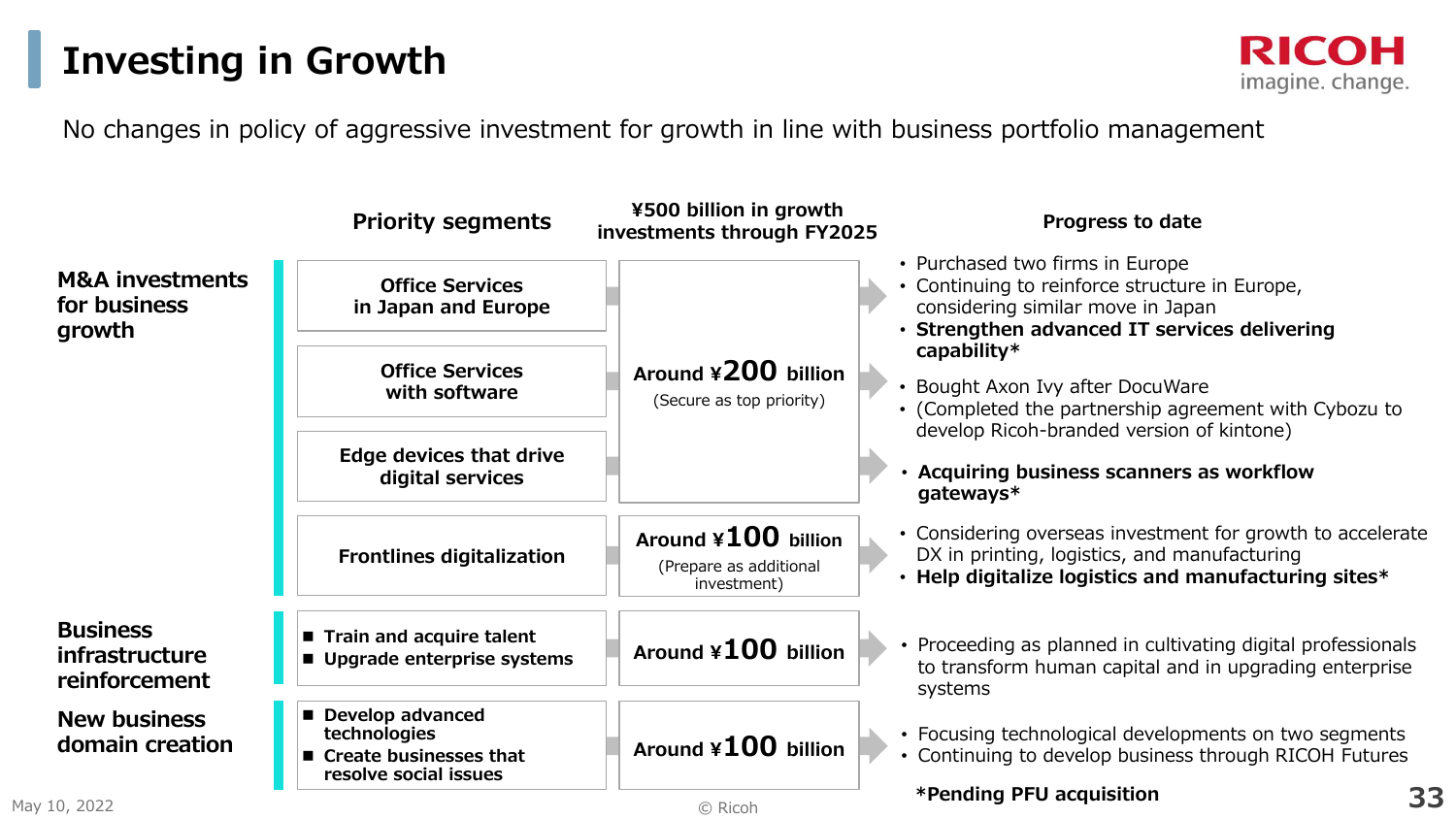### **Augmenting Digital Services Provision Capabilities**

Leveraging acquisitions and business alliances to strengthen lineup of unique digital services





#### **Acquisition of PFU Limited**

RICOH

imagine. change.

**Add new edge devices and expand areas for using RICOH Smart Integration to reinforce unique digital services**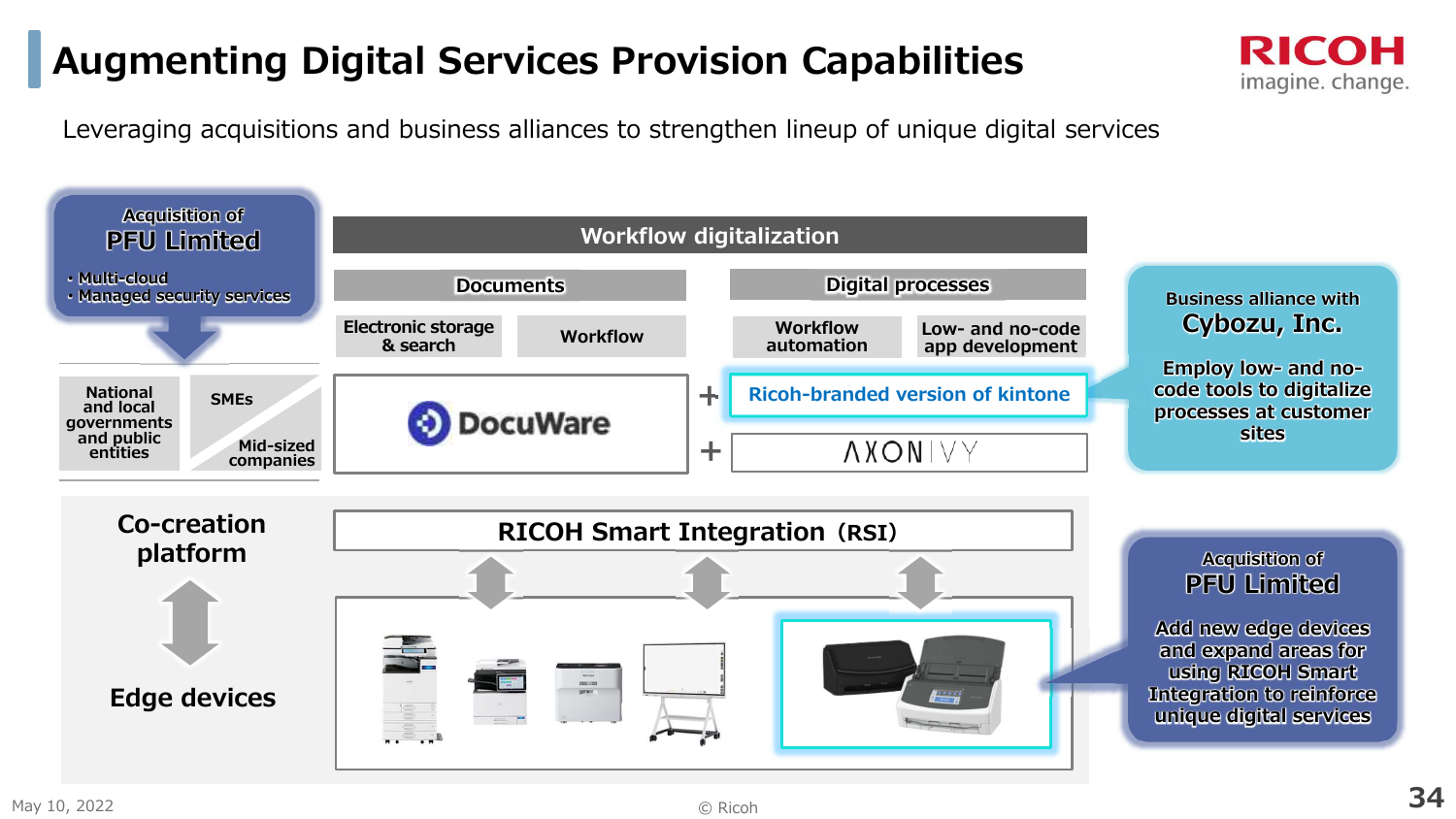### **Business Alliance with Cybozu**



Undertaking collaborative development with kintone to broaden customer value proposition

 **Development tools in the digital process domain**   $\bullet$ **Reinforcement O**o<sup>o</sup>cybozu **development tools that eliminate need for programming targetsexpertise to simplify systems construction**• **Low- and no-code development tools: Ricoh-branded version of kintone New strengths kintone's domestic market recognition and share**  $\bullet$ 

**Prospective outcome**

**Evolve RICOH Smart Integration into business reform platformin document + digital process domain** • **Ricoh-branded version of kintone**

- **DocuWare**
- **Axon Ivy**
- **Data+AI**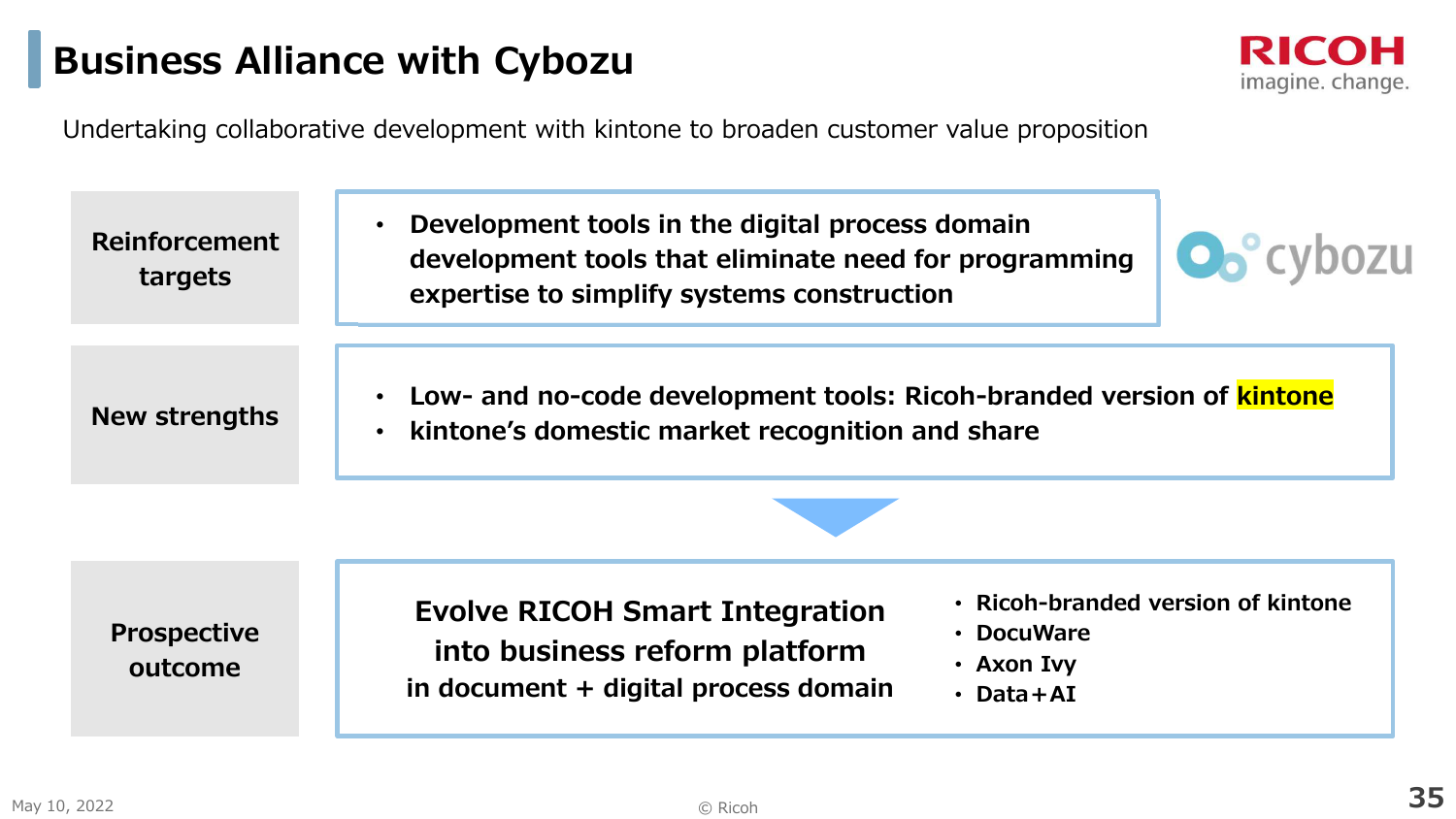### **Acquisition of PFU**

**RICOH** imagine. change.

Reinforcing capabilities in edge devices underpinning digital services to help overhaul document workflows

| <b>Reinforcement</b><br>targets | Expertise and devices to support specialist document<br>$\bullet$<br>workflows in accounting, application, and teller window<br>operations                                                                            | РИН<br>a Fujitsu company                                                                                                                                                                                                               |  |
|---------------------------------|-----------------------------------------------------------------------------------------------------------------------------------------------------------------------------------------------------------------------|----------------------------------------------------------------------------------------------------------------------------------------------------------------------------------------------------------------------------------------|--|
| <b>New strengths</b>            | World leadership in scanners and<br>$\bullet$<br>robust technological capabilities<br><b>Scanning solutions and services</b><br>$\bullet$<br><b>Advanced IT services delivery and</b><br>$\bullet$<br>talent in Japan | <b>Examples</b><br>• Scan Snap compact series and fi series<br>business scanners<br>• DynaEye optical character recognition software<br>• People to build and run multi-cloud<br>environment<br>• People for managed security services |  |
|                                 |                                                                                                                                                                                                                       |                                                                                                                                                                                                                                        |  |
| <b>Prospective</b><br>outcome   | <b>Broaden workflow digitalization</b>                                                                                                                                                                                | <b>Examples</b><br>• Processing applications in bank back office<br>Outsourcing high-volume scanning tasks in<br>public sector<br>Hospital receptions and medical record entries                                                       |  |

© Ricoh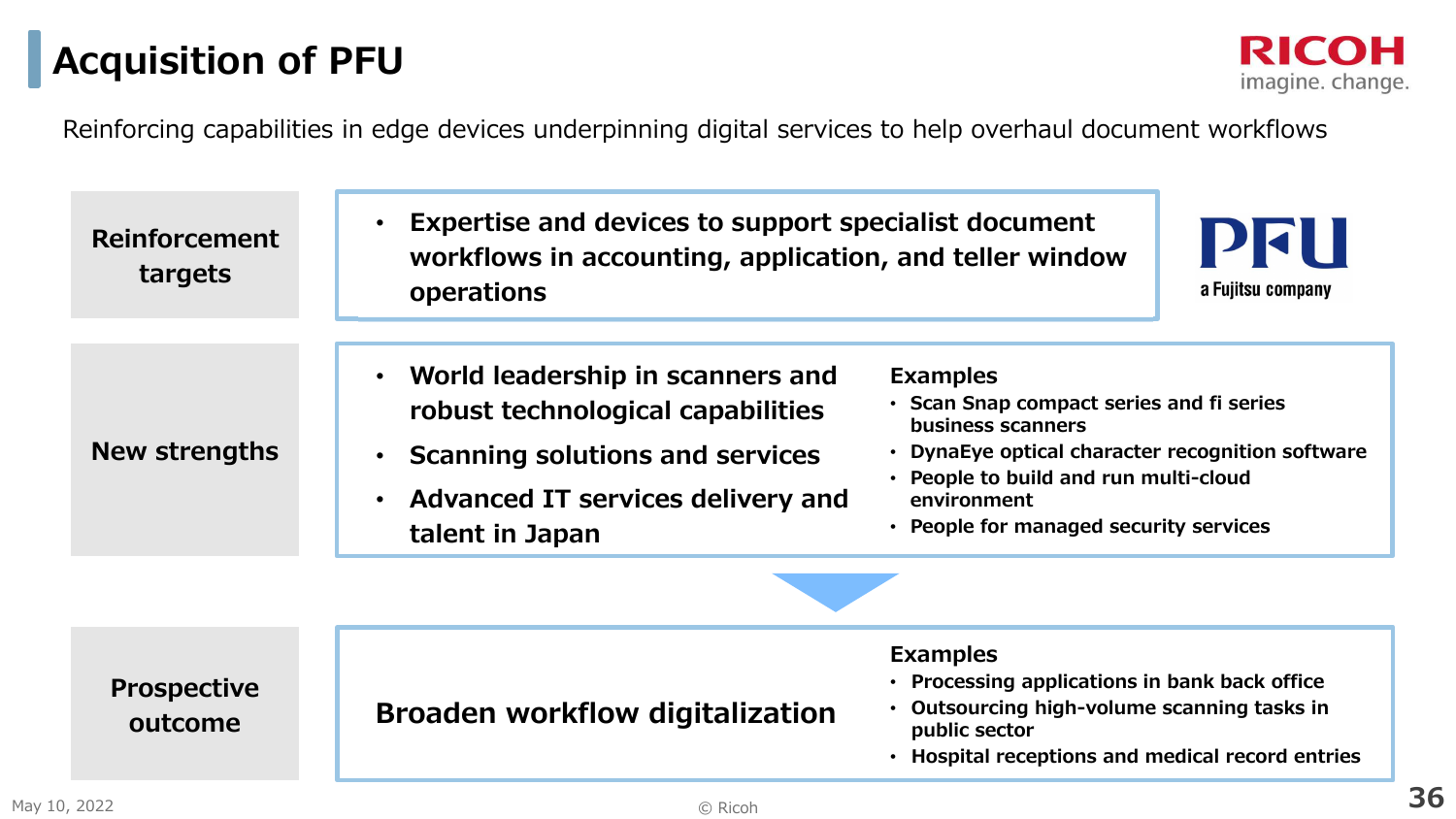### **Digital Services Sales Ratios**

Become digital services company with digital services sales ratio exceeding 60% by end-FY2025

**Office Services 33%Office Printing 47%**<u>**RGC**</u> RGC 57% 33% 33% RGC **RDS RDPRIS, etc.Annuity marginal 39%27%**<br>Office Printing Non-Office Pr **Non-Office Printing profit ratioHardware48%63%14%Office digital services 36%RGCRDS RDPRIS, etc.FY202143% 27% Non-Office PrintingFrontlines digitalization7%42%Annuity marginal profit ratio Hardware Subscriptions: 70%44%57%9%Subscriptions: 66%Office Printing Office Printing Non-Office Printing Office Services33%Office Printing 42%Office digital services 37%Frontlines digitalization8%**

#### **FY2022 targets 46%**

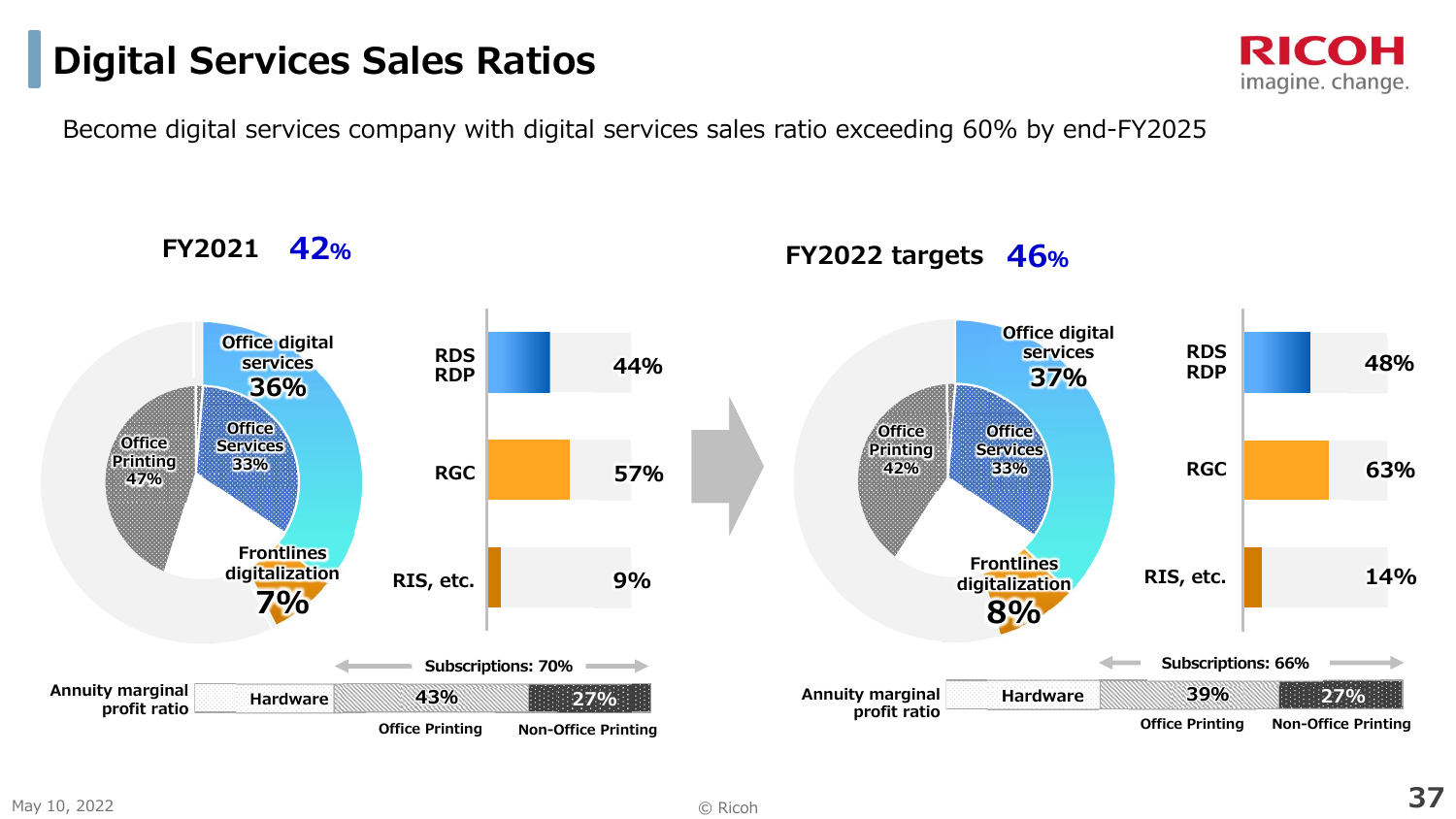



- Although challenging, changes in operating climate also driving our repositioning as a digital services company
- $\blacksquare$  Will keep investing in growth in line with mid-term management plan
- $\Box$  Will accelerate measures so digital services constitute more than 60% of sales by FY2025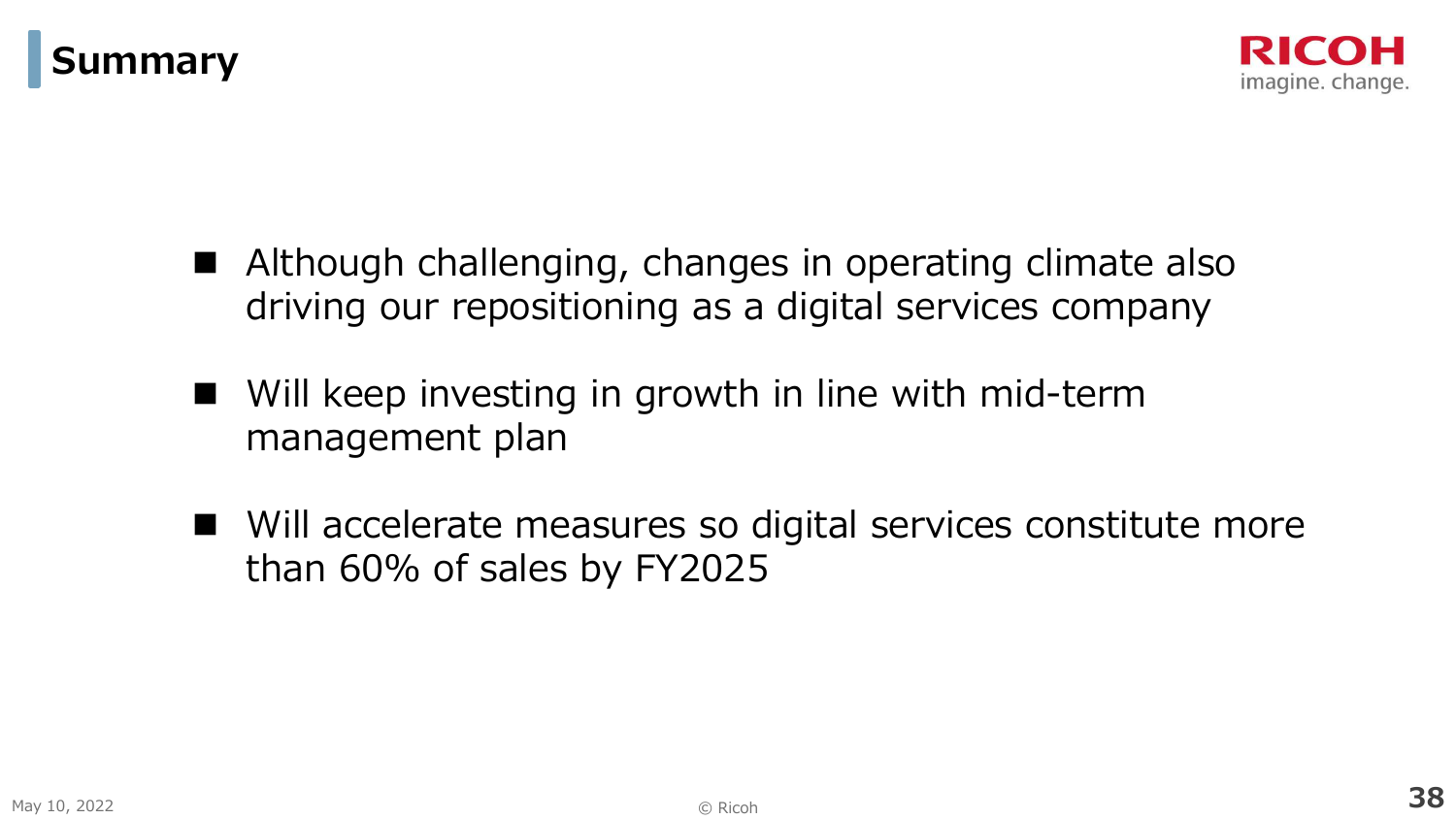

# **Appendix**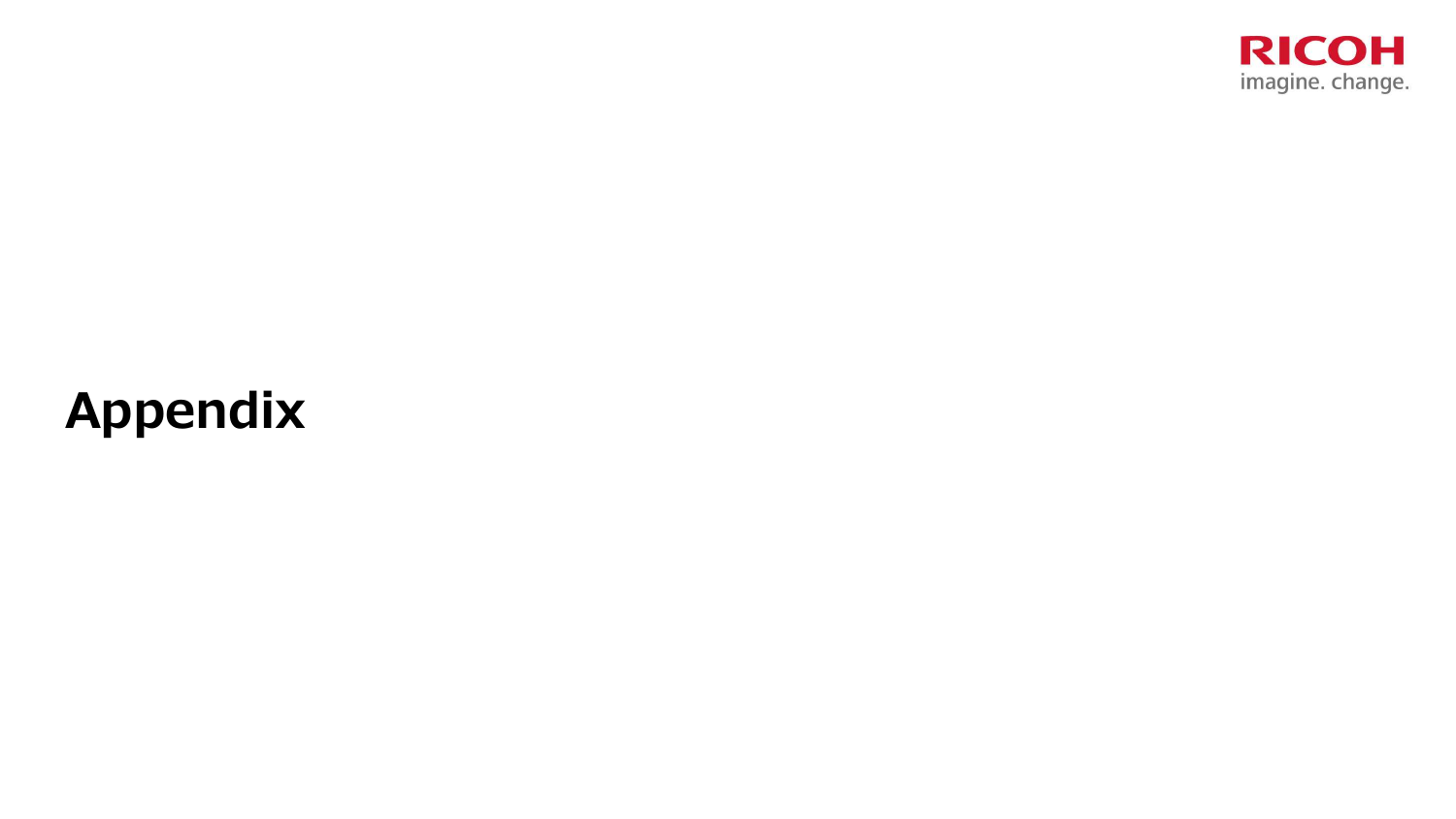### **Key Performance Indicators for Major Measures**



#### **Some KPIs in Office Printing and Office Services were less than forecast owing to hardware shortages**

|                    |                                                                                                                                             | <b>KPI</b>                           | <b>FY2020</b><br>results | <b>FY2021</b><br>forecast          | Q1 result           | Q2 result                             | 03 result          | 04 result                                                                                         | FY2021 result                      | <b>FY2021 forecast</b>                                                |  |
|--------------------|---------------------------------------------------------------------------------------------------------------------------------------------|--------------------------------------|--------------------------|------------------------------------|---------------------|---------------------------------------|--------------------|---------------------------------------------------------------------------------------------------|------------------------------------|-----------------------------------------------------------------------|--|
| Office             | Hardware: Percentage of FY2019 sales (after excluding<br>pandemic impact)                                                                   | Sales                                | Q4: 82%                  | FY2021: 89%<br>(Risk -5%)          | O 85%               | $\triangle$ 73%                       | $\triangle$ 72%    | $\triangle$ 69%<br>(79% vs FY2019)                                                                | $\triangle$ 73%<br>(77% vs FY2019) | 83% (vs FY2019)                                                       |  |
| Printing           | Non-hardware: Percentage of FY2019 sales (after excluding<br>pandemic impact)                                                               | Sales                                | Q4: 81%                  | FY2021: 85%<br>(Risk -5%)          | $\triangle$ 79%     | $\triangle$ 78%                       | △ 82%              | $\triangle$ 82%<br>(86% vs FY2019)                                                                | $\triangle$ 78%<br>(81% vs FY2019) | 83% (vs FY2019)                                                       |  |
| Commerc<br>ial     | Enterprise printing-Non-hardware: Percentage of FY2019<br>sales (after excluding pandemic impact)                                           | <b>Sales</b>                         | 75%                      | FY2021: 85%                        | O 80%               | ○ 84%                                 | ○ 91%              | O 89%                                                                                             | O 88%                              | Non-hardware                                                          |  |
| Printing           | Production printing-Non-hardware: Percentage of FY2019<br>sales (after excluding pandemic impact)                                           | Sales                                | 73%                      | FY2021: 95%                        | O 90%               | $\circ$ 94%                           | $\circ$ 100%       | O 94%                                                                                             | O 97%                              | 102% (vs FY2019)                                                      |  |
|                    | Scrum package (Japan)                                                                                                                       | Customer<br>penetration rate         | 10%                      | 13%                                | $O$ 11%             | $\circ$ 11%                           | $\triangle 12\%$   | $\triangle$ 13%                                                                                   | same as left                       | 15%                                                                   |  |
|                    |                                                                                                                                             | Unit sales                           | 68,000                   | 77,000                             | $O$ 18,641          | $O$ 19,465                            | $\triangle$ 17,555 | $\triangle$ 20,780                                                                                | $\triangle$ 76,441                 | 100,000                                                               |  |
| Office             | Services Scrum Assets (Japan)                                                                                                               | <b>Sales</b><br>(billion yen)        | 211                      | 300                                | 29                  | 81                                    | 69                 | 133                                                                                               | $O$ 313                            | 450                                                                   |  |
|                    | Sales of acquired companies in Europe                                                                                                       | Sales growth rate                    |                          | 25% (vs FY2020)                    |                     | ◎ 36% (vs FY2020)   ◎ 32% (vs FY2020) | $\triangle$ -13%   | △ 7%                                                                                              | $\triangle$ 10%                    |                                                                       |  |
| ial                | Enterprise printing-Acquisitions of major dealers in United<br>Commerc States and Europe                                                    | Number of dealers                    | 36                       | 46                                 | $\bigcirc$ 44       | $\circ$ 51                            | O 54               | O <sub>54</sub>                                                                                   |                                    |                                                                       |  |
| Printina           | Production printing-Major commercial printing customers<br>secured in Europe and United States                                              | Number of customers                  | 81                       | 105                                | $-*$                | $-\ast$                               | $-*$               | $\triangle$ 84                                                                                    |                                    |                                                                       |  |
| Office<br>Printina | Cut costs on current models through parts sharing<br>Automate production to cut direct labor costs<br>Reduce new model costs with suppliers | Direct costs                         |                          | 2% reduction for<br>current models | $\wedge^*$          | $\triangle^*$                         | $\bigtriangleup^*$ | $\land$ 0.7% reduction for<br>current models                                                      |                                    | 2% reduction for current<br>models<br>15% reduction for new<br>models |  |
|                    | Streamline development efficiency by digitizing design work                                                                                 | Development labor<br>hours per model |                          | -14% (vs FY2020)                   |                     |                                       |                    | O -31% (vs FY2020)                                                                                |                                    | $-20\%$ (vs FY2020)                                                   |  |
| Office<br>Printing | Reduce indirect personnel by improving digital manufacturing<br>processes and managing production remotely                                  | Indirect workforce                   | $-11%$                   | $-16%$                             | $\circlearrowright$ | $O*$                                  | $O*$               | $O - 24%$                                                                                         |                                    | $-22%$                                                                |  |
|                    | Consolidate and reorganize production sites in line with<br>product characteristics                                                         | <b>Sites</b>                         | 18                       | 15                                 | 16                  | 16                                    | 16                 | O <sub>15</sub>                                                                                   |                                    | 13                                                                    |  |
| Office             | Lift maintenance efficiency through MIF penetration that cuts<br>service work-hours                                                         | Percentage of models                 | 38%                      | 49%                                | O 41%               | O 43%                                 | O 44%              | $\triangle$ 46%                                                                                   |                                    | over 60%                                                              |  |
| Printing           | Cultivate multiskilled customer engineers                                                                                                   | Customer engineer<br>reductions      |                          | - 9% (vs FY2020)                   |                     |                                       |                    | $\circ$ -5% (vs FY2020) $\circ$ -8% (vs FY2020) $\circ$ -10% (vs FY2020) $\circ$ -10% (vs FY2020) |                                    | $-15\%$ (vs FY2020)                                                   |  |

**<sup>40</sup>Legend** ◎: Much higher than projected 〇: As projected △: Lower than projected \*Actual figures disclosed by fiscal year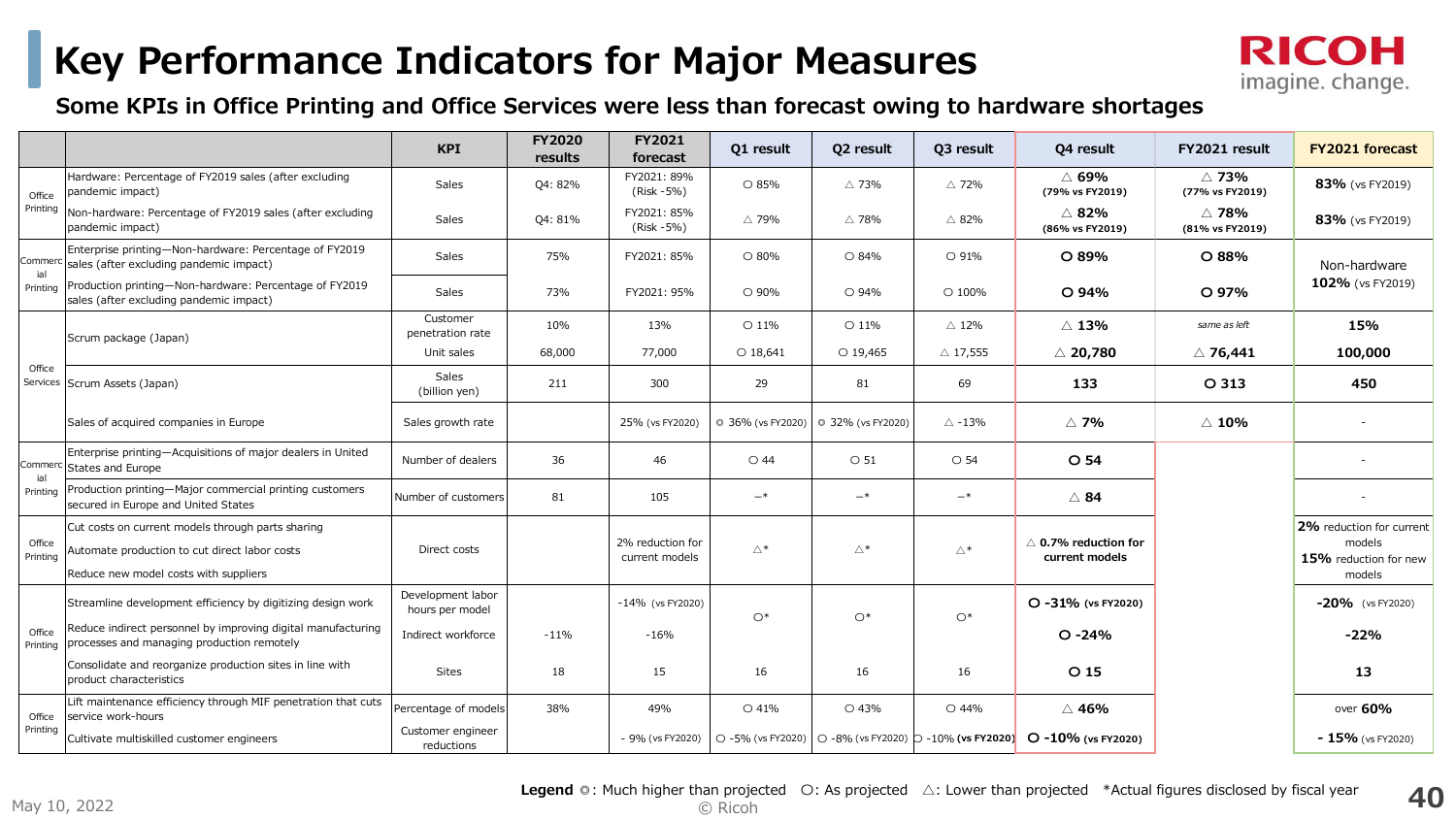### **Sales and Operating Profit by Segment**



*(billions of yen)*

|                                       |                         | <b>FY2020</b><br>result | <b>FY2021</b><br>forecast | <b>FY2021</b><br>result | <b>FY2022</b><br>forecast |
|---------------------------------------|-------------------------|-------------------------|---------------------------|-------------------------|---------------------------|
| <b>Digital Services</b>               | <b>Sales</b>            | 1,376.6                 | 1,542.0                   | 1,428.1                 | 1,572.0                   |
|                                       | <b>Operating Profit</b> | $-2.6$                  | 34.0                      | 16.2                    | 39.6                      |
| <b>Digital Products</b>               | <b>Sales</b>            | 357.1                   | 378.0                     | 364.9                   | 420.0                     |
|                                       | <b>Operating Profit</b> | 16.4                    | 42.0                      | 41.7                    | 34.3                      |
| Graphic                               | <b>Sales</b>            | 159.9                   | 196.0                     | 187.0                   | 234.0                     |
| <b>Communications</b>                 | <b>Operating Profit</b> | $-47.4$                 | $-3.5$                    | $-.4$                   | 14.0                      |
| <b>Industrial</b><br><b>Solutions</b> | <b>Sales</b>            | 115.2                   | 147.0                     | 119.2                   | 141.5                     |
|                                       | <b>Operating Profit</b> | $-1.6$                  | 6.5                       | 1.3                     | 8.8                       |
| <b>Other</b>                          | <b>Sales</b>            | 40.0                    | 19.0                      | 35.5                    | 41.5                      |
|                                       | <b>Operating Profit</b> | $-13.8$                 | $-17.0$                   | $-15.5$                 | $-11.1$                   |
| <b>Eliminations and</b>               | <b>Sales</b>            | $-366.9$                | $-372.0$                  | $-376.4$                | $-359.0$                  |
| Corporate                             | <b>Operating Profit</b> | 3.7                     | $-12.0$                   | $-3.2$                  | 4.4                       |
| <b>Total</b>                          | <b>Sales</b>            | 1,682.0                 | 1,910.0                   | 1,758.5                 | 2,050.0                   |
|                                       | <b>Operating Profit</b> | $-45.4$                 | 50.0                      | 40.0                    | 90.0                      |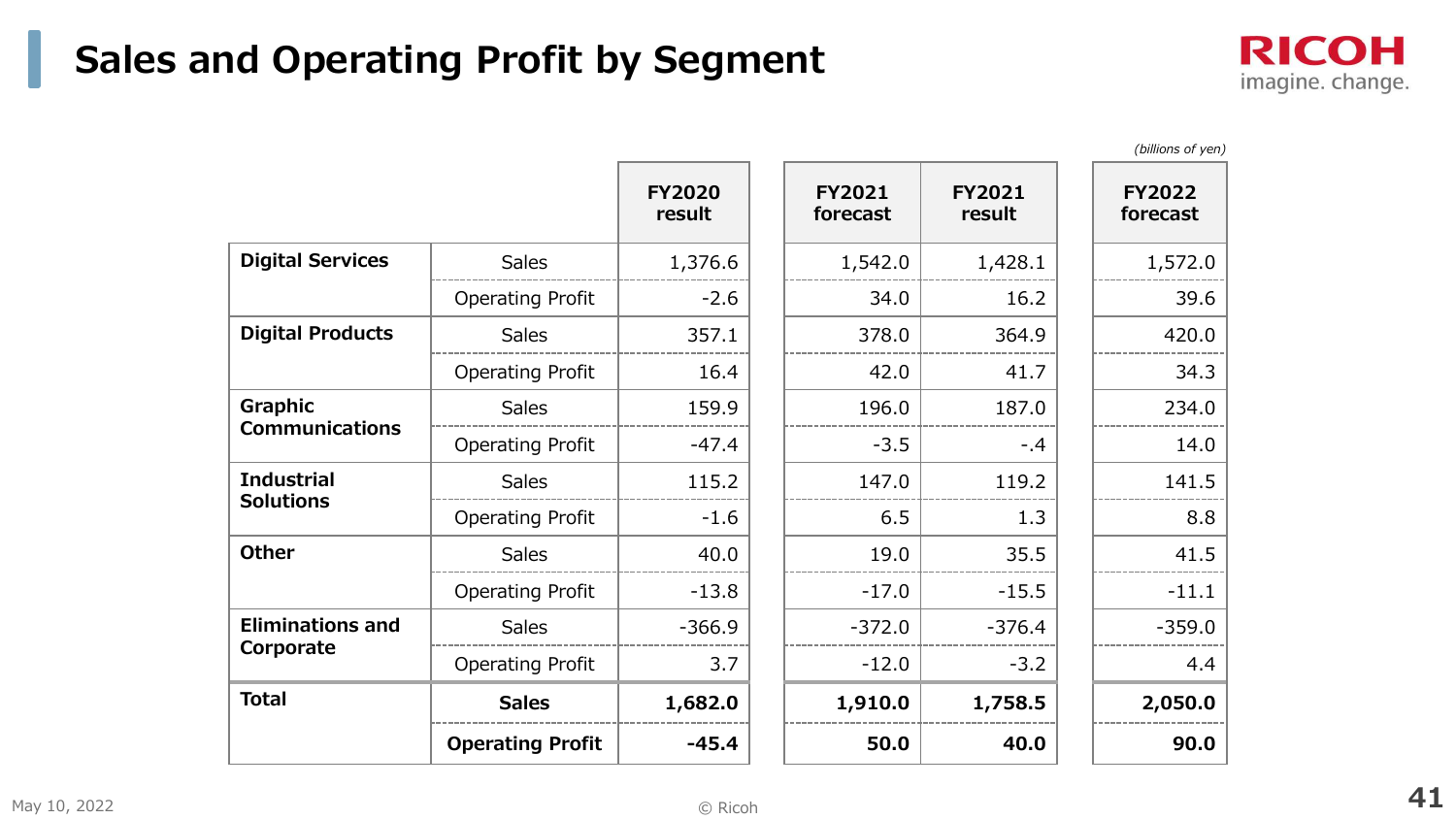### **Quarterly Operating Profit**

**RICOH** imagine. change.

**Operating Profit (billions of yen) -**Operating margin

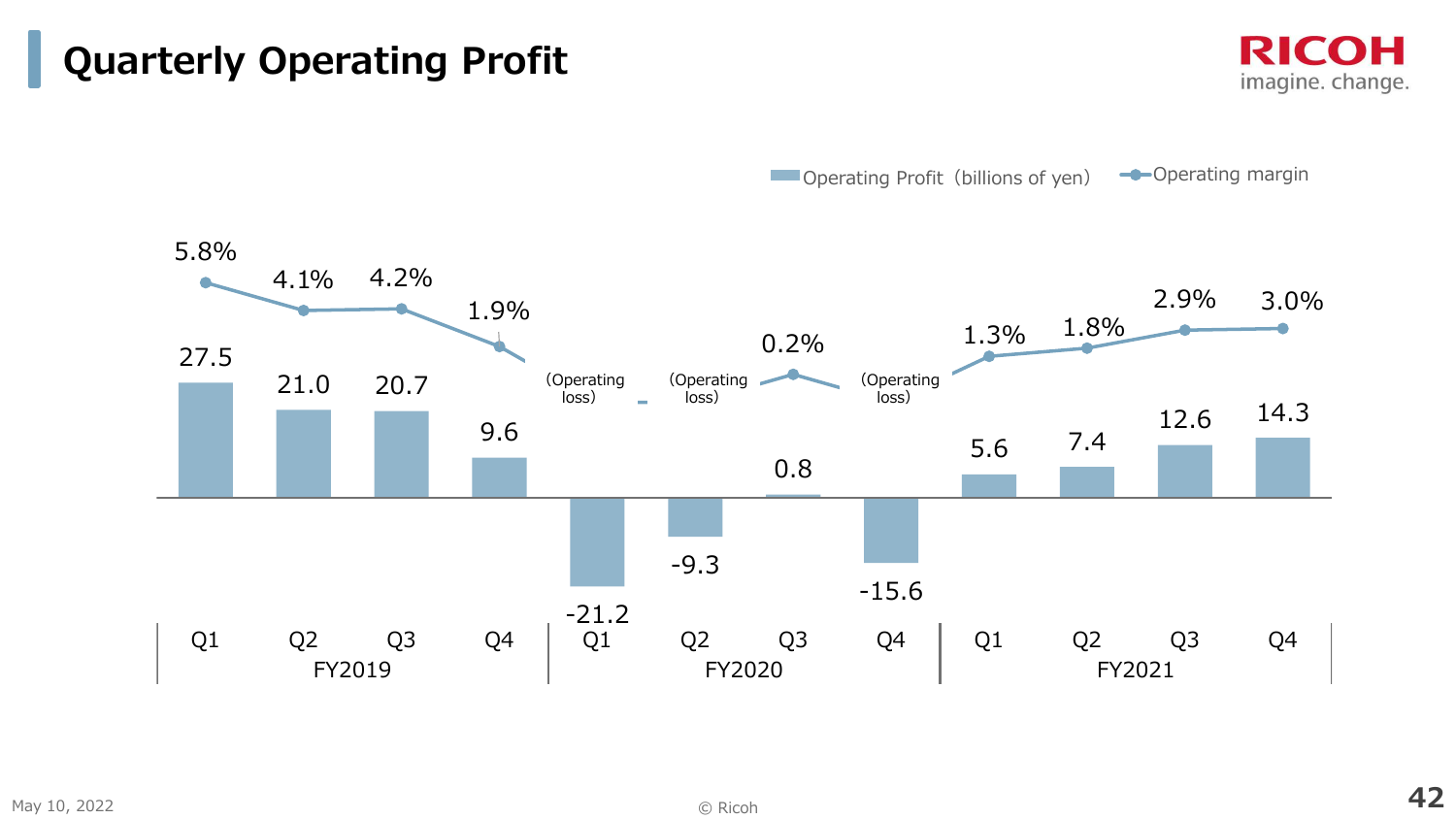### **Additional Shareholder Returns**

- **Gradually adjust net asset increase from foreign exchange and other external factors**
- **Repurchase and retire ¥30 billion in shares of treasury stock**

#### **Share repurchase details**

| Share class        | Common shares of Ricoh                                                            |
|--------------------|-----------------------------------------------------------------------------------|
| Number of shares   | Up to 48,000 (representing 7.5% of issued and outstanding shares, except treasury |
|                    | stock)                                                                            |
| Repurchase ceiling | ¥30 billion                                                                       |
| Period             | May 11 through September 30, 2022                                                 |
|                    |                                                                                   |

#### **Share retirement details**

| Number retired          | All shares of treasury stock acquired through above program |
|-------------------------|-------------------------------------------------------------|
| Planned retirement date | October 31, 2022                                            |